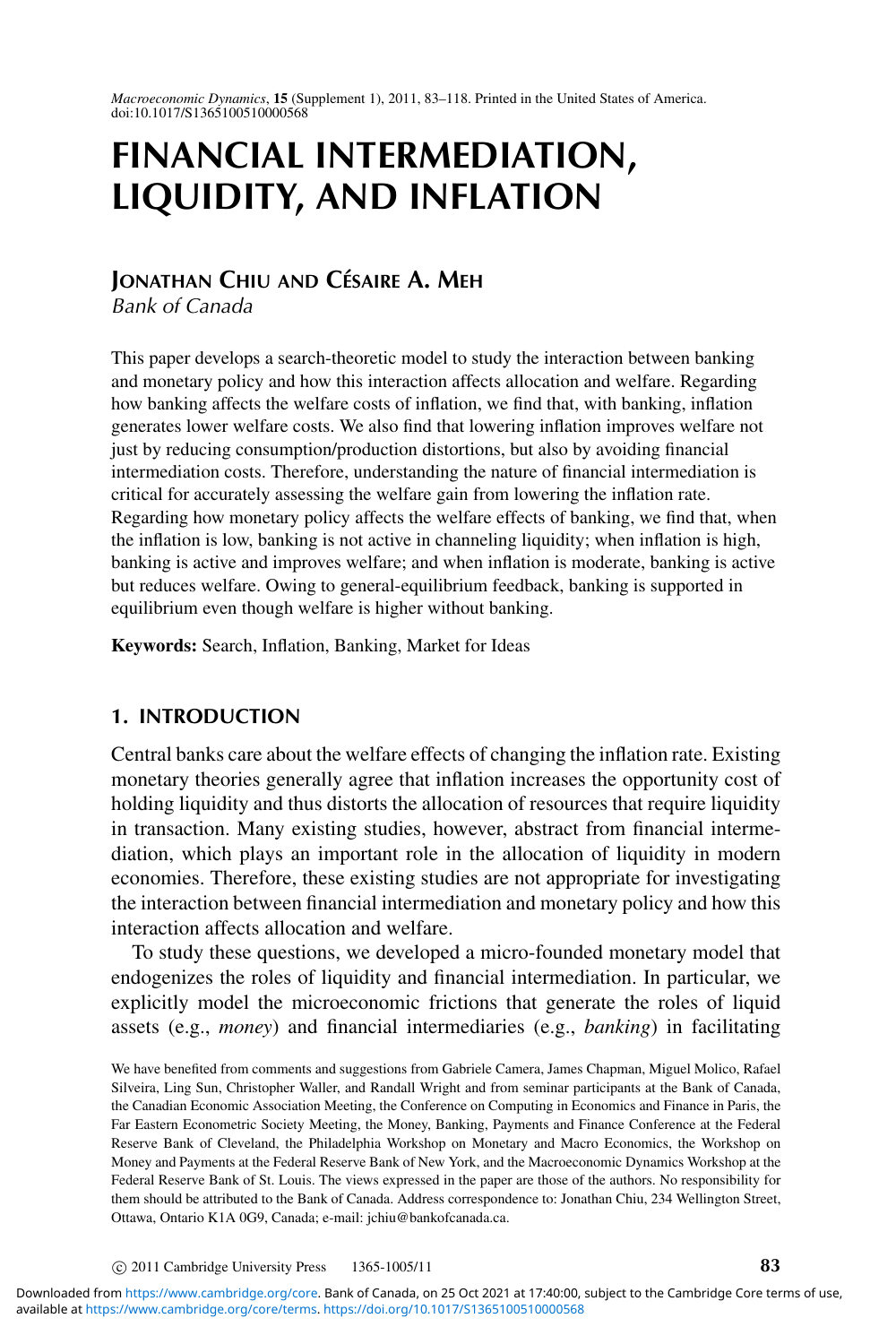the decentralized trading of production inputs. We use the model to study the relationship between money, banking, and social welfare; that is, (i) how banking affects the welfare costs of inflation, and (ii) how monetary policy affects the welfare effects of banking.

In this paper, we model the roles of competitive banks in channelling liquidity among entrepreneurs in the decentralized trading of production projects (denoted as "ideas"). As in Berentsen et al. (2007), banks possess a record-keeping technology to keep track of financial records of borrowers and lenders, and take deposits and make loans at a competitive interest rate. This paper contrasts welfare and allocation in three different economies: an economy without banking, an economy with costless banking, and an economy with costly banking.

How does banking affect the welfare costs of inflation? First, we find that, with banking, inflation generates smaller welfare costs. Second, we show that reducing inflation improves welfare not just by lowering consumption/production distortions, but also by avoiding intermediation costs. Therefore, understanding the nature of intermediation costs is critical for accurately assessing the welfare gain from lowering the inflation rate.

How does monetary policy affect the welfare effects of banking? When inflation is low, banking is not active in channelling liquidity. When inflation is high, banking is active and improves welfare. When inflation is moderate, banking is active but reduces welfare. Owing to general-equilibrium feedback, banking is supported in equilibrium even though welfare is higher without banking.

Let us briefly describe our model and give the basic intuition behind our findings. In this paper, banking is introduced to facilitate decentralized trading of production projects that are essentially intermediate inputs for production. In particular, we build on the setup in Silveira and Wright (in press) to study the roles of banking in the market for production projects ("ideas") that are used as inputs for production. Owing to the anonymity in the decentralized market for ideas, entrepreneurs need to bring liquidity (e.g., money) to this market to purchase ideas. Because innovators (i.e., sellers of ideas) have different (random) reservation prices for their ideas, some entrepreneurs may end up with too much liquidity, whereas others may end up with too little liquidity. The tightness of this liquidity constraint depends on the real value of money, which in turn depends on the inflation rate. Inflation reduces the real value of money, and thus makes the liquidity constraint more binding. This problem can be resolved by having a financial intermediary (banks) that channels funds from entrepreneurs with excess liquidity to those lacking liquidity. The welfare costs of inflation are lower when the banking sector is better developed because, by paying interest for money deposits, banking can reduce the opportunity cost of holding liquidity (i.e., the inflation tax).

However, the use of banking might involve intermediation costs, particularly in enforcing repayment from borrowers. Naturally, at the Friedman rule, there is no need to use banking. When the inflation rate is close to the Friedman rule, money is still very valuable. Due to intermediation cost, no entrepreneurs choose to borrow. As a result, the welfare is equal to that for an economy without banking. When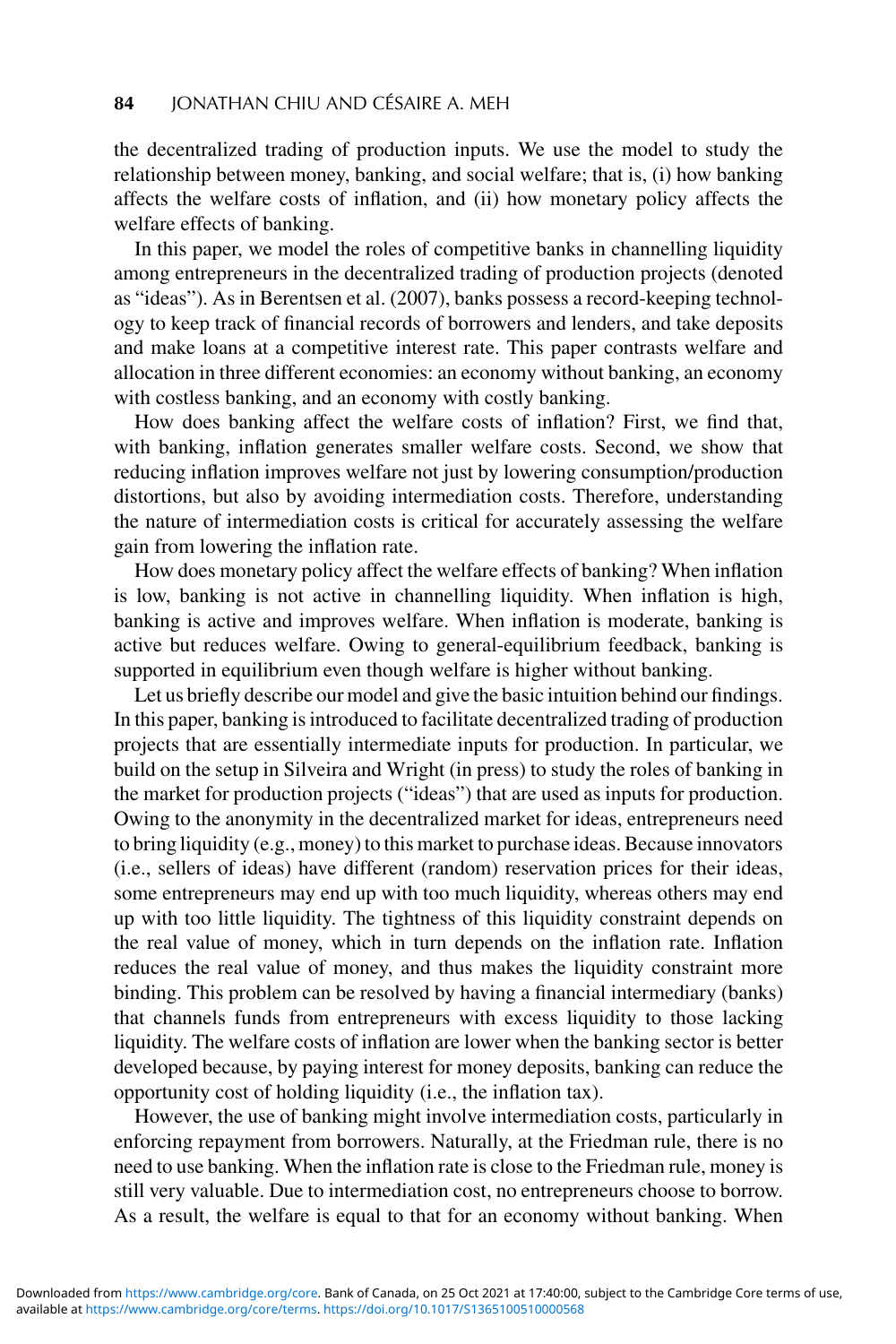the inflation rate is moderate, a few entrepreneurs will borrow from banks, but the borrowing is used to finance trades of relatively low value. Because borrowing incurs intermediation costs, the welfare of a banking economy is lower than that of a no-banking economy. Finally, when the inflation rate is high, many entrepreneurs borrow from the banks, and their loans are used to finance trades of high value. As a result, the gain from trade can dominate the intermediation costs, and the welfare is higher than that in a no-banking economy.

An interesting finding is that, in an economy with moderate inflation, banking is used even though it is welfare-reducing. The intuition is that, when an entrepreneur chooses to borrow from a financial intermediary, he considers only his own net private gain from borrowing, ignoring the general-equilibrium effect. In particular, borrowing will also lower his demand for money in the money market, and thus reduce the equilibrium value of money. A lower value of money will tighten other entrepreneurs' liquidity constraints, pushing more entrepreneurs to (costly) borrow. This will lead to welfare loss for society.

Our model builds on Silveira and Wright (in press) to study the implication of introducing banking in the market for ideas. Although we choose to study banking in this specific setup, we expect that our main findings can be generalized and applied to other decentralized trading. The way banking is modeled in this paper is related to that in Berentsen et al. (2007), but with two key differences. First, Berentsen et al. study an environment in which the enforcement of repayment by borrowers is either costless or infinitely costly. In our paper, there is perfect enforcement, but it is subject to a finite fixed cost. Second, the fractions of borrowers and lenders are fixed in Berentsen et al., but in our environment they are endogenous and depend on the monetary policy. These differences generate some interesting new implications in our model. Another related paper is Bencivenga and Camera (in press), who also study the relationship between inflation and costly banking. We focus on the inefficiency of banking due to the competitive nature of the banking sector. This type of inefficiency is ruled out in Bencivenga and Camera because a bank is modeled as an optimal contract among a coalition of agents. He et al. (2005) study banking in the Lagos and Wright (2005) environment, but they focus on the safekeeping function of banking. Other related micro-founded models of money, banking, and credit include Andolfatto and Nosal (2009), Guerrieri and Lorenzoni (2009), Sun (2007), Sanches and Williamson (in press), and Dong (2009).

The remainder of this paper is organized as follows. Section 2 describes the basic setup of the model. Section 3 considers an economy without banking. Sections 4 and 5 discuss economies with costless and costly banking, respectively. Section 6 considers various extensions. Section 7 concludes the paper.

#### **2. ENVIRONMENT**

Our paper builds on the framework of the market for ideas developed by Lagos and Wright (2005) and Silveira and Wright (in press) to study the roles of money and banking. Time is discrete and denoted  $t = 0, 1, 2, \ldots$  In this economy, there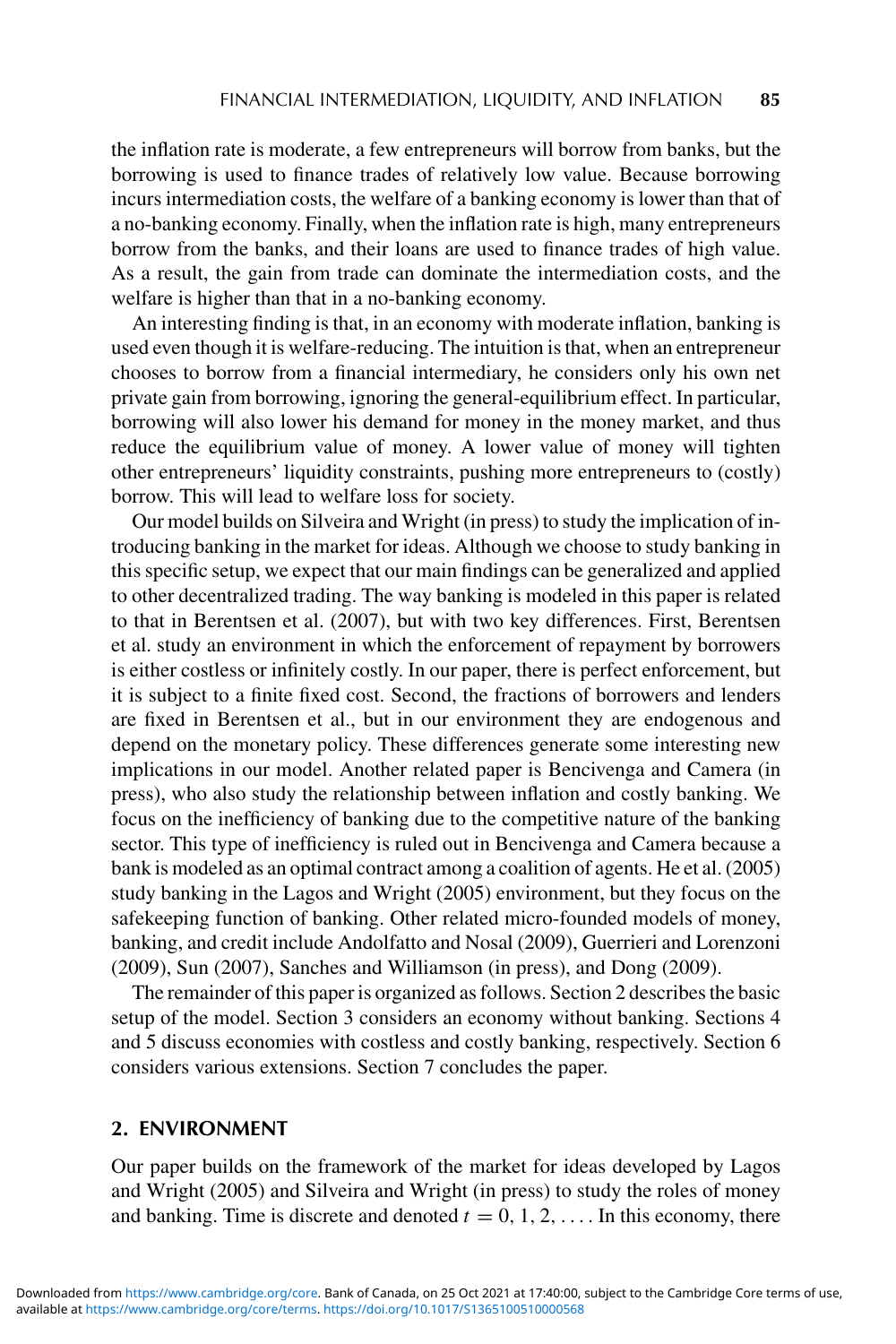

**FIGURE 1.** Timeline (no banking).

are two types of infinitely lived agents: measure one of innovators (who are good at coming up with ideas), and measure one of entrepreneurs (who are better at implementing ideas). There are two markets: a centralized market, denoted CM, and a decentralized market, denoted DM. In this economy, there is an additional, perfectly divisible, and costlessly storable object that cannot be produced or consumed by any private individual, called *fiat money*. 1

The sequence of events is illustrated in Figure 1. Each period is divided into two subperiods. In the first subperiod, agents implement ideas, produce and consume, and adjust money holding in the CM. In the second subperiod, agents meet bilaterally in the DM and trade ideas, which are implemented in the next CM. When the DM opens, each innovator comes up with a new idea that can be implemented in the following CM. By implementation, we mean that the idea will be used as an input in the production of the consumption good. The value of an idea depends on who the implementor is. Entrepreneurs are good at implementing ideas. If an idea is implemented by an entrepreneur, it has value  $I_e = 1$  as an input in production and generates a return  $R_e = \mathcal{R}(I_e)$ . Innovators are not good at implementation and cannot realize the full value of ideas. If an idea is implemented by an innovator, it has a lower value as an input,  $I_i \leq I_e = 1$ , and thus yields a lower return  $R_i = \mathcal{R}(I_i) \leq R_e$ . Here, we assume that  $I_i$  is an i.i.d. random variable with a uniform  $(0,1)$  distribution, and its value is known when one enters the DM. If an innovator meets an entrepreneur in the DM, the innovator has an idea that can generate a return  $R_i$  for her and generate a return  $R_e$  for the entrepreneur.<sup>2</sup> When they meet, both entrepreneurs and innovators observe  $(R_i, R_e)$ . Because of the lack of information on trading history and the lack of commitment of entrepreneurs, money is required for the trading of ideas. The discount factor between one DM and the next CM is  $\beta$ . For simplicity, we first consider the case in which an idea is both indivisible and rivalry. We discuss more general cases in Section 6.

### **2.1. The Centralized Market**

In the CM, agents implement ideas, produce and consume, and adjust their money holding. We consider a stationary environment. In a typical period, the utility of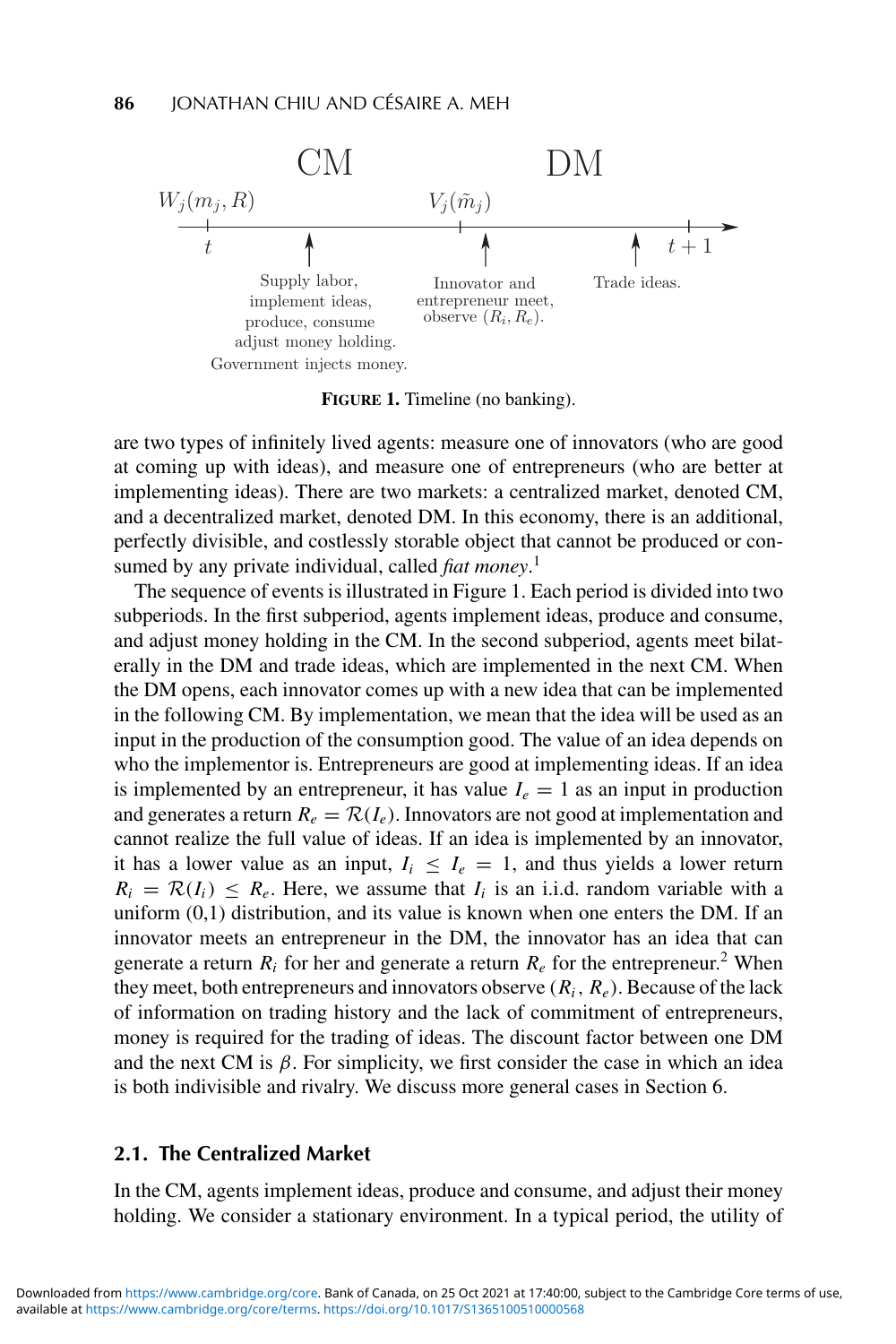an agent is given by

$$
U(X) - H,\tag{1}
$$

where  $U : \mathbf{R}_{+} \to \mathbf{R}$  denotes the utility of consuming  $X \geq 0$  units of the consumption good, and  $H \in \mathbf{R}_+$  denotes the labor effort on production. We assume that  $U(.)$  is twice continuously differentiable, strictly increasing, and strictly concave and satisfies  $U(0) = 0$ ,  $U'(\bar{X}) = 1$  for some  $\bar{X} > 0$ . We describe the implementation of ideas by individual  $j = i, e$ , where  $j = i$  denotes an innovator and  $j = e$  denotes an entrepreneur. Here, an idea is simply an intermediate input into production. The production technology of an individual *j* is

$$
F(I_j, h), \tag{2}
$$

where *h* is the employment of labor input, and  $F : [0, 1] \times \mathbf{R}_+ \to \mathbf{R}_+$  denotes the production function. As a result, given the real wage rate, *w*, in the CM, the return from implementing an idea with a value  $I_i$  is given by

$$
\mathcal{R}(I_j; w) = \max_{h} \{ F(I_j, h) - wh \}. \tag{3}
$$

That is, the return is equal to the output net of the employment cost evaluated at the profit-maximizing level of employment. For simplicity, we will consider the case in which  $F(I_j, h) = I_j + h$ . Under this simplifying assumption,  $R_i = \mathcal{R}(I_i) = I_i$  and  $w = 1$ .<sup>3</sup> Because  $R_e = I_e \geq I_i = R_i$ , it is efficient to have entrepreneurs implementing all the ideas. However, due to the trading frictions and the liquidity constraint in the DM, ideas may not be allocated efficiently.

We next describe agents' money holding. Agents can hold any nonnegative amount of money  $\hat{m} \in \mathbf{R}_{+}$ . The total money stock at the beginning of the CM is *M*. The gross growth rate is  $\mu = M/M_{-1}$ , where  $M_{-1}$  denotes the money stock in the previous period. Agents receive lump-sum monetary transfers at the entrance of the CM. In what follows, we express an agent's money holding as a fraction of the beginning-of-the-period money supply:  $\hat{m}/M$ <sup>4</sup>. Let *m* and  $\tilde{m}$  denote the normalized individual money holdings at the beginning of the CM and the DM, respectively.

Let  $\phi \in \mathbf{R}_+$  be the price of money balance in terms of the consumption good in the CM. We focus on a stationary equilibrium in which the money growth rate,  $\mu$ , is constant over time and the price of money is also constant over time. Let  $W_i(m_i, R)$  be the value function for entrepreneurs ( $j = e$ ) and innovators ( $j = i$ ) entering the CM with  $m_j$  money holding and an idea with value  $R$  in hand. Then the budget constraint of agents in the CM is

$$
R + H + \phi(m_j + \Delta m) \ge X + \phi \tilde{m}_j,
$$
 (4)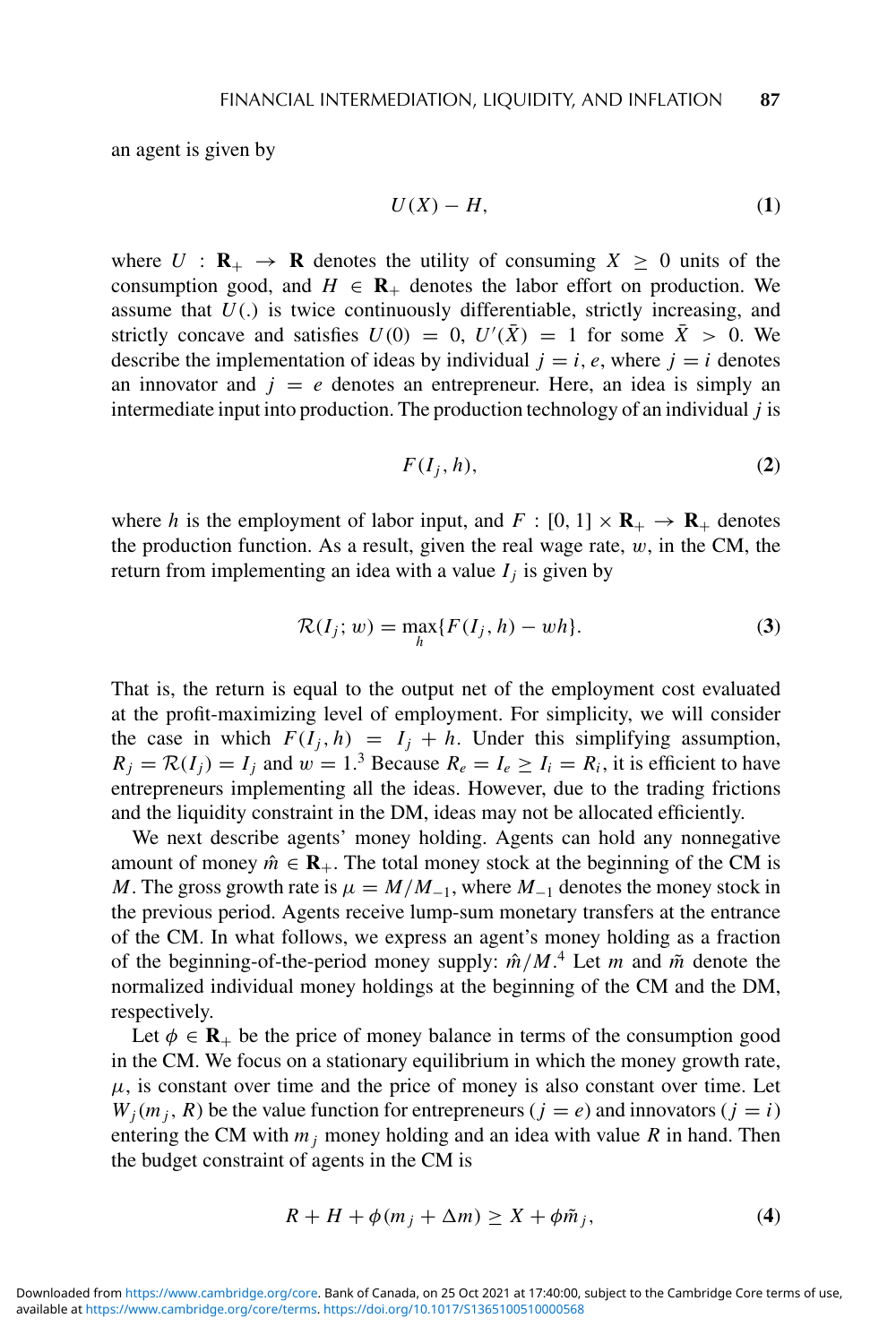where  $\tilde{m}_i$  is the money balance taken out of the CM, and  $\Delta m$  is the lump-sum money transfer from the government. For  $j = i, e$ , the CM problem is

$$
W_j(m_j, R) = \max_{X, H, \tilde{m}_j \ge 0} U(X) - H + V_j(\tilde{m}_j),
$$
 (5)

$$
\text{s.t. } X = H + R + \phi(m_j - \tilde{m}_j + \Delta m), \tag{6}
$$

where  $V_i(\tilde{m}_i)$  is the value function for entrepreneurs and innovators entering the DM with  $\tilde{m}$ <sub>*i*</sub>, before meetings occur. From this point on, we will assume that the utility function *U* is such that  $H > 0$  even for the richest agents, so that we can focus on an interior solution. Under this assumption, the budget constraint can be used to eliminate *H* in the objective function, simplifying the  $W_i$  to

$$
W_j(m_j, R) = \phi m_j + \phi \Delta m + R + \max_X \{ U(X) - X \} + \max_{\tilde{m}_j} \{ -\phi \tilde{m}_j + V_j(\tilde{m}_j) \}
$$
  
=  $W_j(0, 0) + \phi m_j + R,$  (7)

where  $W_i(0,0) = \phi \Delta m + U(\bar{X}) - \bar{X} + \max_{\tilde{m}_i} \{-\phi \tilde{m}_i + V_i(\tilde{m}_i)\}\)$ . Therefore,  $W_i(m_i, R)$  is linear in both  $m_i$  and R. We will use this result to derive the bargaining solution reported below.

#### **2.2. The Decentralized Market**

When an entrepreneur and an innovator meet in the DM, the value of  $R_i$  is observed by both agents. Because  $R_i \leq R_e = 1$ , the entrepreneur can always implement the idea at least as well as the innovator. Efficiency requires that all ideas be implemented by the entrepreneurs. Owing to liquidity constraints in the market for ideas, this efficient allocation may not be supported. Let  $p \in \mathbb{R}_+$ denote the money price the entrepreneur and the innovator would agree to if there were no issues of liquidity. The liquidity constraint requires that  $\tilde{m}_e \geq p$ . For simplicity, we assume that the price is determined by take-it-or-leave-it offers from the entrepreneur.<sup>5</sup>

#### **3. ECONOMY WITHOUT BANKING**

We first examine the case without banking, and construct a monetary equilibrium with  $\phi > 0$  such that (i) given  $\phi$ , agents make an optimal choice in the DM; (ii) given  $\phi$ , agents choose optimal money holding in the CM; and (iii) the money market in the CM is cleared.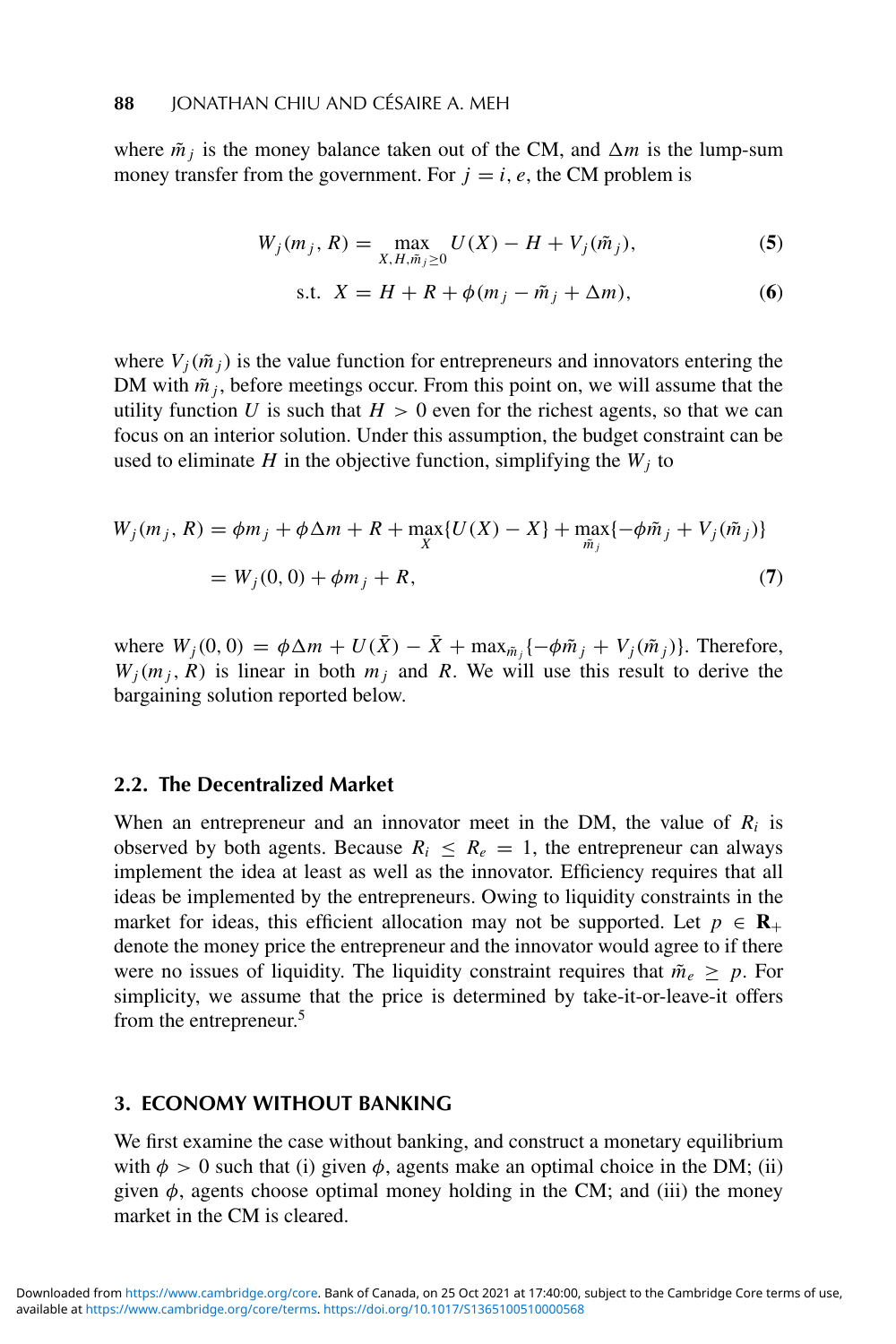#### **3.1. Agents' Decision in the Decentralized Market**

Consider an innovator bringing money holding  $\tilde{m}_i$  and idea  $R_i$  into the DM. If an innovator keeps her idea, her payoff is

$$
\beta W_i\left(\frac{\tilde{m}_i}{\mu}, R_i\right) = \beta W_i(0, 0) + \phi \beta \frac{\tilde{m}_i}{\mu} + \beta R_i.
$$
 (8)

Here, the innovator does not spend her money balance but brings it forward to the next CM. The real value of this money balance (in terms of the CM good) in the next CM is  $\phi \tilde{m}_i / \mu$ . Note that the next period's money balance is rescaled by the money growth rate because we normalize the money balance by the total stock of money, which grows at the rate  $\mu$ . Also, we make use of the result in equation (7) to evaluate the value in the next CM. If the innovator sells her idea at a price *p*, her payoff is

$$
\beta W_i\left(\frac{\tilde{m}_i+p}{\mu},0\right) = \beta W_i(0,0) + \phi \beta \frac{\tilde{m}_i+p}{\mu}.
$$
 (9)

Here, the innovator's real money balance in the next CM is increased by  $\phi p/\mu$ . Therefore, the innovator has a reservation price of  $\bar{p}(R_i) = R_i \mu/\phi$  for an idea  $R_i$ . Obviously, the reservation price is increasing in  $R_i$ .<sup>6</sup> Now, consider an entrepreneur with money holding  $\tilde{m}_e$  meeting an innovator with idea  $R_i$ . The bargaining solution implies that, if  $\tilde{m}_e \ge \bar{p}(R_i)$ , then the entrepreneur will offer  $\bar{p}(R_i)$  to buy the idea and get a payoff of  $V_e^1(\tilde{m}_e, R_i)$ , given by<sup>7</sup>

$$
V_e^1(\tilde{m}_e, R_i) = \beta W_e \left( \frac{\tilde{m}_e - \bar{p}(R_i)}{\mu}, R_e \right) = \beta W_e(0, 0) + \beta R_e
$$
  
+  $\beta \phi \frac{\tilde{m}_e - \bar{p}(R_i)}{\mu}.$  (10)

Here, the entrepreneur obtains the idea and the real money balance in the next CM is reduced by  $\phi p/\mu$ . If  $\tilde{m}_e < \bar{p}(R_i)$ , the entrepreneur is liquidity-constrained and cannot afford to purchase the idea, and gets

$$
V_e^0(\tilde{m}_e, R_i) = \beta W_e \left( \frac{\tilde{m}_e}{\mu}, 0 \right) = \beta W_e(0, 0) + \beta \phi \frac{\tilde{m}_e}{\mu}.
$$
 (11)

Therefore, whether the innovator trades or not, she gets  $\beta(W_i(0, 0) + R_i)$  +  $\phi\beta\tilde{m}_i/\mu$ : she receives no trade surplus because she has no bargaining power.

# **3.2. Demand for Money in the Centralized Market**

The value function of an innovator entering the DM is thus

$$
V_i(\tilde{m}_i) = \int_0^{R_e} \beta(W_i(0,0) + R_i) dR_i + \phi \beta \frac{\tilde{m}_i}{\mu}.
$$
 (12)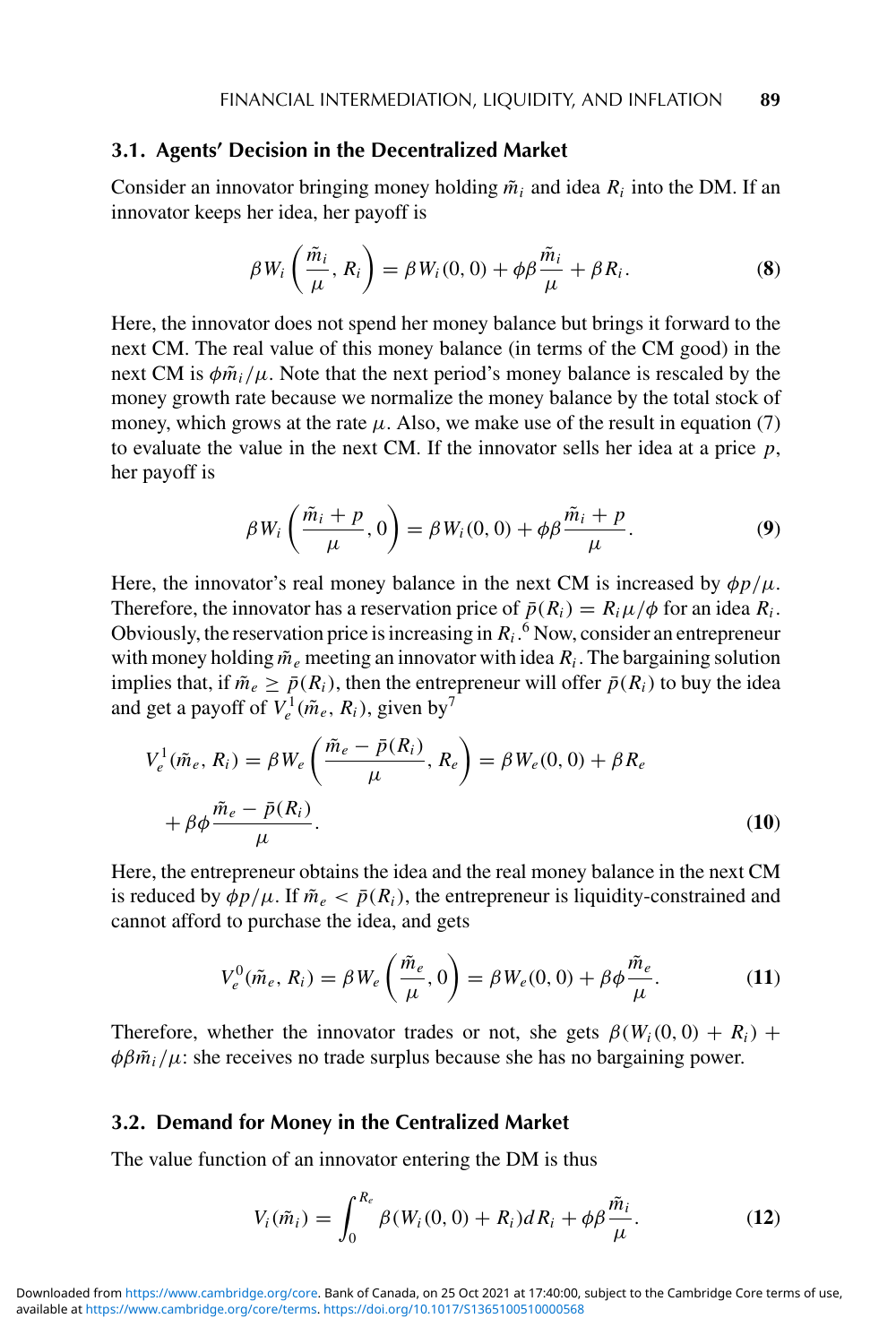An innovator's optimal choice of money balance taken to the DM  $[\tilde{m_i}]$  in equation (7)] is the solution to  $\max_{\tilde{m}}[-\phi \tilde{m}_i + V_i(\tilde{m}_i)]$  and is given by

$$
\tilde{m}_i \begin{cases}\n= 0, & \text{if } \mu > \beta \\
\in [0, \infty), & \text{if } \mu = \beta \\
= +\infty, & \text{if } \mu < \beta\n\end{cases}
$$
\n(13)

That is, an innovator chooses not to bring any money to the DM if the money growth rate is higher than  $\beta$ ; is indifferent between any amounts of money if the money growth rate is equal to  $\beta$ ; and brings an infinite amount if the money growth rate is lower than  $\beta$ . We focus on cases with  $\mu \geq \beta$  and assume that, when innovators are indifferent, they choose  $\tilde{m}_i = 0$ . The intuition is that, because innovators do not spend money in the DM, they do not have incentives to bring any money to the DM if the opportunity cost is strictly positive (i.e.,  $\mu > \beta$ ). The value function of an entrepreneur entering the DM is

$$
V_e(\tilde{m}_e) = \int_0^{\tilde{m}_e \frac{\phi}{\mu}} V_e^1(\tilde{m}_e, R_i) dR_i + \int_{\tilde{m}_e \frac{\phi}{\mu}}^1 V_e^0(\tilde{m}_e, R_i) dR_i \tag{14}
$$

$$
= \beta W_e(0,0) + 2\beta \phi \frac{\tilde{m}_e}{\mu} - \frac{\beta (\phi \tilde{m}_e)^2}{2\mu^2}.
$$
 (15)

The two terms on the right-hand side of the first equality capture the cases when  $\tilde{m}_e \ge \bar{p}(R_i)$  and  $\tilde{m}_e \le \bar{p}(R_i)$ , respectively. The second equality is derived using equations (10) and (11). An entrepreneur's optimal choice of money balance taken to the DM ( $\tilde{m}_{e}$  in (7)) is the solution to max<sub> $\tilde{m}_{e}$ </sub> [ $-\phi \tilde{m}_{e} + V_{e}(\tilde{m}_{e})$ ]. This implies that, if  $\tilde{m}_e > 0$ , then

$$
\tilde{m}_e = \frac{2\mu\beta - \mu^2}{\beta\phi}.\tag{16}
$$

# **3.3. Money Market Clearing in the Centralized Market**

The money market equilibrium in the CM requires that

$$
\tilde{m}_e + \tilde{m}_i = 1. \tag{17}
$$

Denote the equilibrium price of money (without banking) as  $\phi^{NB}$ . Under the simplifying assumption that  $\tilde{m}_i = 0$  for  $\mu = \beta$ , we define the monetary equilibrium as follows.

DEFINITION 1. *A stationary monetary equilibrium without banking is given by*  $\phi^{\text{NB}}$  *satisfying* (16) and (17) with  $\phi^{\text{NB}} > 0$ .

It is straightforward to show the following result.

**PROPOSITION** 2 (Existence of Equilibrium without Banking). *For any*  $\mu \in$ [*β,* 2*β*]*, there exists a stationary monetary equilibrium without banking.*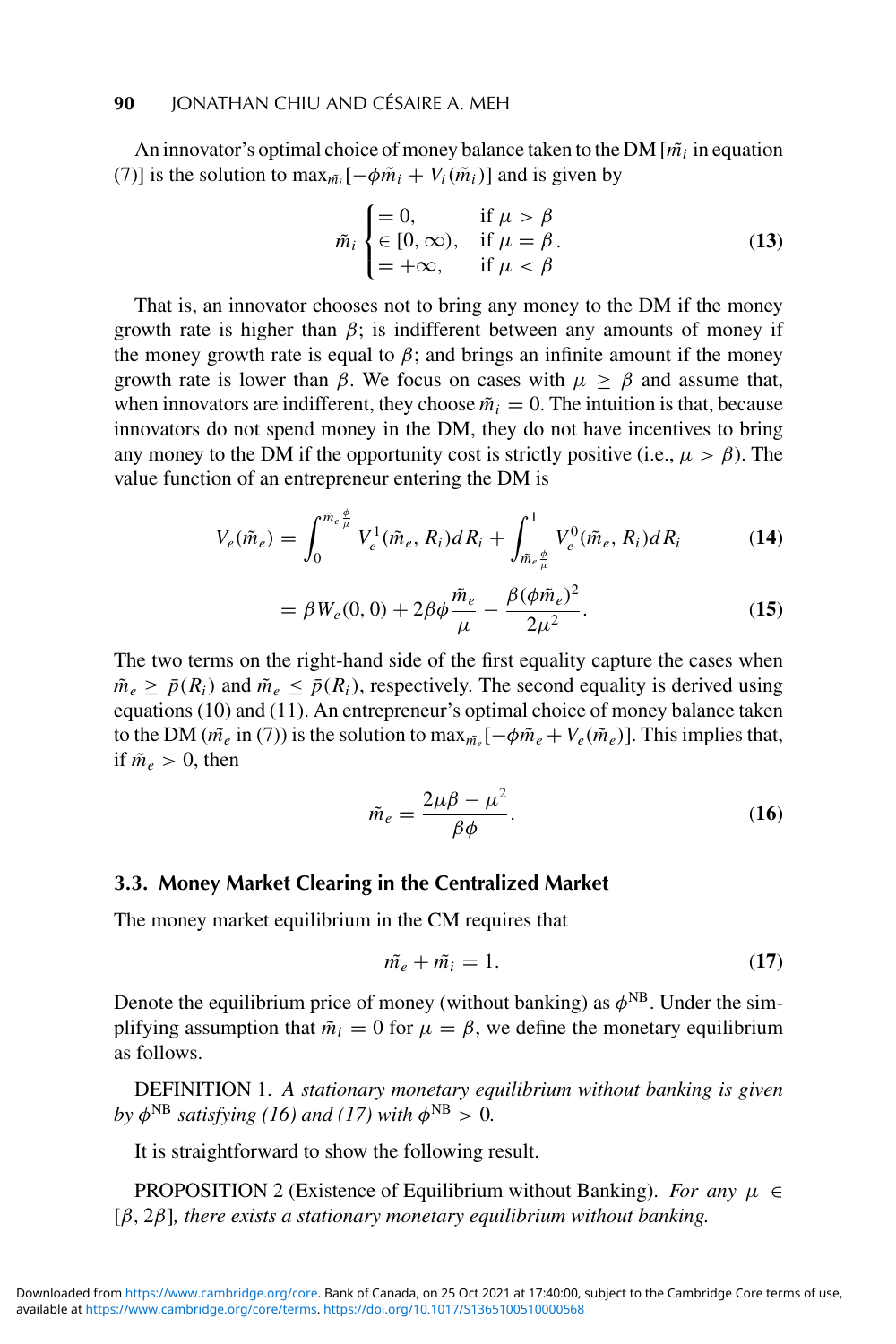

**FIGURE 2.** Potential gain from trading liquidity.

If  $\mu > \beta$ , then  $\tilde{m}_i = 0$  and  $\tilde{m}_e = 1$ . Equation (16) then implies that  $\phi^{NB} =$  $2\mu - \mu^2/\beta$ , which is nonnegative for  $\mu \le 2\beta$ .<sup>8</sup> When  $\mu \ge 2\beta$ , money has no value and there is no monetary equilibrium (i.e., no ideas are traded).<sup>9</sup> Let  $\bar{R}_i^{NB} \in [0, 1]$ be the cutoff value of  $R_i$  such that an entrepreneur's liquidity constraint is just binding:  $\tilde{m}_e = \bar{p}(R_i)$ .

One can understand how the model works through the use of a simple graph (Figure 2). For a given  $\tilde{m}_e$  (which is chosen in the previous CM), an entrepreneur in the DM meeting is subject to the liquidity constraint

$$
R_i \mu \leq \phi^{\text{NB}} \tilde{m}_e,
$$

which is represented by the upward-sloping line in Figure 2. For any given level of  $\tilde{m}_e\phi$ , an agent is constrained (unconstrained) when the realization of  $R_i$  is on the right (left) side of this line. Now, the money-demand decision in the CM is to pick the optimal level of real money balance ( $\tilde{m}_{e}\phi$ ) on the vertical axis to trade off the cost of buying money in the CM and the likelihood of being constrained in the DM. In equilibrium,  $\tilde{m}_e = 1$  and the cutoff of  $R_i$  is pinned down by the condition

$$
\bar{R}_i^{\text{NB}}\mu = \phi^{\text{NB}},
$$

which is represented by the intersection point. Therefore, the equilibrium amount of trade is given by

$$
\bar{R}_i^{\text{NB}} = \frac{\phi^{\text{NB}}}{\mu} = 2 - \frac{\mu}{\beta}.
$$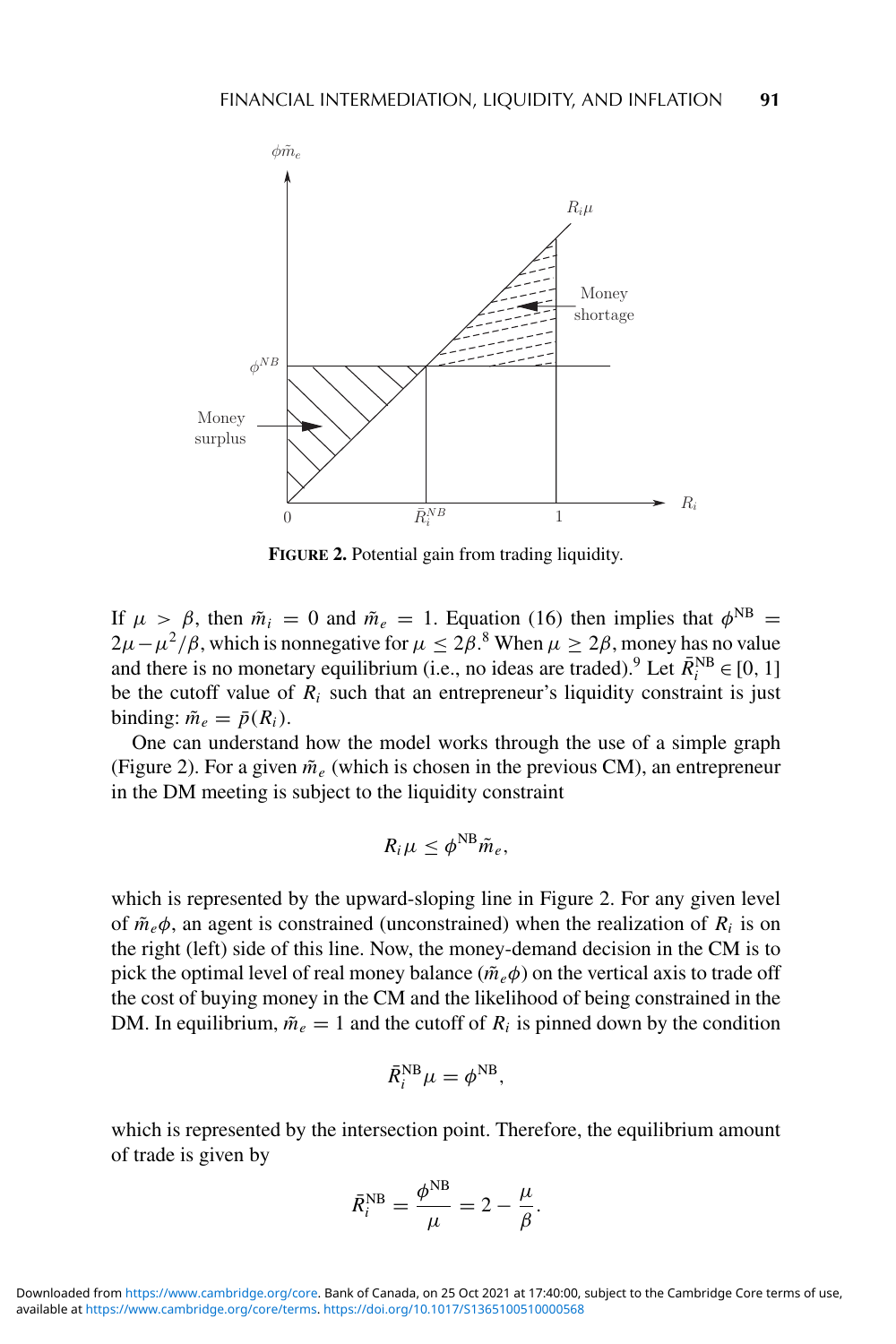Note that money growth always reduces trade. When  $\mu = \beta$ , the opportunity cost of holding money is zero. As a result, no entrepreneurs are liquidity constrained and all ideas are traded (i.e.,  $\bar{R}_i^{\text{NB}} = 1$ ).

To summarize our the findings in an economy without banking:

- At the Friedman rule, all ideas are traded.
- When the inflation rate is moderate, a unique monetary equilibrium exists. Inflation reduces trades.
- When the inflation rate is high, there is no monetary equilibrium.

Figure 2 shows that, in equilibrium, each entrepreneur brings  $\tilde{m}_e = 1$  to the DM. An entrepreneur with  $R_i \leq \bar{R}_i^{NB}$  buys the idea at  $p = R_i \mu$ . After trade, these entrepreneurs still have money left over. The rest of the entrepreneurs are liquidityconstrained and need extra funding to purchase the idea. Therefore, there is a potential role for borrowing and lending among entrepreneurs whenever  $\mu > \beta$ . Owing to imperfect information and commitment, borrowing and lending between agents in the DM are not feasible. Financial intermediaries with an information and commitment advantage can help to reallocate liquidity among entrepreneurs.

#### **4. ECONOMY WITH COSTLESS BANKING**

We next introduce intermediation into the economy and study the interaction between money and banking. Suppose that, in the DM, there are competitive financial intermediaries (denoted as "banks") taking deposits at an interest rate *r<sup>D</sup>* and making loans at an interest rate  $r<sup>L</sup>$ . As in Berentsen et al. (2007), each bank has a recordkeeping technology allowing it to keep financial records of agents. Here, we assume that banks specialize in channeling funding across *entrepreneurs*. <sup>10</sup> In particular, entrepreneurs can commit to repay the bank in the CM and banks can commit to repay depositors in the CM. Free entry implies zero profit for banks and thus  $r^D = r^L = r$  for some  $r \geq 0$ .

Figure 3 shows the sequence of events. In the DM, after meeting and observing the realization of  $R_i$ , an entrepreneur can choose to lend money to or borrow



**FIGURE 3.** Timeline (banking).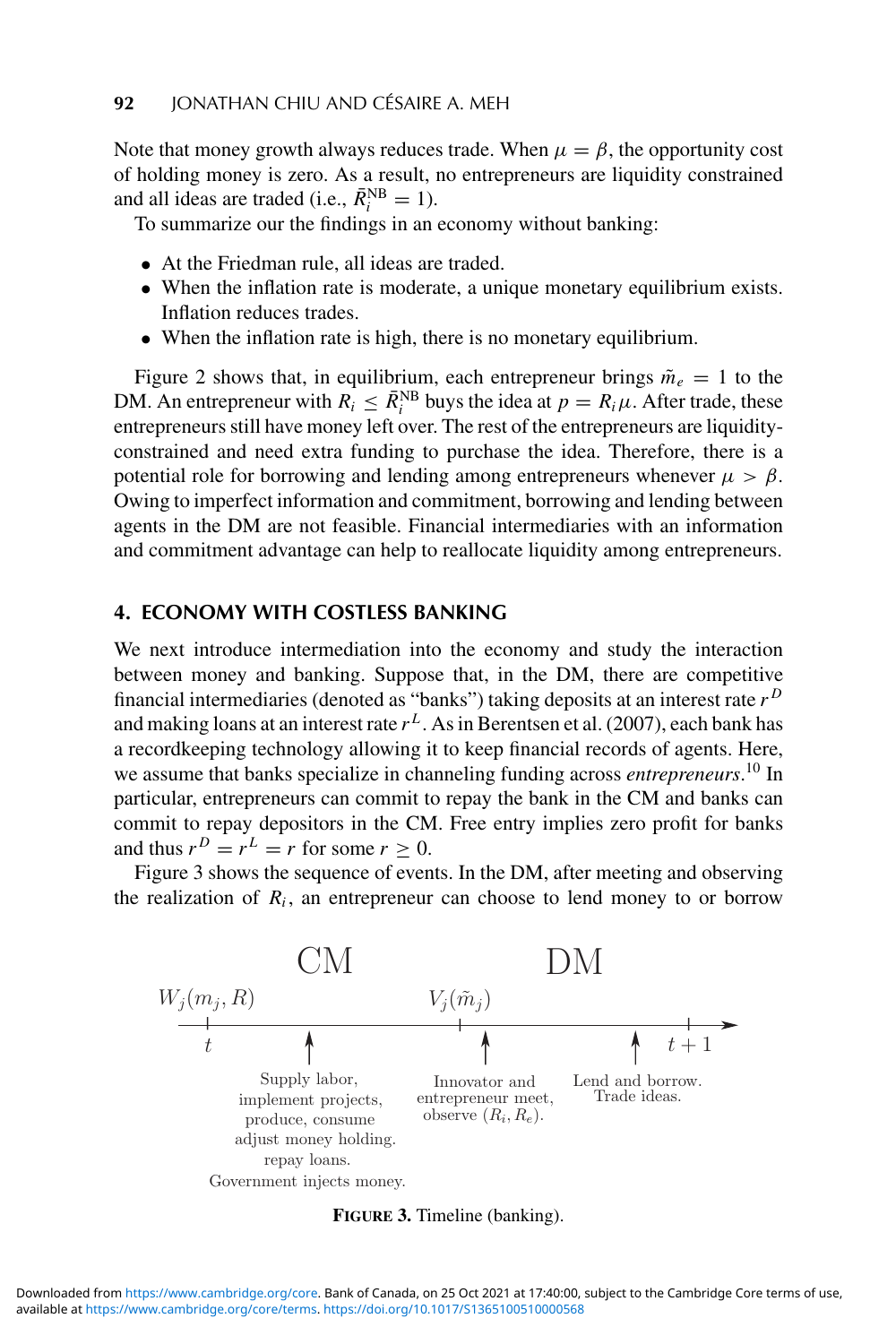money from a bank before trading. In the next CM, deposits and loans will be repaid. Below, we will show that an entrepreneur meeting an innovator with low *Ri* has excess liquidity and would like to lend his surplus money holding to a bank to earn interest income. An entrepreneur meeting an innovator with high *Ri* may find the surplus from trade smaller than the return from deposit, and choose instead to lend all his money holding to the bank. An entrepreneur with an intermediate level of  $R_i$  is liquidity-constrained and will choose to borrow from the bank to finance the trade. Figure 4 illustrates the flow of funds in the CM and the DM. Anonymity of entrepreneurs in the market for ideas implies that money is still needed as a medium of exchange in the DM.

In general, entrepreneurs may have to incur an additional fixed cost  $\eta \geq 0$ to borrow from the bank. This section considers the case with costless banking  $(\eta = 0)$ . We will consider the general case with costly banking  $(\eta > 0)$  in the next section.

We construct a monetary equilibrium with banking ( $\phi > 0$  and  $r \leq 0$ ) such that (i) given  $\phi$ , r, banks make an optimal choice in the DM; (ii) given  $\phi$ , r, agents make an optimal choice in the DM; (iii) given  $\phi$ , r, agents choose the optimal money holding in the CM; (iv) the loan market in the DM is cleared; and (v) the money market in the CM is cleared.<sup>11</sup>

#### **4.1. Banks' Problem in the Decentralized Market**

A competitive representative bank takes  $r^L$  and  $r^D$  as given, and chooses the amount of loans (*l*) and deposits (*d*) to maximize its profit  $(\pi)$ :

$$
\max_{l,d} \pi = r^L l - r^D d,\tag{18}
$$

$$
\text{s.t.} \qquad d \ge l. \tag{19}
$$

Here, there is a feasibility constraint restricting the amount of loans lent out to be no more than the amount of deposits taken in. In equilibrium, it cannot be the case that  $r^L > r^D$ ; otherwise banks would choose  $l = d = +\infty$ , implying that  $\pi = +\infty$ . When  $r^L < r^D$ , banks choose  $l = d = 0$  to earn  $\pi = 0$ . This cannot clear the loan market when entrepreneurs choose to save a positive amount. Therefore, whenever there is a positive saving, we must have  $r^L = r^D$ . The banks' optimization problem then implies that

$$
\begin{cases}\nd = l & \text{if } r > 0 \\
d \ge l & \text{if } r = 0\n\end{cases}
$$
\n(20)

In both cases, the profits of the banks are zero.

#### **4.2. The Entrepreneur's Decision in the Decentralized Market**

In a meeting in the DM, given  $(\phi, r, R_i)$ , an entrepreneur with  $\tilde{m}_e$  and  $R_i$  chooses the amounts of saving [lending if positive and borrowing if negative  $(s \in \mathbf{R})$ ] and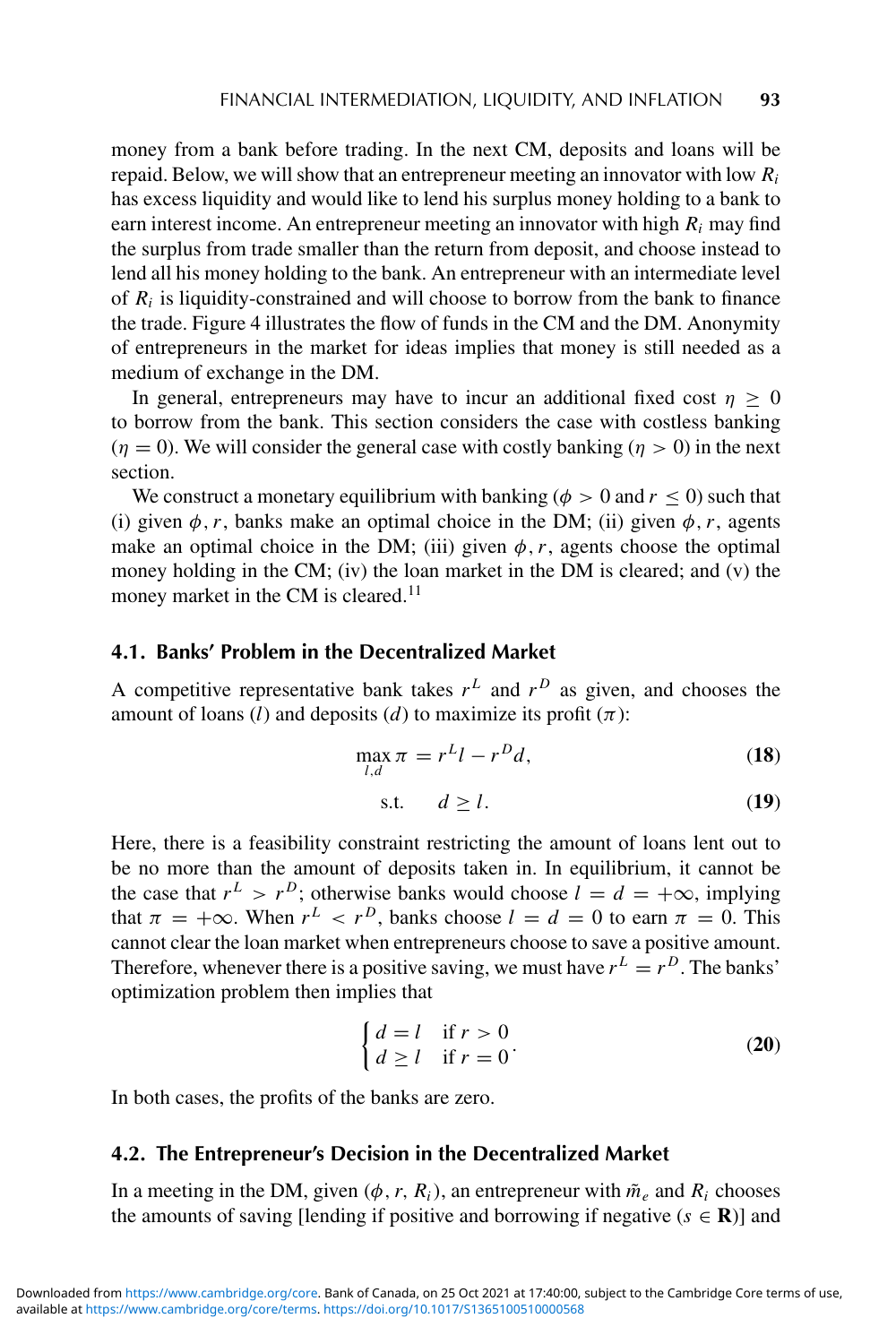



**DM**



**FIGURE 4.** Flow of funds.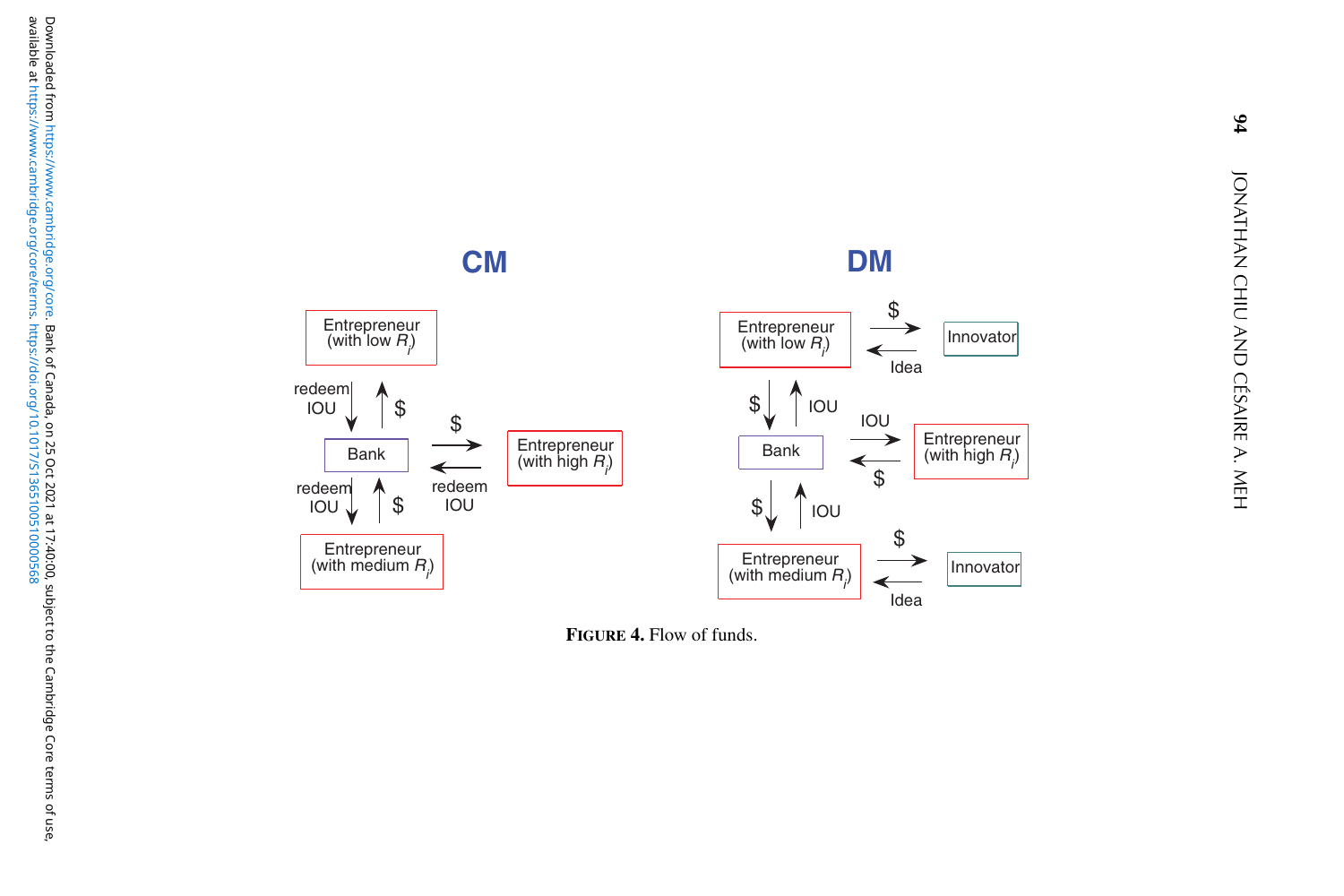money brought to the next CM ( $m_e \in \mathbf{R}_+$ , as a fraction of *next*-period money stock) and whether to buy the idea ( $y \in \{0, 1\}$ ) to maximize the expected payoff. Use  $V_e(\tilde{m}_e, R_i)$  to denote the value function after observing  $R_i$ :

$$
\widehat{V}_e(\tilde{m}_e, R_i) = \max_{s, y, m_e} \beta W_e \left( (1+r) \frac{s}{\mu} + m_e, R_e y \right)
$$
 (21)

$$
= \max_{s,y,m_e} \beta W_e(0,0) + \beta R_e y + \beta \phi (1+r) \frac{s}{\mu} + \beta \phi m_e, \quad (22)
$$

subject to

$$
m_e \mu = \tilde{m}_e - y \frac{R_i \mu}{\phi} - s \ge 0.
$$

The budget constraint says that the amount of money brought to the next period is equal to the initial money holding minus the expenditure on purchasing the idea and saving. We need to adjust the left-hand side by the money growth rate because the two sides are normalized by money stocks in two different periods. Note that, by allowing borrowing (i.e.,  $s < 0$ ), banking relaxes the liquidity constraint on entrepreneurs. Substituting this budget constraint into the objective function, we have

$$
\max_{y,m_e} \beta W_e(0,0) + \beta y R_e + \beta \frac{\phi}{\mu} (1+r) \left( \tilde{m}_e - \mu m_e - y \frac{R_i \mu}{\phi} \right) + \beta \phi m_e.
$$

Optimization implies that  $m_e = 0$  if  $r > 0$  and  $m_e \in \mathbf{R}_+$  if  $r = 0$ . Thus, an entrepreneur's value function can be simplified to

$$
\widehat{V}_e(\tilde{m}_e, R_i) = \beta W_e(0, 0) + \beta \frac{\phi}{\mu} (1+r) \tilde{m}_e + \beta \max\{R_e - (1+r)R_i, 0\}. \tag{23}
$$

The last term captures an entrepreneur's comparison between the value of the idea  $(R_e = 1)$  and the opportunity cost (including interest) of buying the idea  $((1 + r)R<sub>i</sub>)$ . Therefore, the value function of an entrepreneur entering the DM is

$$
V_e(\tilde{m}_e) = \int_0^1 \widehat{V}_e(\tilde{m}_e, R_i) dR_i
$$
\n(24)

$$
= \int_0^1 \left[ \beta W_e(0,0) + \beta \frac{\phi}{\mu} (1+r) \tilde{m}_e + \beta \max\{R_e - (1+r)R_i, 0\} \right] dR_i.
$$
\n(25)

Denote the optimal saving of an entrepreneur with  $(m, R_i)$  by  $s(\tilde{m}_e, R_i)$ . Equation (23) implies that the cut-off value  $\bar{R}_i(r)$  that makes an entrepreneur indifferent between trading and not trading is given by

$$
\bar{R}_i(r) = \frac{R_e}{1+r}.\tag{26}
$$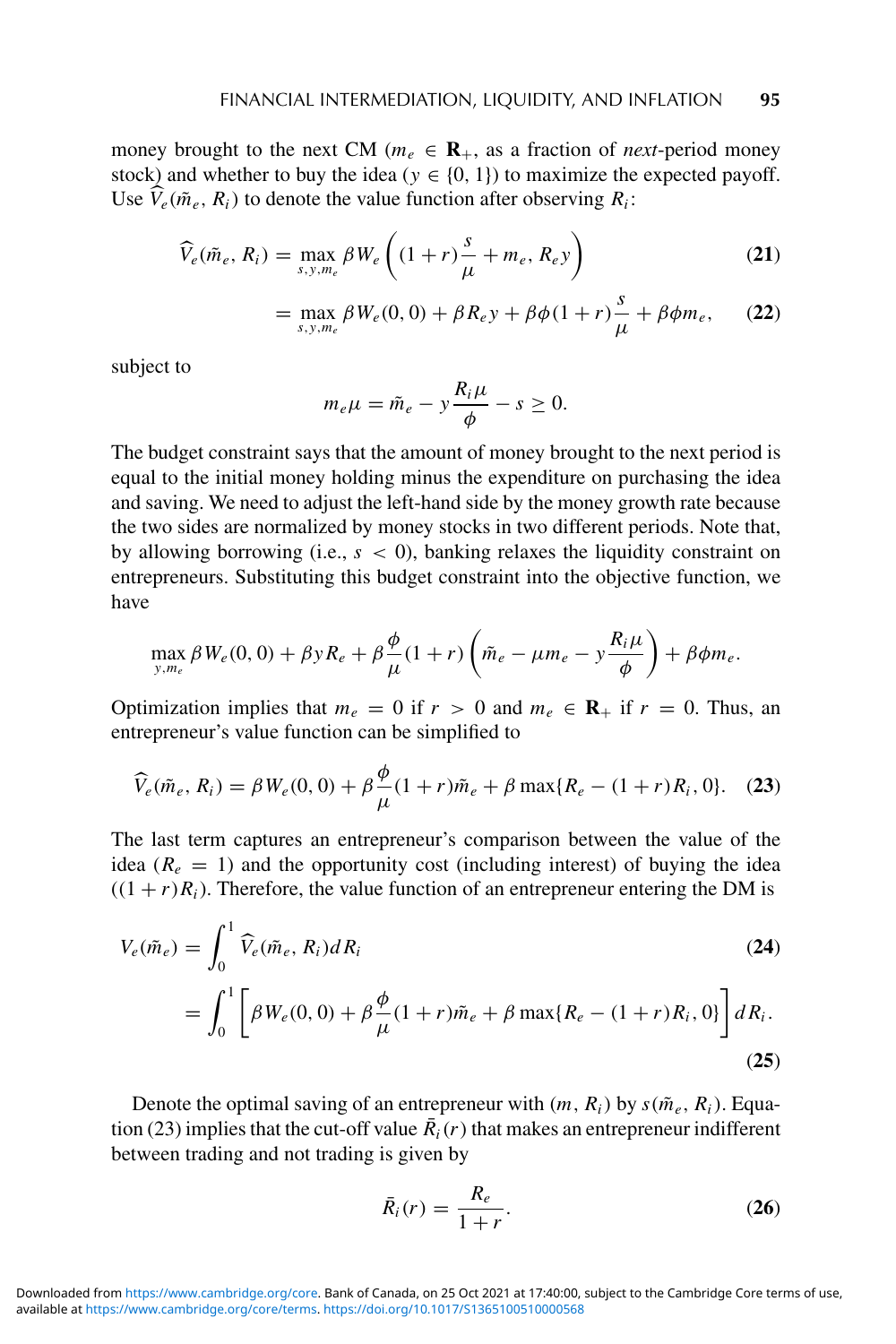As a result, the value function of an entrepreneur entering the DM can be simplified to

$$
V_e(\tilde{m}_e) = \beta W_e(0,0) + \beta \frac{\phi}{\mu} (1+r) \tilde{m}_e + \beta \int_0^{R_e/(1+r)} (R_e - (1+r)R_i) dR_i.
$$
 (27)

Note that  $V'_e(\tilde{m}_e) = \beta(\phi/\mu)(1+r) > 0$  and thus the value function is linear.

#### **4.3. Money Demand in the Centralized Market**

The optimal money demand of an entrepreneur, arg max  $V_e(\tilde{m}_e) - \phi \tilde{m}_e$ , is thus given by

$$
\tilde{m}_e \begin{cases}\n= 0, & \text{if } r < \frac{\mu}{\beta} - 1 \\
\in [0, \infty), & \text{if } r = \frac{\mu}{\beta} - 1 \\
= +\infty, & \text{if } r > \frac{\mu}{\beta} - 1\n\end{cases}\n\tag{28}
$$

To clear the money market, the equilibrium interest rate will satisfy

$$
r = \frac{\mu}{\beta} - 1.
$$
 (29)

The use of banking relaxes the entrepreneur's liquidity constraint in purchasing ideas in the DM. Therefore, when choosing the optimal amount of money brought to the DM, an entrepreneur simply looks at whether the real rate of return of money is higher than the subjective discount rate [i.e., whether  $(\phi/\mu)(1 + r) - 1/\beta > 0$ ] across two CMs. The entrepreneur will demand  $\tilde{m}_e = 0$  when the real rate of return is lower than the subjective discount rate, demand  $\tilde{m}_e = +\infty$  when the real rate of return is higher than the subjective discount rate, and demand any  $\tilde{m}_e \in \mathbf{R}_+$ when the rate of return is equal to the subjective discount rate. To clear the money market in the CM, the nominal interest rate, *r*, has to exactly compensate for the inflation and discounting.

#### **4.4. Loan Market Clearing in the Decentralized**

Equations (26) and (29) imply that the cut-off value of an idea is given by  $\bar{R}^B_i$  =  $\bar{R}_i(r) = \beta/\mu$ . Therefore, entrepreneurs' optimal choices of *(y, s)* as a function of  $R_i$  are as follows (illustrated by Figure 5):<sup>12</sup>

$$
\begin{cases}\ny = 1, s = \tilde{m}_e - \frac{R_i \mu}{\phi} \ge 0, & \text{if } R_i \in \left[0, \frac{\phi}{\mu}\right] \\
y = 1, s = \tilde{m}_e - \frac{R_i \mu}{\phi} < 0, & \text{if } R_i \in \left(\frac{\phi}{\mu}, \bar{R}_i^B\right] \\
y = 0, s = \tilde{m}_e \ge 0, & \text{if } R_i \in \left(\bar{R}_i^B, 1\right]\n\end{cases} \tag{30}
$$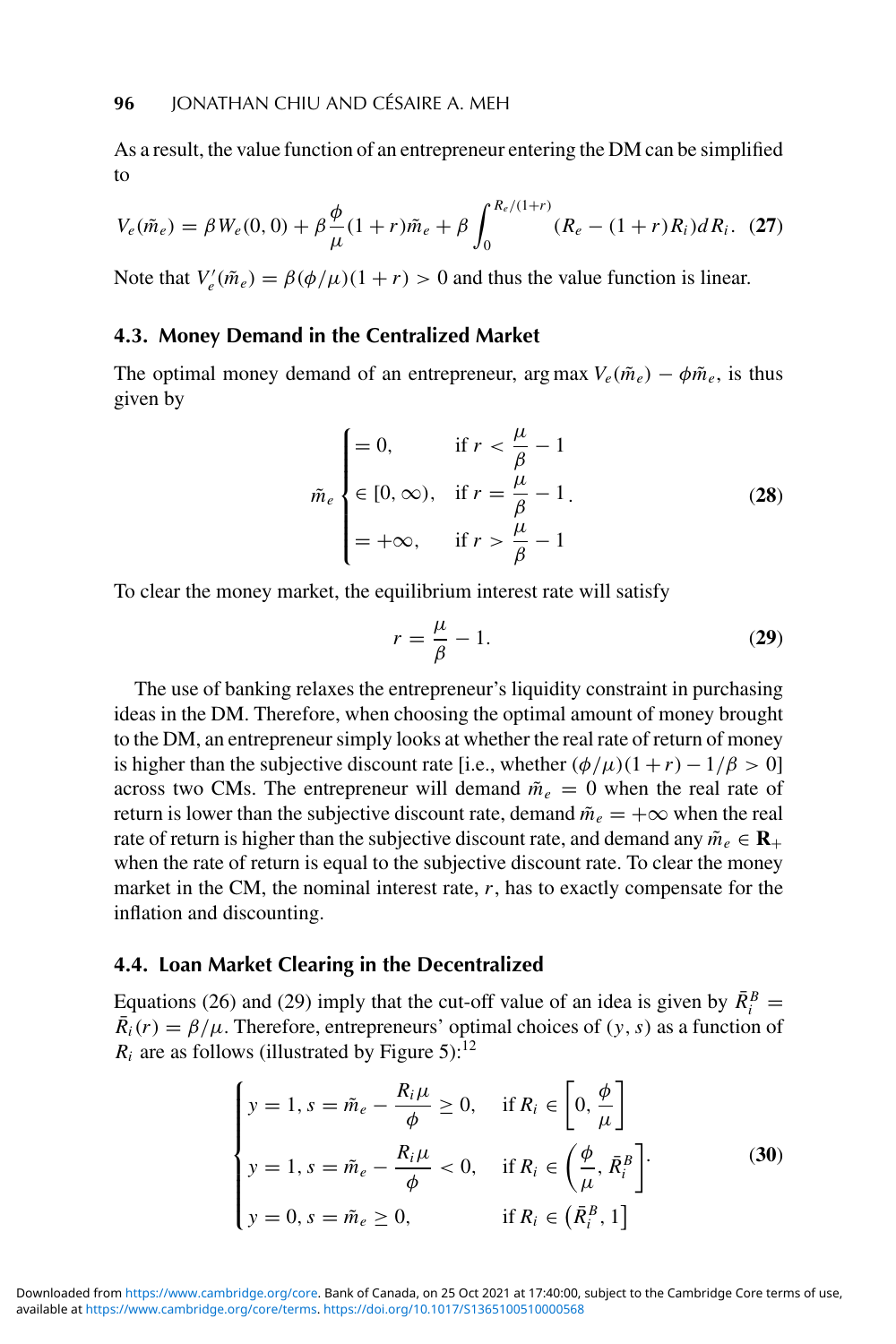

**FIGURE 5.** Saving and borrowing.

As discussed earlier, the entrepreneurs with low and high *Ri* will save, and the entrepreneurs with medium *Ri* will borrow. Only the entrepreneurs with low and medium  $R_i$  will trade. High- $R_i$  entrepreneurs choose to save and not to trade because high values of  $R_i$  imply a high cost of acquiring the idea, and thus a large amount of borrowing to finance the acquisition. However, the profit for the entrepreneurs, 1−*Ri*, is small. Consequently, the interest cost of the loan exceeds the profit from acquiring the idea.

The loan market–clearing condition in the DM requires that the aggregate saving from the entrepreneurs be equal to the total deposit minus the total loans:

$$
\int_0^1 s(\tilde{m}_e, R_i) dR_i = d - l. \tag{31}
$$

Then condition (20) from the bank's optimization implies that

$$
\begin{cases}\n\int_0^1 s(\tilde{m}_e, R_i) dR_i = 0, & \text{if } r > 0 \\
\int_0^1 s(\tilde{m}_e, R_i) dR_i \ge 0, & \text{if } r = 0\n\end{cases}
$$
\n(32)

Substituting in the saving functions from (30), we can simplify the left-hand side to  $\tilde{m}_e - \beta^2/2\mu\phi$ .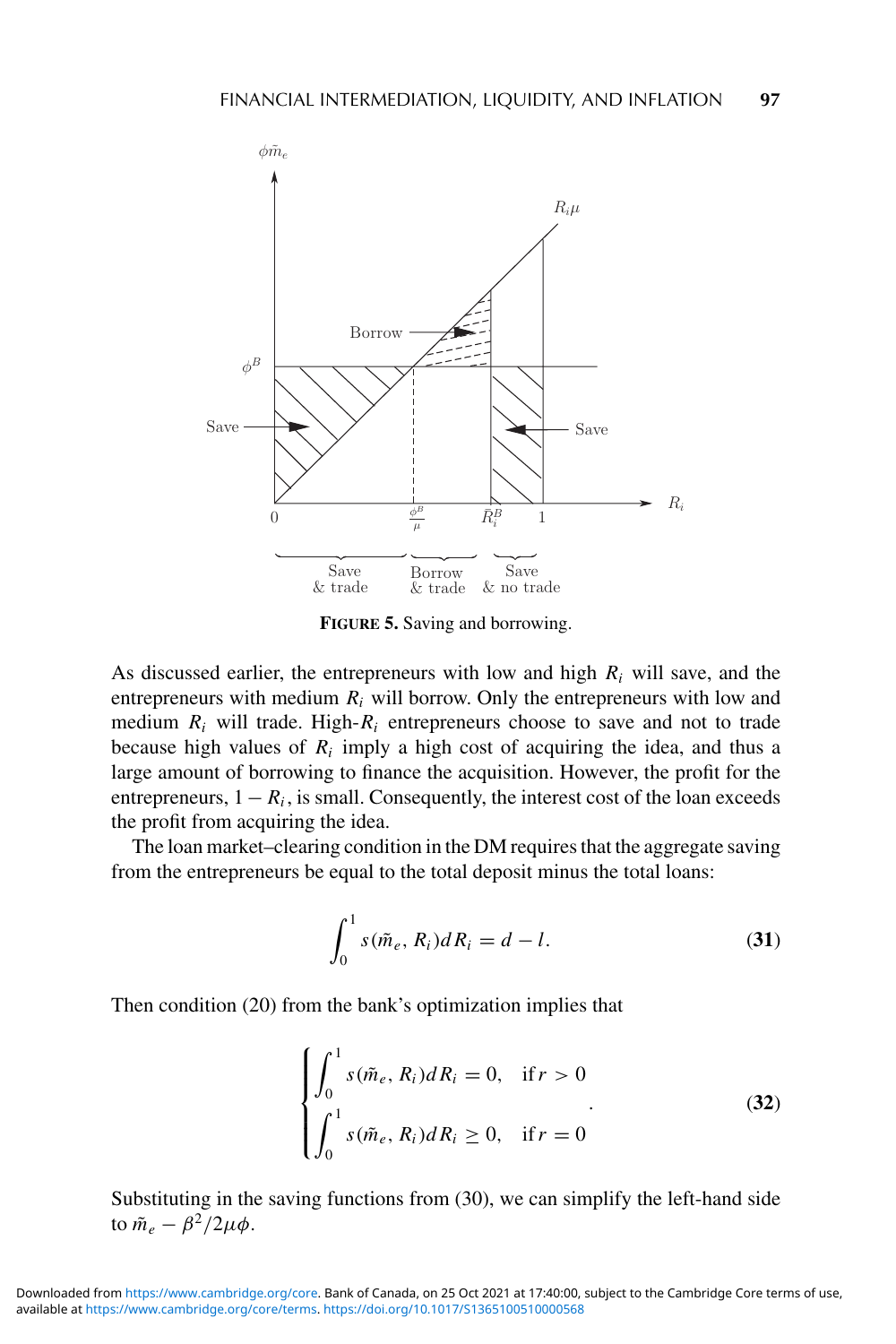#### **4.5. Money-Market Clearing in the Centralized Market**

Finally, imposing the money market–clearing condition in the CM (i.e.,  $\tilde{m}_e = 1$ ), we can solve for the equilibrium price of money:

$$
\begin{cases}\n\phi = \frac{\beta^2}{2\mu}, & \text{if } r > 0 \\
\phi \ge \frac{\beta^2}{2\mu}, & \text{if } r = 0\n\end{cases}
$$
\n(33)

DEFINITION 3. *A stationary monetary equilibrium with costless banking is a pair*  $(\phi^B, r)$  *satisfying (29) and (33) with*  $\phi^B > 0$ ,  $r > 0$ .

Equations (26), (29), and (33) imply that, when  $\mu > \beta$ , there exists a unique stationary monetary equilibrium with costless banking where  $\phi^B = \beta^2/2\mu$ ,  $r =$  $\mu/\beta - 1 > 0$ ,  $\tilde{m}_e = 1$ ,  $\tilde{m}_i = 0$ , and  $\bar{R}_i^B = \beta/\mu$ . A fraction,  $\bar{R}^B - \phi^B/\mu =$  $(\beta/\mu)(1-\beta/2\mu)$ , of entrepreneurs are borrowers and the rest are lenders. Because the interest rate in the loan market is positive, the excess supply of loans is zero.

When  $\mu = \beta$ , we have multiple equilibria:  $\phi^B \in [\beta/2, \infty)$ ,  $r = 0$ ,  $\tilde{m}_e =$ 1,  $\tilde{m}_i = 0$ , and  $\bar{R}_i^B = 1$ . A fraction max $\{1 - \phi^B/\beta, 0\}$  of entrepreneurs are borrowers and the rest are lenders. All these equilibria are equivalent in terms of real allocations and payoffs. They differ only in terms of the real value of money and the borrowing–lending decision in the DM. From equation (29), we know that borrowing is positive when  $\phi^B \in [\beta/2, \beta]$  and that borrowing is zero when  $\phi^B > \beta$ . At the lower bound where  $\phi^B = \beta/2$ , half of the set of entrepreneurs are liquidity-constrained and need to borrow. The excess supply of loans is zero. As the value of money  $(\phi^B)$  goes up, fewer entrepreneurs are liquidity-constrained and there are fewer borrowers. There is excess supply of loans in the loan market, but it is consistent with the interest rate being zero. For  $\phi^B \ge \beta$ , no entrepreneurs are liquidity constrained and there are no borrowers. Again, there is excess supply of loans. Also, at the Friedman rule, a banking equilibrium with  $\phi^B = \beta$  is identical to an equilibrium without banking.

# **4.6. Inflation, Banking, and Welfare**

Note that the measure of trade ( $\bar{R}_i^B = \beta/\mu$ ) is decreasing in inflation. The maximum amount of trade ( $\overline{R}_{i}^{B} = 1$ ) is achieved when  $\mu = \beta$ . Measuring welfare by the average utility of all agents, we have the welfare for  $k = NB$ , B given by

$$
\bar{W}^{k} = 2(U(\bar{X}) - \bar{X}) + \int_{0}^{\bar{R}_{i}^{k}} R_{e} dR_{i} + \int_{\bar{R}_{i}^{k}}^{1} R_{i} dR_{i}
$$
(34)

$$
= 2(U(\bar{X}) - \bar{X}) + \bar{R}_i^k + \frac{1}{2} - \frac{(\bar{R}_i^k)^2}{2}.
$$
 (35)

available at [https://www.cambridge.org/core/terms.](https://www.cambridge.org/core/terms)<https://doi.org/10.1017/S1365100510000568> Downloaded from<https://www.cambridge.org/core>. Bank of Canada, on 25 Oct 2021 at 17:40:00, subject to the Cambridge Core terms of use,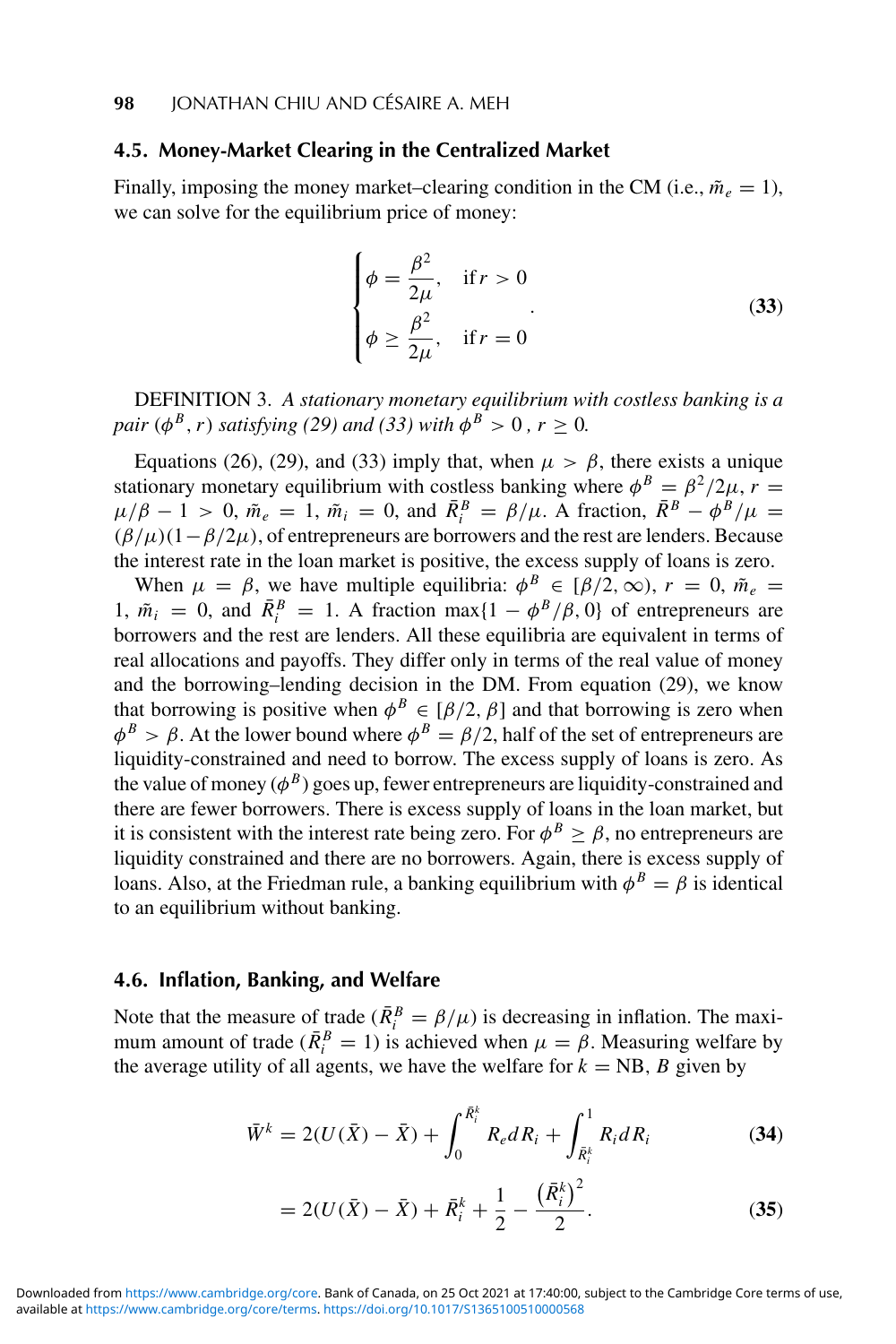The three terms on the right-hand side of the first equality capture, respectively, the surplus in the CM, the value of ideas implemented by entrepreneurs, and the value of ideas implemented by innovators. In particular, we have

$$
\bar{W}^{B} = \bar{W}^{NB} + \int_{\bar{R}_{i}^{NB}}^{\bar{R}_{i}^{B}} (R_{e} - R_{i}) dR_{i},
$$
\n(36)

where the second term captures the welfare gain from a better allocation of ideas. Therefore, to contrast the welfare in the two economies, we need to compare the cut-off values of idea trading with and without banking. Note that, without banking, the cut-off value,  $\bar{R}_i^{\text{NB}}$ , is pinned down by the money-demand decision. In equilibrium, the first-order condition (16) implies that

$$
\frac{\phi}{\mu} \left( 1 - \bar{R}_i^{\text{NB}} \right) = \frac{\phi}{\mu} \left( \frac{\mu}{\beta} - 1 \right)
$$
\n
$$
\Rightarrow 1 - \bar{R}_i^{\text{NB}} = \frac{\mu}{\beta} - 1.
$$
\n(37)

The left- and right-hand sides capture, respectively, the benefit and cost of bringing the marginal dollar to the DM. Bringing one extra dollar to the DM relaxes the liquidity constraint and allows  $\phi/\mu$  more extra trades, each of which generates  $1-\overline{R}_{i}^{\text{NB}}$  in terms of next-period utility. At the same time, bringing one extra dollar incurs a (net) opportunity cost of  $(\mu/\beta - 1)$  in terms of next-period dollars. In terms of next-period utility, the cost is  $(\phi/\mu)(\mu/\beta - 1)$ .

With banking, the cut-off value,  $\bar{R}_i^B$ , is pinned down by the borrowing decision. In equilibrium, condition (26) implies that

$$
1 - \bar{R}_i^B = \left(\frac{\mu}{\beta} - 1\right) \bar{R}_i^B.
$$
 (38)

The left- and right-hand sides capture, respectively, the benefit and cost of borrowing to finance the payment of  $\bar{R}^B_i$  for the marginal entrepreneur in the DM. Comparing the right-hand sides of (38) and (38), we see that banking reduces entrepreneurs' cost of buying ideas: by lending out the money balance unused for trade, the excess balance is no longer subject to inflation and discounting. Therefore, when  $\mu > \beta$ , we have  $\bar{R}_i^B > \bar{R}_i^{NB}$  and thus  $\bar{W}^B > \bar{W}^{NB}$  (Figure 6). It is straightforward to show the following result.

PROPOSITION 4 (Inflation and welfare with costless banking).

- (i) *When*  $\mu = \beta$ ,  $\bar{R}_i^B = \bar{R}_i^{NB} = 1$  *and*  $\bar{W}^B = \bar{W}^{NB}$ .
- (ii) When  $\mu \in (\beta, 2\beta], 1 > \bar{R}_i^B > \bar{R}_i^{NB} > 0$ ,  $\bar{W}^B > \bar{W}^{NB}$ ,  $0 > d\bar{R}_i^B/d\mu > d\bar{R}_i^{NB}/d\mu$ ,  $and$   $0 > d\bar{W}^B/d\mu > d\bar{W}^{NB}/d\mu$ *.*
- $(iii)$  *When*  $\mu > 2\beta$ ,  $\bar{R}_i^B > \bar{R}_i^{NB} = 0$  *and*  $\bar{W}^B > \bar{W}^{NB}$ .

When  $\mu = \beta$ , all ideas are traded and welfare is maximized with or without banking. In this case, the existence of banking cannot improve welfare.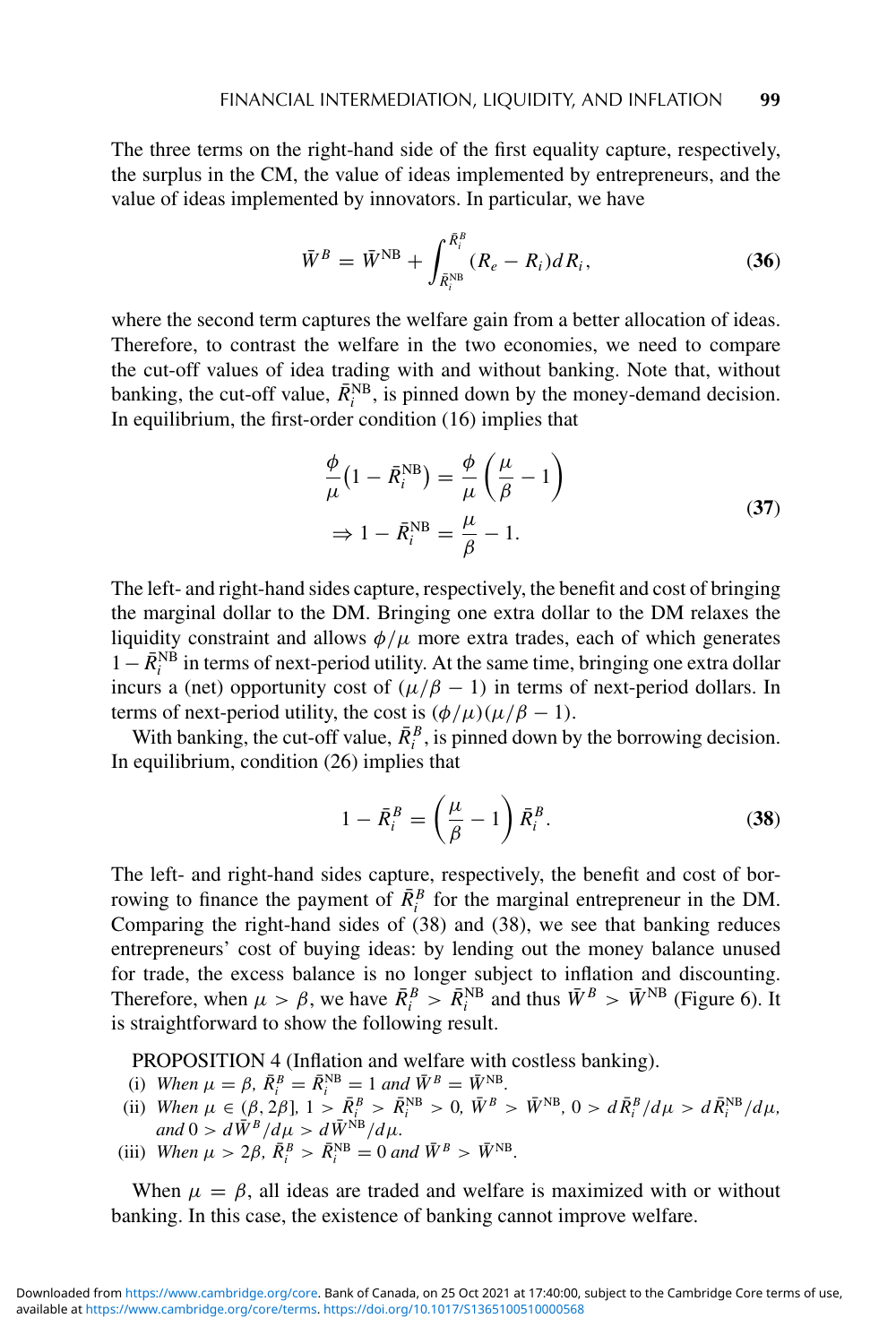

**FIGURE 6.** Welfare: no banking and costless banking.

When  $\mu \in (\beta, 2\beta]$ , banking allows more ideas to be traded and thus implies higher welfare. The marginal effect of inflation is higher in magnitude when there is no banking, for two reasons. First, the marginal effect of inflation on the number of trades is larger without banking [i.e.,  $|d\bar{R}^{NB}_i/d\mu| > |d\bar{R}^{B}_i/d\mu|$ ]. Condition (37) suggests that, without banking, higher inflation raises the opportunity cost of holding money, and thus fewer ideas are traded (i.e., lower  $\overline{R}^{\text{NB}}_i$ ). Condition (38) suggests that, with banking, the impact of inflation on  $\bar{R}_i^{\text{NB}}$  is smaller because unspent money can now be saved and thus is not subject to the inflation tax. Second, the gain from the marginal trade is higher without banking  $(1 - \bar{R}_i^{\text{NB}} > 1 - \bar{R}_i^{\text{B}})$ , because the marginal value of trades is diminishing and because the number of trades is higher with banking. Therefore, inflation is less harmful in the presence of banking.

When  $\mu > 2\beta$ , monetary equilibrium does not exist without banking, but exists with costless banking. Without banking, the only reason to bring money to the DM is to buy ideas. Very high inflation will make the cost of holding money so high that no ideas are traded, implying zero value of money. With banking, there is an additional motive to bring money to the DM to lend to the banks. Therefore, when the money growth rate is higher than 2*β*, banking is needed to support a monetary equilibrium (Figure 6).

Next, we compare the price of money in economies with banking  $(\phi^B)$  and without banking ( $\phi^{NB}$ ). Mathematically, considering the price  $\phi$  as a function of  $\mu$  [i.e.,  $\phi^{NB}(\mu) = 2\mu - \mu^2/\beta$  and  $\phi^B(\mu) = \beta^2/2\mu$ ], we have  $\phi^{NB}(\beta) > \phi^B(\beta)$ and  $\phi^B(2\beta) > \phi^{NB}(2\beta) = 0$ . Because  $\phi^B(.)$  and  $\phi^{NB}(.)$  are strictly decreasing and continuous in  $\mu$ , we have the following result.

PROPOSITION 5 (Value of Money with Costless Banking). *There exists a unique*  $\mu^* \in (\beta, 2\beta)$  *such that*  $\phi^{\text{NB}}(\mu) \geq \phi^B(\mu)$  for  $\mu \leq \mu^*$ .

To see the intuition as to why banking reduces  $\phi$  when  $\mu$  is low and increases  $\phi$ when  $\mu$  is high, let us consider the two cases illustrated in Figure 7. Start with an economy without banking. At the Friedman rule, every entrepreneur is liquidityunconstrained and has excess liquidity after trades. Banking is not needed. Close to the Friedman rule (i.e., with low  $\mu$ ), the price of money is relatively high and most ideas are traded. Now, suppose we introduce banking into this economy.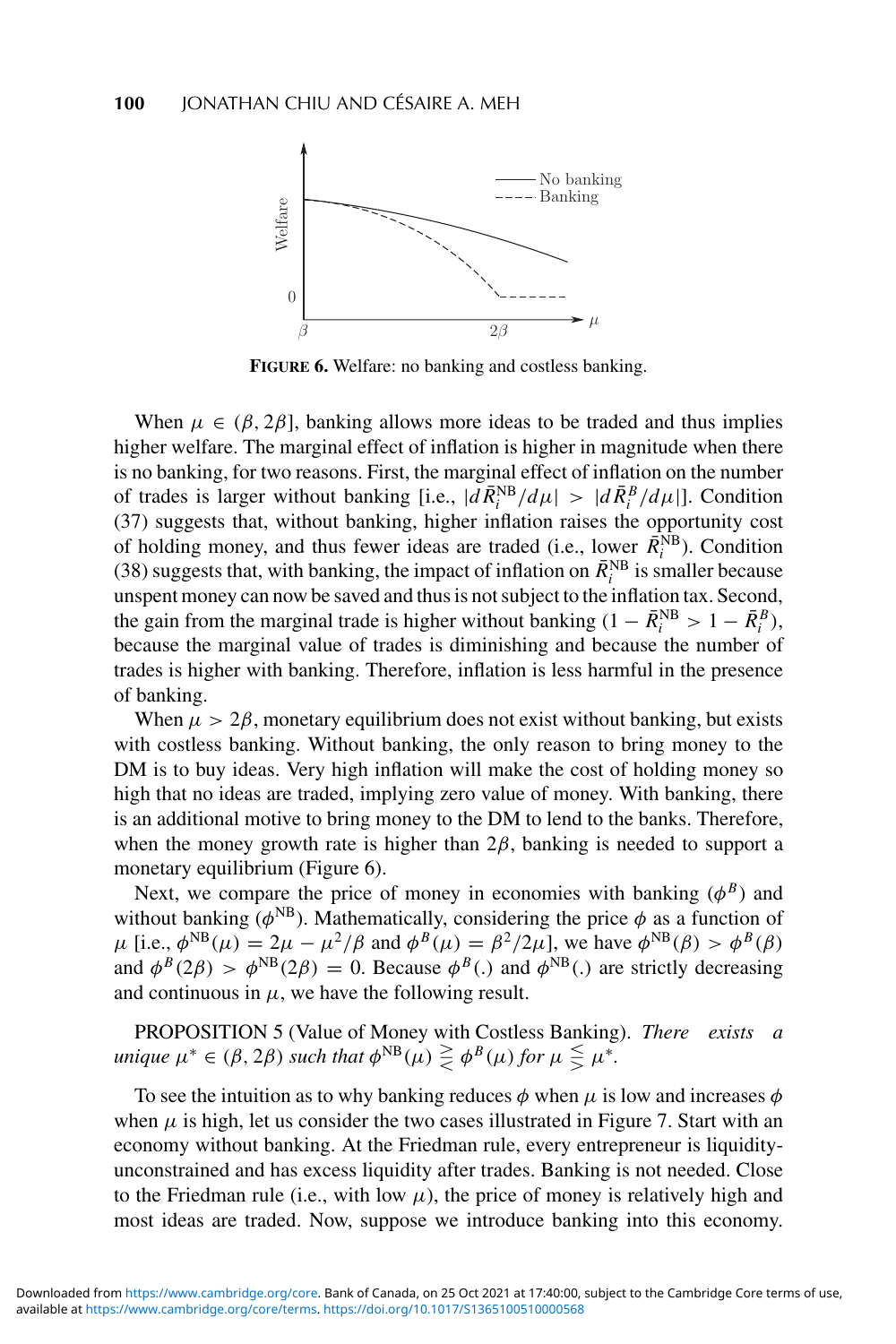

**FIGURE 7.** Borrowing and saving in the DM for different  $\mu$ .

Let us first look at the *partial* equilibrium in the DM by keeping the original *φ* unchanged. As illustrated in the figure, there is an excess supply of loans in the DM, driving the interest rate  $r$  to 0. Next, we consider the determination of  $\phi$ in the general equilibrium. Anticipating  $r = 0$  in the DM, entrepreneurs have a lower incentive to demand money in the CM (because they can always borrow at  $r = 0$  in the DM). As a result, the equilibrium price of money in the CM has to go down. Because the real money demand is  $\phi \tilde{m} = \phi$ , the use of banking comes with a lower demand for real money balances. In a sense, banking is a substitute for real money balances when the money growth rate is low.

Now, consider an economy without banking and where  $\mu$  is high. The equilibrium price of money is relatively low and most ideas are not traded. Suppose we introduce banking into this economy and again look at the *partial* equilibrium in the DM by keeping the original  $\phi$  unchanged. As illustrated in Figure 7, there is excess demand for loans in the DM, driving up the interest rate *r*. But, in the general equilibrium, anticipating a high *r* in the DM, entrepreneurs have a stronger incentive to demand money in the CM (because they do not want to borrow at a high rate and can always save at a high  $r$  in the DM). As a result, the equilibrium price of money in the CM has to go up. In this case, banking is a complement for real money balances when the money growth rate is high.

To summarize our findings for an economy with costless banking:

- At the Friedman rule, banking is not used.
- Above the Friedman rule, banking is used and is welfare-improving.
- When the inflation rate is low, banking reduces the price of money. Banking and real money balances are substitutes. When the inflation rate is high, banking increases the price of money. Banking and real money balances are complements.
- When banking is used, inflation is less harmful.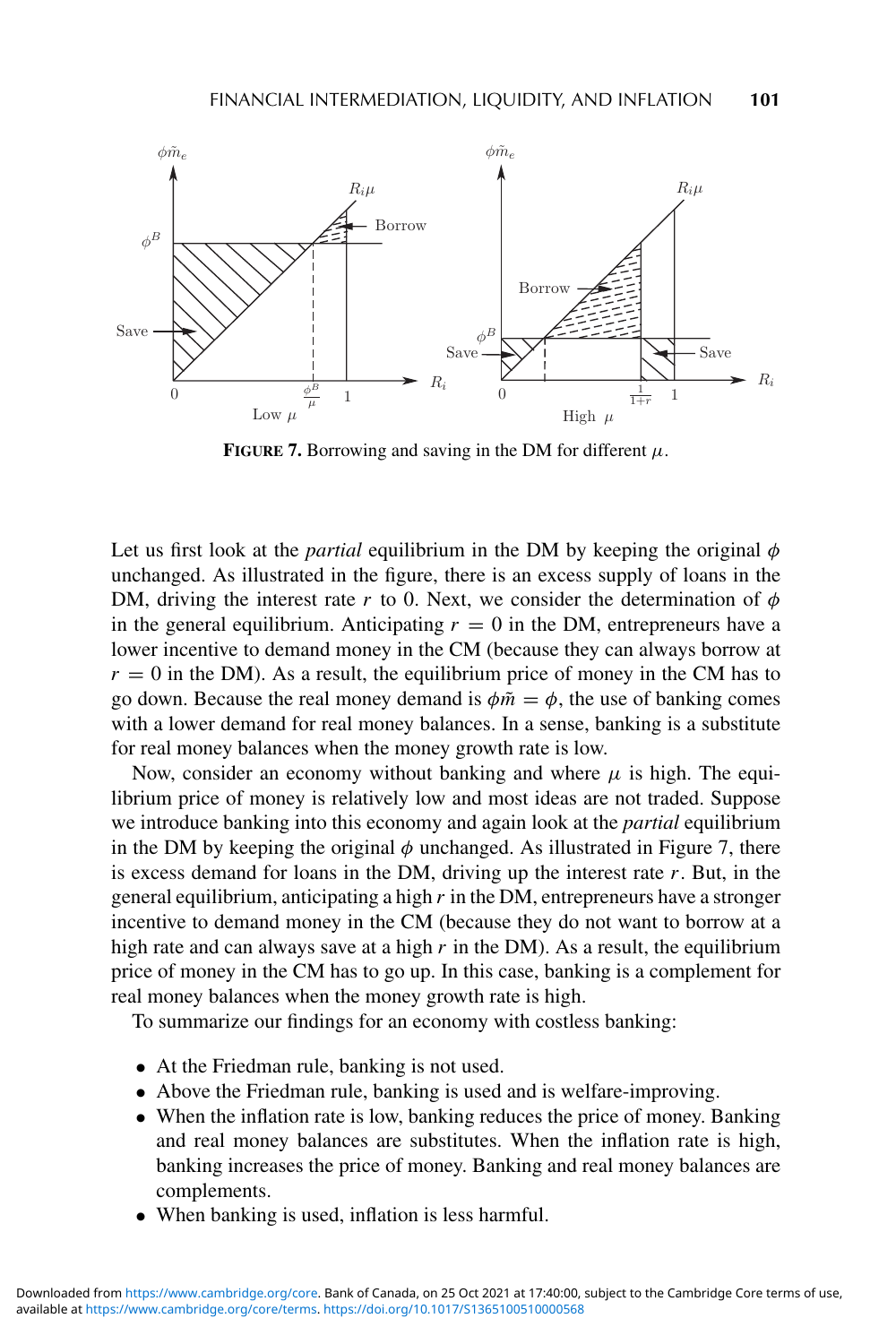#### **5. ECONOMY WITH COSTLY BANKING**

This section considers the case with costly banking. Suppose that entrepreneurs have to incur a fixed effort/utility cost, *η*, to borrow, but no cost to deposit. One can consider Section 3 as analyzing the case when the fixed cost is infinite, and Section 4 as analyzing the case when the fixed cost is zero. In this section, we consider the general case. We can think of the intermediation costs in our model as those involved in writing debt contracts that are enforceable.<sup>13</sup>*,*<sup>14</sup>

We aim to construct a monetary equilibrium with banking ( $\phi > 0$  and  $r < 0$ ) such that (i) given  $\phi$ , r, banks' choices maximize their profit; (ii) given  $\phi$ , r, agents make an optimal choice in the DM; (iii) given  $\phi$ , r, agents choose optimal money holding in the CM; (iv) the loan market in the DM is cleared; and (v) the money market in the CM is cleared. We are particularly interested in finding the conditions for banks to be active in channeling liquidity from lenders to borrowers.

#### **5.1. Banks' Problem in the DM**

The banks' problem is exactly the same as that in the preceding section, and the solution is given by equation (20).

#### **5.2. Entrepreneur's Decision in the DM**

Given  $\phi$ , r,  $R_i$ , an entrepreneur in a DM meeting chooses saving (s), money brought to the CM  $(m_e)$ , and whether to buy the idea ( $y \in \{0, 1\}$ ):

$$
\widehat{V}_e(\tilde{m}_e, R_e) = \max_{s, y, m_e} \beta W_e \left( (1+r)\frac{s}{\mu} + m_e, yR_e \right) - \iota(s)\eta
$$
\n(39)

$$
= \max_{s,y,m_e} \beta W_e(0,0) + \beta y R_e + \beta \frac{\phi}{\mu} (1+r)s + \beta \phi m_e - \iota(s)\eta, \quad (40)
$$

subject to  $m_e \mu = \tilde{m}_e - yR_i \mu/\phi - s \ge 0$  and an indicator function

$$
u(s) = \begin{cases} 1, & \text{if } s < 0 \\ 0, & \text{if } s \ge 0 \end{cases}.
$$

Again, the nonnegativity constraint for  $m_e$  requires that  $rm_e = 0$ . Also, there is no reason to pay the fixed cost and borrow unless an entrepreneur is liquidityconstrained. Therefore,  $\iota(s) = 0$  when  $\tilde{m}_e - yR_i\mu/\phi \ge 0$  and thus the value function becomes

$$
\widehat{V}_{e}(\tilde{m}_{e}, R_{e}) = \begin{cases}\n\beta W_{e}(0, 0) + \beta \max\left\{1 + \frac{\phi}{\mu}(1+r)\right. \\
\left.\times \left(\tilde{m}_{e} - \frac{R_{i}\mu}{\phi}\right), \frac{\phi}{\mu}(1+r)\tilde{m}_{e}\right\}, & \text{if } \tilde{m}_{e} \ge \frac{R_{i}\mu}{\phi} \\
\beta W_{e}(0, 0) + \beta \max\left\{1 + \frac{\phi}{\mu}(1+r)\right. \\
\left.\times \left(\tilde{m}_{e} - \frac{R_{i}\mu}{\phi}\right) - \frac{\eta}{\beta}, \frac{\phi}{\mu}(1+r)\tilde{m}_{e}\right\}, & \text{if } \tilde{m}_{e} < \frac{R_{i}\mu}{\phi}\n\end{cases}
$$
\n(41)

available at [https://www.cambridge.org/core/terms.](https://www.cambridge.org/core/terms)<https://doi.org/10.1017/S1365100510000568> Downloaded from<https://www.cambridge.org/core>. Bank of Canada, on 25 Oct 2021 at 17:40:00, subject to the Cambridge Core terms of use,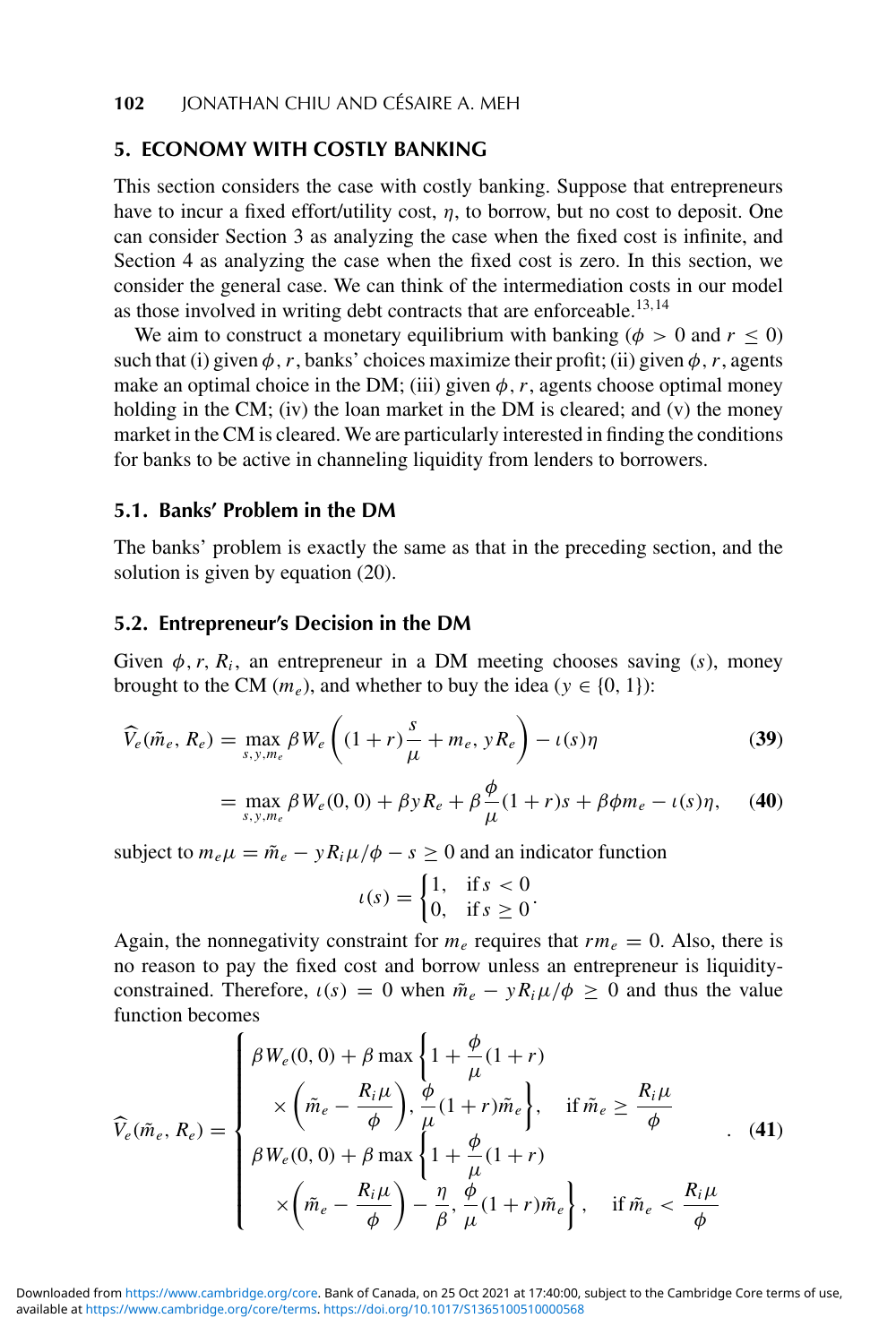

**FIGURE 8.** Optimal choice of entrepreneur.

Here, one can solve for two critical values of  $R_i$  that characterize the trading and saving decisions of entrepreneurs. If  $\tilde{m}_e > \bar{p}(R_i) = R_i \mu/\phi$ , an entrepreneur is not liquidity constrained and will choose to save and trade if and only if

$$
R_i \leq \bar{R}_1 \equiv \frac{1}{1+r}.
$$

If  $\tilde{m}_e < p = R_i \mu / \phi$ , an entrepreneur is liquidity-constrained and will choose to borrow and trade if and only if

$$
R_i \le \bar{R}_2 \equiv \frac{1}{1+r} - \frac{\eta}{\beta(1+r)}.\tag{42}
$$

Figure 8 illustrates the optimal choice of an entrepreneur for any level of the real money balance ( $\phi \tilde{m}_e$ ) and any realization of  $R_i$ . Again, the upward-sloping line indicates the liquidity constraint  $\phi \tilde{m}_e \geq R_i \mu$ . Given any level of  $\phi \tilde{m}_e$ , if  $R_i$  is low (i.e., on the left side of the line), then the entrepreneur is not liquidity-constrained. In this case, the entrepreneur chooses to trade whenever  $R_i \leq \bar{R}_1$ . If  $R_i$  is high (i.e., on the right side of the line), then the entrepreneur is liquidity-constrained. In this case, he chooses to trade whenever  $R_i \leq \bar{R}_2$ .

We will first construct the equilibrium in which banks actively channel liquidity from the savers to the borrowers, and then consider the other cases. To generate positive borrowing in equilibrium, two conditions have to be satisfied: (i) a positive mass of entrepreneurs are constrained, and (ii) a positive mass of the constrained entrepreneurs want to borrow. That is, the equilibrium money holding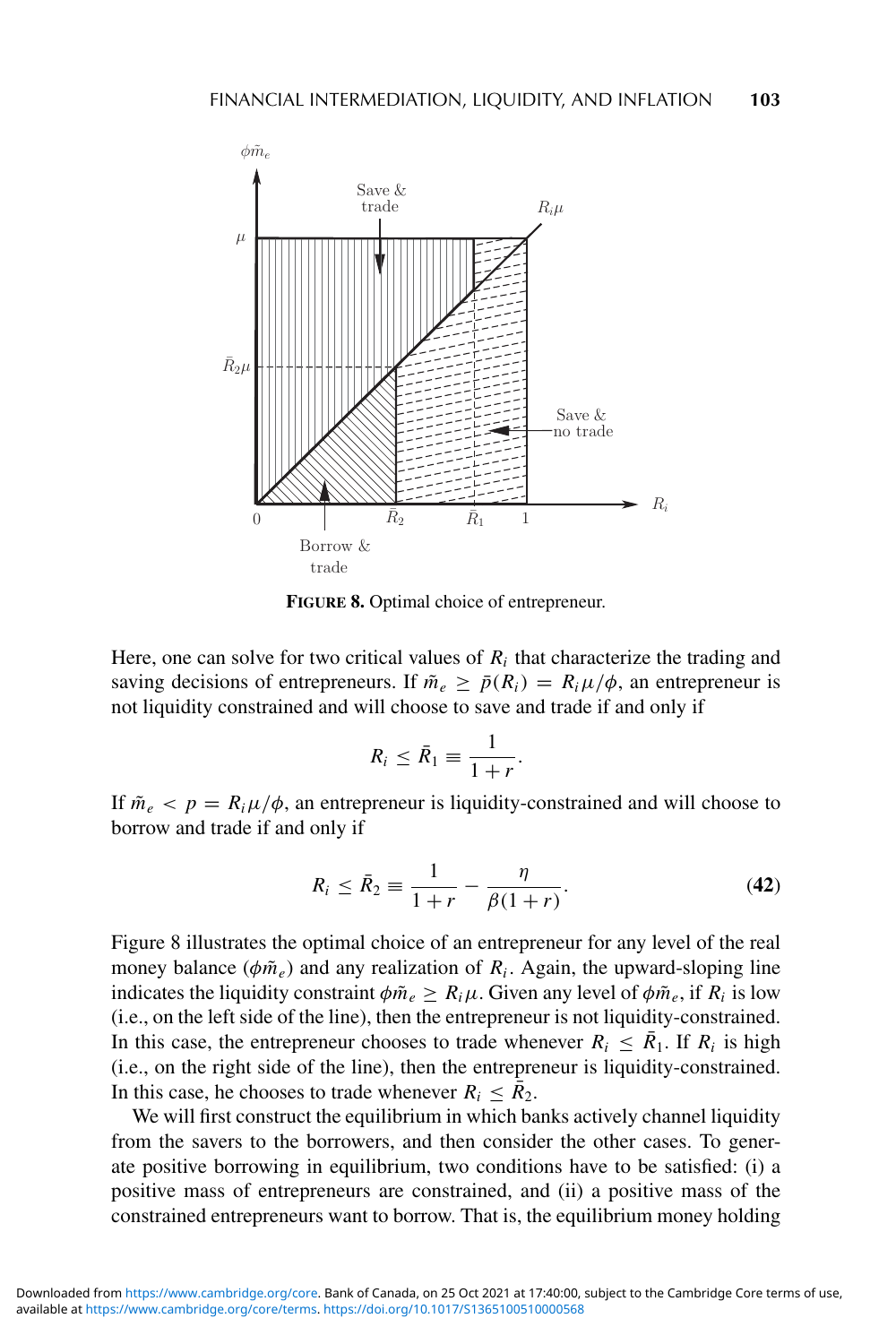of entrepreneurs,  $\phi \tilde{m}_e$ , has to be at a level such that there exists some  $R_i$  satisfying

$$
\phi \tilde{m}_e \le R_i \mu, \tag{43}
$$

$$
R_i \leq \bar{R}_2,\tag{44}
$$

or simply

$$
\phi \tilde{m}_e \le \bar{R}_2 \mu. \tag{45}
$$

As illustrated in Figure 8, when this condition is satisfied, there is a positive amount of saving and borrowing.

To construct such an equilibrium, we will first assume that condition (45) is satisfied, and characterize this equilibrium. Then we will derive the conditions for the existence of this equilibrium. In this equilibrium, an entrepreneur brings  $\tilde{m}_e$ to the DM and an entrepreneur chooses to trade and save if  $R_i \in [0, \phi \tilde{m}_e/\mu]$ , chooses to trade and borrow if  $R_i \in (\phi \tilde{m}_e/\mu, \bar{R}_2]$ , and chooses to save and not trade if  $R_i \in (\bar{R}_2, 1]$ . As shown in the Appendix, the value function over the relevant region (which is [0,  $\bar{R}_2\mu/\phi$ ]) is given by

$$
V_e(\tilde{m}_e) = \beta(W_e(0,0) + R_e) - \frac{\beta(1+r)\bar{R}_2^2}{2} - \beta \bar{R}_2(1+r)(1-\bar{R}_2) - \eta + \frac{\phi}{\mu}[\beta(1+r) + \eta]\tilde{m}_e.
$$
\n(46)

Therefore,  $V_e'(\tilde{m}_e) = (\phi/\mu)[\beta(1+r) + \eta]$ . The idea is that the marginal value of bringing an extra dollar to the DM consists of two components. The first part is the real return of money [i.e.,  $\beta(\phi/\mu)(1+r)$ ]. The second part is that it helps to reduce the likelihood of being liquidity constrained and thus avoiding the expected fixed cost of borrowing [i.e.,  $(\phi/\mu)\eta$ ]. Note that  $V_e$  is linear in  $\tilde{m}_e$  in this region.

#### **5.3. Money Demand in the Centralized Market**

The optimal money demand of an entrepreneur, arg max  $V_e(\tilde{m}_e) - \phi \tilde{m}_e$ , is positive and finite only when the first-order condition with respect to the money demand is satisfied with equality [i.e.,  $V'_e(\tilde{m}_e) = \phi$ ]. Therefore,

$$
r = \frac{\mu - \eta}{\beta} - 1.
$$
 (47)

When equation (47) is satisfied, entrepreneurs are indifferent between any  $\tilde{m}_e \in$  $[0, \bar{R}_2\mu/\phi]$ <sup>15,16</sup>

#### **5.4. Loan Market Clearing in the Decentralized Market**

Let  $\bar{R}_i^{\text{CB}}$  denote the cut-off value of an idea such that an entrepreneur is indifferent regarding trading or not trading. Condition (42) implies that  $\bar{R}_{i}^{CB} = \bar{R}_{2}$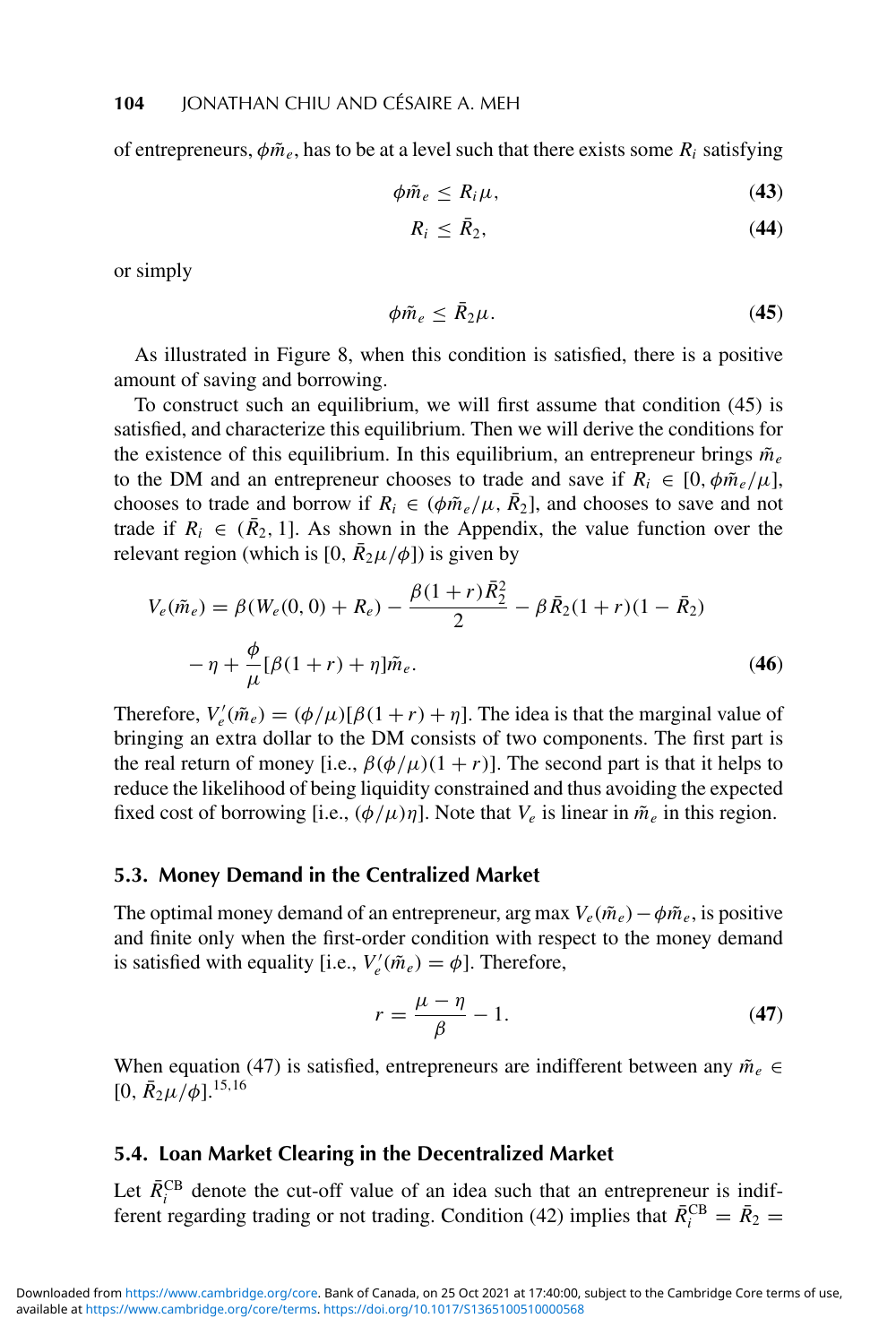$(\beta - \eta)/(\mu - \eta)$ . As in condition (33), we can use the banks' optimal decision to derive equilibrium conditions relating the excess supply of loans to the interest rate. The loan market–clearing condition in the DM implies that

$$
\begin{cases}\n\tilde{m}_e - \frac{\mu(\beta - \eta)^2}{2\phi(\mu - \eta)^2} = 0, & \text{if } r > 0 \\
\tilde{m}_e - \frac{\mu(\beta - \eta)^2}{2\phi(\mu - \eta)^2} \ge 0, & \text{if } r = 0\n\end{cases}
$$
\n(48)

#### **5.5. Money-Market Clearing in the Centralized Market**

Finally, imposing the money market–clearing condition in the CM ( $\tilde{m}_e = 1$ ), we have

$$
\begin{cases}\n\phi = \frac{\mu(\beta - \eta)^2}{2(\mu - \eta)^2}, & \text{if } r > 0 \\
\phi \ge \frac{\mu(\beta - \eta)^2}{2(\mu - \eta)^2}, & \text{if } r = 0\n\end{cases}
$$
\n(49)

The money market–clearing condition and (45) imply that

$$
\phi \leq \bar{R}_2 \mu. \tag{50}
$$

#### **5.6. Equilibrium**

DEFINITION 6. *A stationary monetary equilibrium with costly banking is a pair* ( $\phi^{\text{CB}}$ *,r*) *satisfying* (47), (49), *and* (50) with  $\phi^{\text{CB}} > 0$ ,  $r \ge 0$ .

We have the following result (derived in the Appendix).

PROPOSITION 7 (Existence of Equilibrium with Costly Banking). *If η* ≤  $min{β, μ - β}$ *, there exists an equilibrium with costly banking.* 

When  $\eta < \mu - \beta$ , we have a unique equilibrium with  $\phi^{CB} = \mu(\beta - \eta)^2$ /  $2(\mu - \eta)^2$ ,  $r = (\mu - \eta)/\beta - 1 > 0$ , and  $\bar{R}_i^{\text{CB}} = (\beta - \eta)/(\mu - \eta)$ . A fraction  $(\beta - \eta)(2\mu - \beta - \eta)/2(\mu - \eta)^2 > 0$  of entrepreneurs are borrowers. Note that the equilibrium with costless banking is a special case when  $\eta = 0$ .

When  $\mu = \beta + \eta$ , we have a continuum of equilibria with any  $\phi^{\text{CB}}$  ∈  $[(\beta + \eta)(\beta - \eta)^2/2\beta^2, (\beta - \eta)(\beta + \eta)/\beta], r = 0$ , and  $\bar{R}_i^{\text{CB}} = 1 - \eta/\beta$ . Corresponding to these equilibria, the equilibrium fraction of borrowers is max $\{\bar{R}^{CB}$  −  $\phi^{\text{CB}}/\beta$ ,  $0 \} \in [0, (\beta - \eta)(\beta + \eta)/2\beta^2]$ . These equilibria are equivalent in terms of the allocation of ideas, but are *not* payoff-equivalent, due to the fixed cost of borrowing. With the highest value of money [i.e.,  $\phi^{CB} = (\beta - \eta)(\beta + \eta)/\beta$ ], there are no borrowers and thus no fixed cost is incurred. As the value of money goes down, there are more and more borrowers and thus a higher total amount of fixed cost is incurred.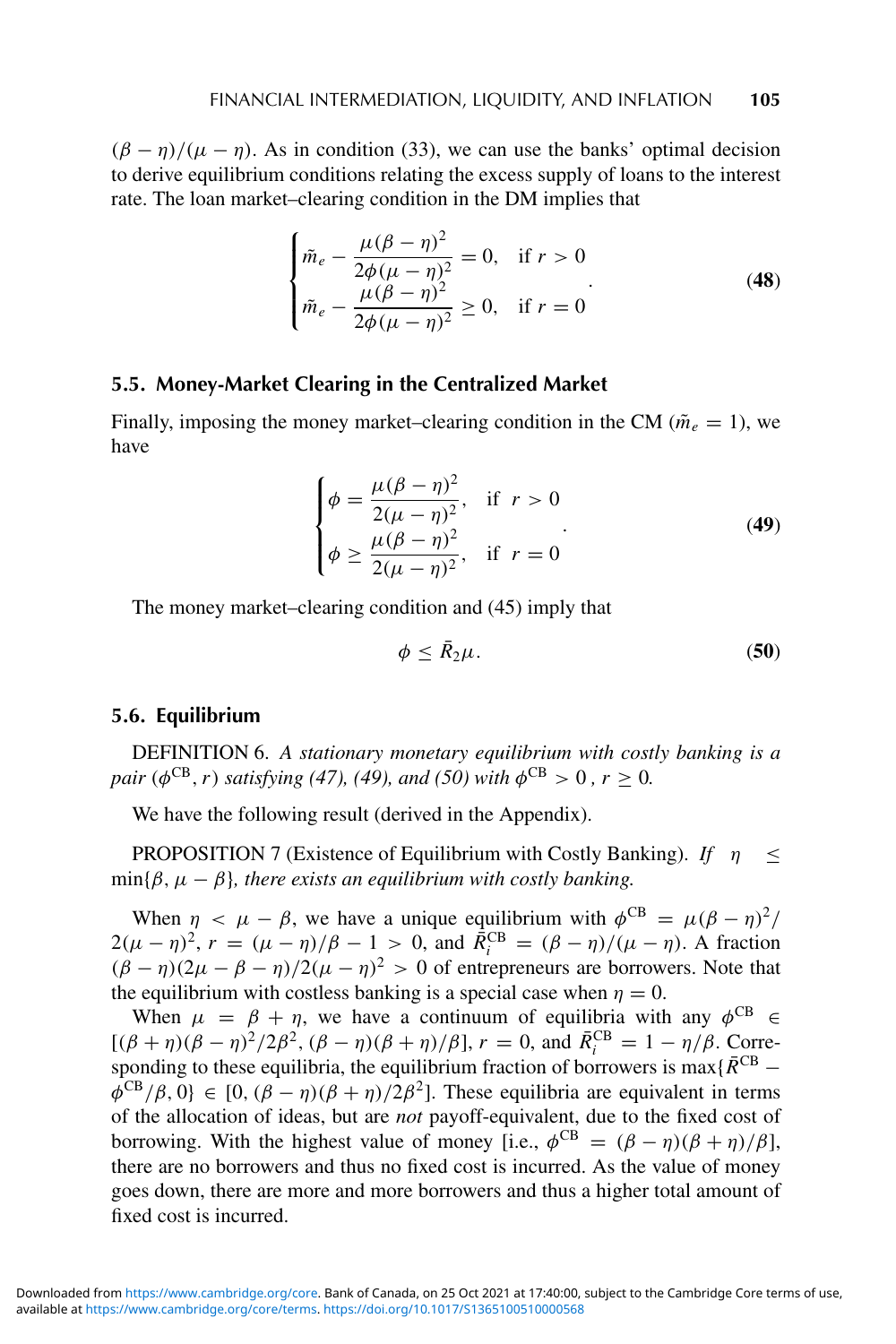

**FIGURE 9.** Inflation and the price of money.

We shall take a deeper look at the conditions for the existence of an equilibrium with costly banking [i.e.,  $\eta \le \min{\{\beta, \mu - \beta\}}$ ]. First, if  $\beta < \eta$ , the payoff of getting an idea ( $\beta R_e = \beta$ ) is lower than the fixed cost ( $\eta$ ), and thus no entrepreneurs want to borrow even when the price of the idea is almost zero. Second, note that the *net* real rate of return of buying money in the CM is

$$
\frac{\beta(1+r)+\eta}{\mu} - 1\tag{51}
$$

$$
=\frac{\beta r + (\beta + \eta - \mu)}{\mu}.
$$
 (52)

Because  $r \ge 0$ , if  $\eta > \mu - \beta$ , the net real rate of return is always positive, implying that entrepreneurs would choose to hold so much money balance that no one would borrow in the DM.

Next, we consider the alternative case when  $\phi \tilde{m}_e > \bar{R}_2 \mu$ . As shown in Figure 8, there is no borrowing in this equilibrium, implying that  $r = 0$ , and, accordingly,  $\bar{R}_1 = 1$ . The equilibrium allocation is exactly the same as in an equilibrium without banking: entrepreneurs with  $R_i \leq \phi/\mu$  will trade, and others will save in the bank at a zero interest rate. In this case, the equilibrium price of money is  $\phi^{NB}$ , which is derived in Section 3. As shown in the Appendix, this equilibrium exists when

$$
\eta > \min{\{\beta, \mu - \beta\}}.
$$
 (53)

#### **5.7. Inflation, Banking, and Welfare**

**PROPOSITION 8** (Banking and Trading). *If*  $\eta \le \min\{\beta, \mu - \beta\}$ , then  $\bar{R}_i^{\text{NB}} \le$  $\bar{R}_i^{\text{CB}} \leq \bar{R}_i^B$ .

Fewer ideas are traded with costly banking than with costless banking. More ideas are traded in an equilibrium with banking than in an equilibrium without banking. Also, as shown in the last section, costly banking is a substitute for real money balances when the inflation rate is low, and is a complement when the inflation rate is high.<sup>17</sup> As shown in Figure 9:

PROPOSITION 9 (Value of Money with Costly Banking). *There exists a unique*  $\mu^* \in (\beta + \eta, 2\beta)$  *such that*  $\phi^{\text{NB}}(\mu) \geq \phi^{\text{CB}}(\mu)$  *for*  $\mu \leq \mu^*$ .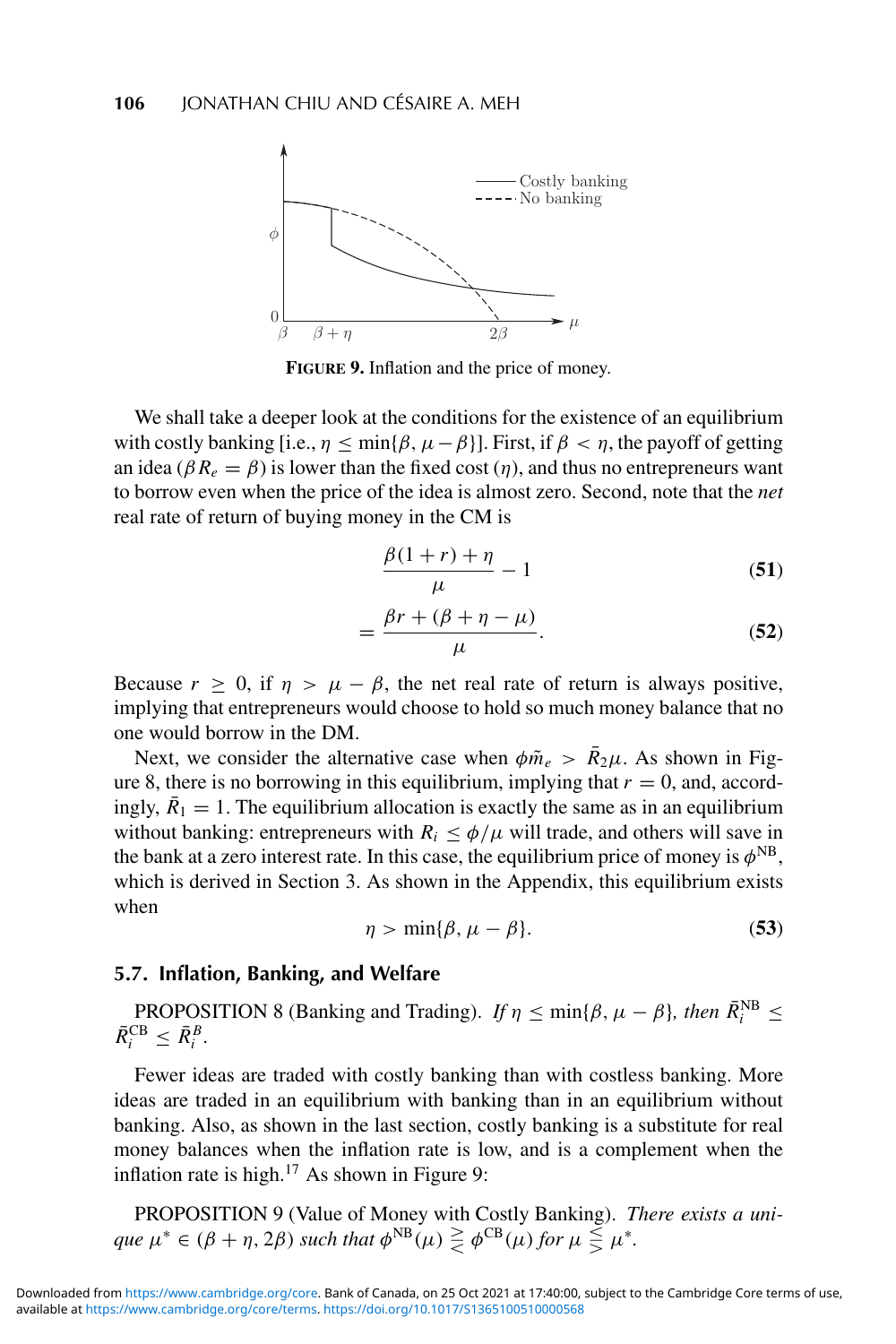Although banking can increase trades, it also incurs a fixed cost. We can measure the welfare by the average utility of entrepreneurs and innovators. As before, when there is no banking, the welfare is

$$
\bar{W}^{NB}(\mu) = 2(U(\bar{X}) - \bar{X}) + \int_0^{\bar{R}_i^k} R_{\epsilon} dR_i + \int_{\bar{R}_i^k}^1 R_i dR_i \tag{54}
$$

$$
= 2(U(\bar{X}) - \bar{X}) + 1 - \frac{\left(1 - \bar{R}_i^{\text{NB}}\right)^2}{2}.
$$
 (55)

When there is costly banking (i.e.,  $\mu \geq \eta + \beta$ ), the welfare is

$$
\bar{W}^{\text{CB}}(\mu) = 2(U(\bar{X}) - \bar{X}) + 1 - \frac{\left(1 - \bar{R}_i^{\text{CB}}\right)^2}{2} - \eta \left[\bar{R}_i^{\text{CB}} - \frac{\phi^{\text{CB}}}{\mu}\right]
$$
 (56)

$$
= \bar{W}^{\text{NB}} + \int_{\bar{R}_i^{\text{NB}}}^{\bar{R}_i^{\text{CB}}} (R_e - R_i) dR_i - \eta \left[ \bar{R}_i^{\text{CB}} - \frac{\phi^{\text{CB}}}{\mu} \right]. \tag{57}
$$

Therefore, the effects of banking on welfare can be decomposed into two parts: the welfare gain from a better allocation of ideas, and the welfare cost due to the fixed cost, which is the product of fixed cost (*η*) and the number of borrowers  $(\bar{R}_i^{\text{CB}} - \phi^{\text{CB}}/\mu).$ 

Next, we compare steady-state welfare between economies with different money growth rates,  $\mu$ . We have shown that, for  $\mu \in [\beta, \beta + \eta)$ , banking is not viable and thus the welfare is given by  $\bar{W}^{NB}$ . As discussed above, when  $\mu = \beta + \eta$ , there is a continuum of banking equilibria with different welfare levels. All these equilibria support the same amounts of trade ( $\bar{R}^{\text{CB}} = \bar{R}^{\text{NB}}$ ), but they incur different amounts of total fixed cost. There is a "high-welfare equilibrium," associated with a high value of money and zero fixed cost. There is also a continuum of "low-welfare equilibria," associated with lower values of money and positive amounts of fixed cost incurred. The lowest welfare level among these "low-welfare equilibria" is given by  $\bar{W}^{CB}(\beta + \eta)$ . It is easy to show that  $\bar{W}^{CB}(\beta + \eta) < \bar{W}^{NB}(\beta + \eta)$ . By the continuity of  $\overline{W}^{NB}$  and  $\overline{W}^{CB}$ , for sufficiently small  $\Delta > 0$ , we still have  $\overline{W}^{CB}(\beta + \eta + \Delta) < \overline{W}^{NB}(\beta + \eta + \Delta)$ . Therefore, for moderate inflation, even though banking is used, it does not improve welfare. An economy without banking can achieve a higher welfare.

The welfare ranking is reversed when the inflation rate is high. In particular, when  $\mu = 2\beta$ ,  $\bar{R}_i^{NB} = 0$  and  $\bar{W}^{NB}(2\beta) = 2(U(\bar{X}) - \bar{X}) + 1/2$ . The welfare level in a banking equilibrium is<sup>18</sup>

$$
\bar{W}^{CB}(2\beta) = 2(U(\bar{X}) - \bar{X}) + 1 - \frac{\left(1 - \bar{R}_i^{CB}\right)^2}{2} - \eta \left(\bar{R}_i^{CB} - \frac{\phi^{CB}}{\mu}\right) > \bar{W}^{CB}(2\beta).
$$

Therefore, we have the following result.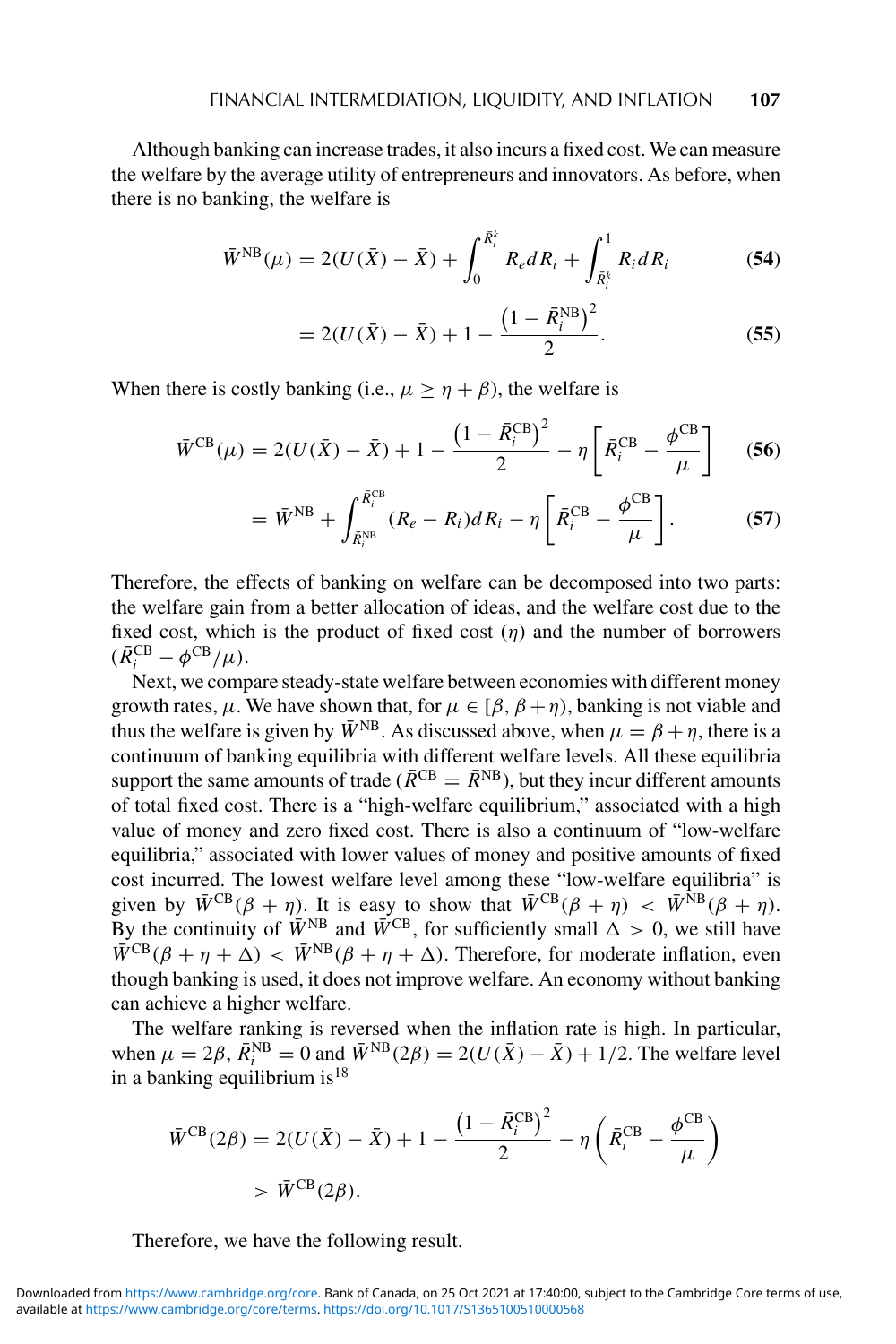

**FIGURE 10.** Welfare, inflation, and banking.

PROPOSITION 10 (Inflation and Welfare). *For any*  $\eta \in (0, \min\{\beta, \mu - \beta\})$ , *there exists*  $\overline{\Delta}_1$ ,  $\overline{\Delta}_2$  > 0 *such that (i)*  $\overline{W}^{CB}$  <  $\overline{W}^{NB}$  *for any*  $\mu \in [\beta + \eta, \beta + \eta]$  $\overline{p}$  +  $\overline{\Delta}_1$ *), and (ii)*  $\overline{W}^{CB}$  >  $\overline{W}^{NB}$  *for any*  $\mu \in [2\beta - \overline{\Delta}_2, +\infty]$ .

This is illustrated in Figure 10. The idea is that banking has both positive and negative effects on welfare. On the negative side, the use of banking incurs a fixed cost. On the positive side, banking improves the allocation of ideas. Note that the improvement of welfare depends on the inflation rate. When the inflation rate is low, most of the ideas are efficiently allocated even without banking; thus, the gain from trading those remaining ideas is small. In this case, the welfare improvement from better allocation of ideas is outweighed by the fixed cost. When the inflation rate is high, most of the ideas are not traded without banking. In this case, the welfare improvement from better allocation of ideas outweighs the fixed cost.

Banking is used even though it is welfare-reducing because, when an entrepreneur decides whether to borrow, he takes into account only his own private cost and benefit. An entrepreneur chooses to borrow whenever the net private gain from borrowing is larger than the fixed cost, ignoring the general-equilibrium feedback effect of his action. In particular, a borrower neglects the fact that his borrowing in the DM reduces his demand for money in the CM. As a result, the price of money in the CM goes down. At equilibrium, a drop in the price of money will tighten other entrepreneurs' liquidity constraints, pushing more entrepreneurs toward costly borrowing from banks. Therefore, an individual's choice to borrow from a bank can lead to welfare loss to society.

Next, we study the welfare effect of changing the fixed cost.

PROPOSITION 11 (Fixed Cost and Welfare). *For any*  $\mu \in (\beta, 2\beta)$ , *there exist*  $\widetilde{\Delta}_1$ ,  $\widetilde{\Delta}_2 > 0$  *such that* 

(i)  $\bar{W}^{\text{CB}} > \bar{W}^{\text{NB}}$  *for any*  $\eta \in [0, \tilde{\Delta}_1]$ *,* 

- (ii)  $\overline{W}^{CB} < \overline{W}^{NB}$  *for any*  $\eta \in [\mu \beta \tilde{\Delta}_2, \mu \beta]$ *,*
- (iii) *For*  $\mu = 1$ *, there exists an*  $\bar{\eta} \in (0, 1 \beta)$  *such that*

$$
\begin{cases} \bar{W}^{\text{CB}} > \bar{W}^{\text{NB}} & \text{if } \eta < \bar{\eta} \\ \bar{W}^{\text{CB}} = \bar{W}^{\text{NB}} & \text{if } \eta = \bar{\eta} \\ \bar{W}^{\text{CB}} < \bar{W}^{\text{NB}} & \text{if } \eta > \bar{\eta} \end{cases}
$$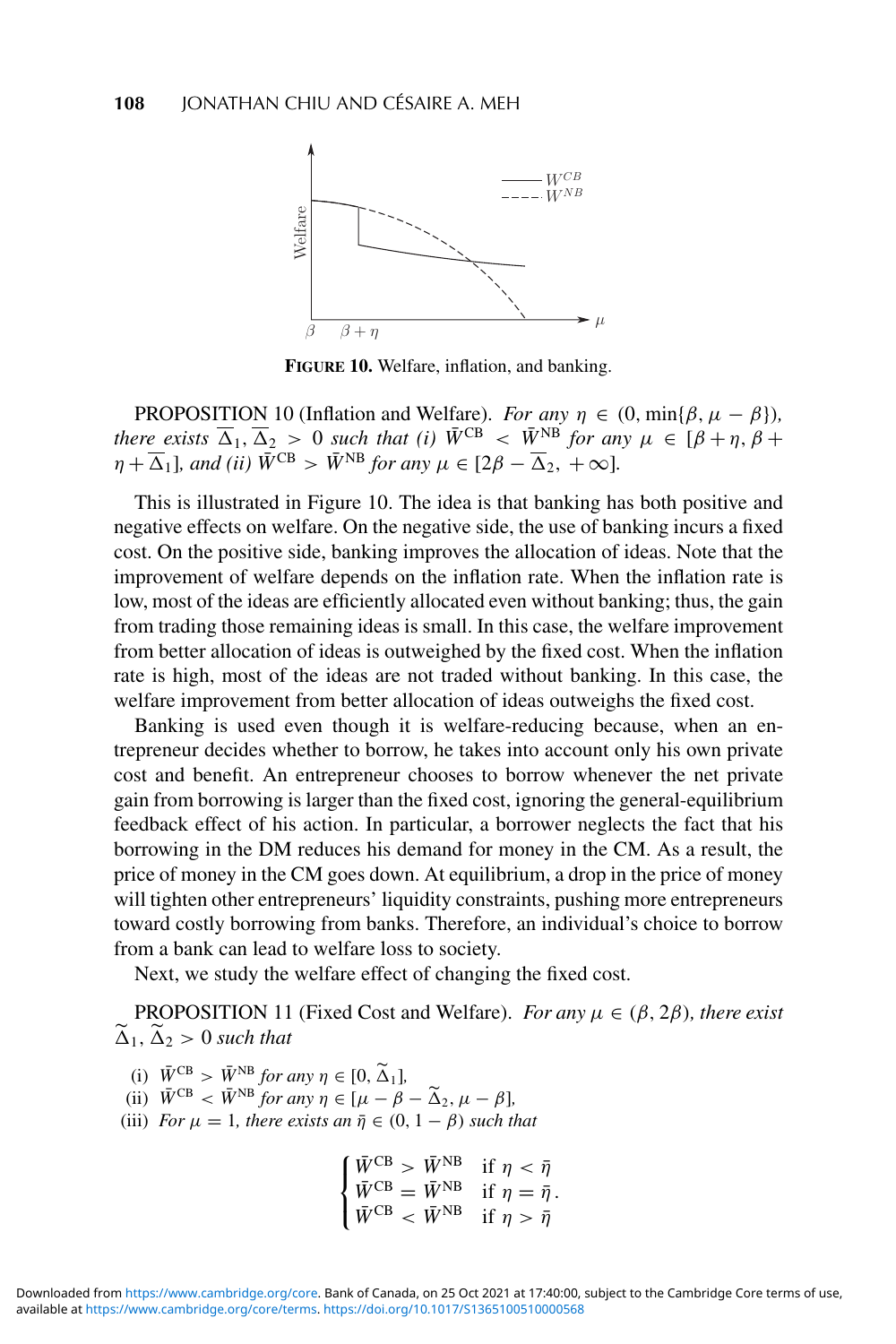

**FIGURE 11.** Effect of fixed cost on welfare.

Proposition 4 implies that, when the fixed cost is zero, banking can always improve welfare. By continuity, banking can improve welfare for small fixed costs. Moreover, for a fixed cost sufficiently large relative to the inflation rate, the fixed cost of using banks outweighs the gain from a better allocation of ideas. Figure 11 plots various  $\bar{W}^{CB}$  for different sizes of the inflation rate. When  $\mu = \beta$ , the welfare is independent of the fixed cost, because banking is never used. For  $\mu > \beta$ , banking is used whenever  $\eta < \mu - \beta$ . Below this threshold, welfare is decreasing in the fixed cost. Above this threshold, banking is not used. Note that, due to the general-equilibrium feedback mentioned above, the welfare can be higher when the fixed cost goes up. The implication is that the range of fixed costs that can support banking is increasing in the inflation rate.

Figure 12 shows the distribution of outcomes for different combinations of the fixed cost and money growth rate. In Figure 12, we can see that banking is used only



**FIGURE 12.** Distribution of equilibrium.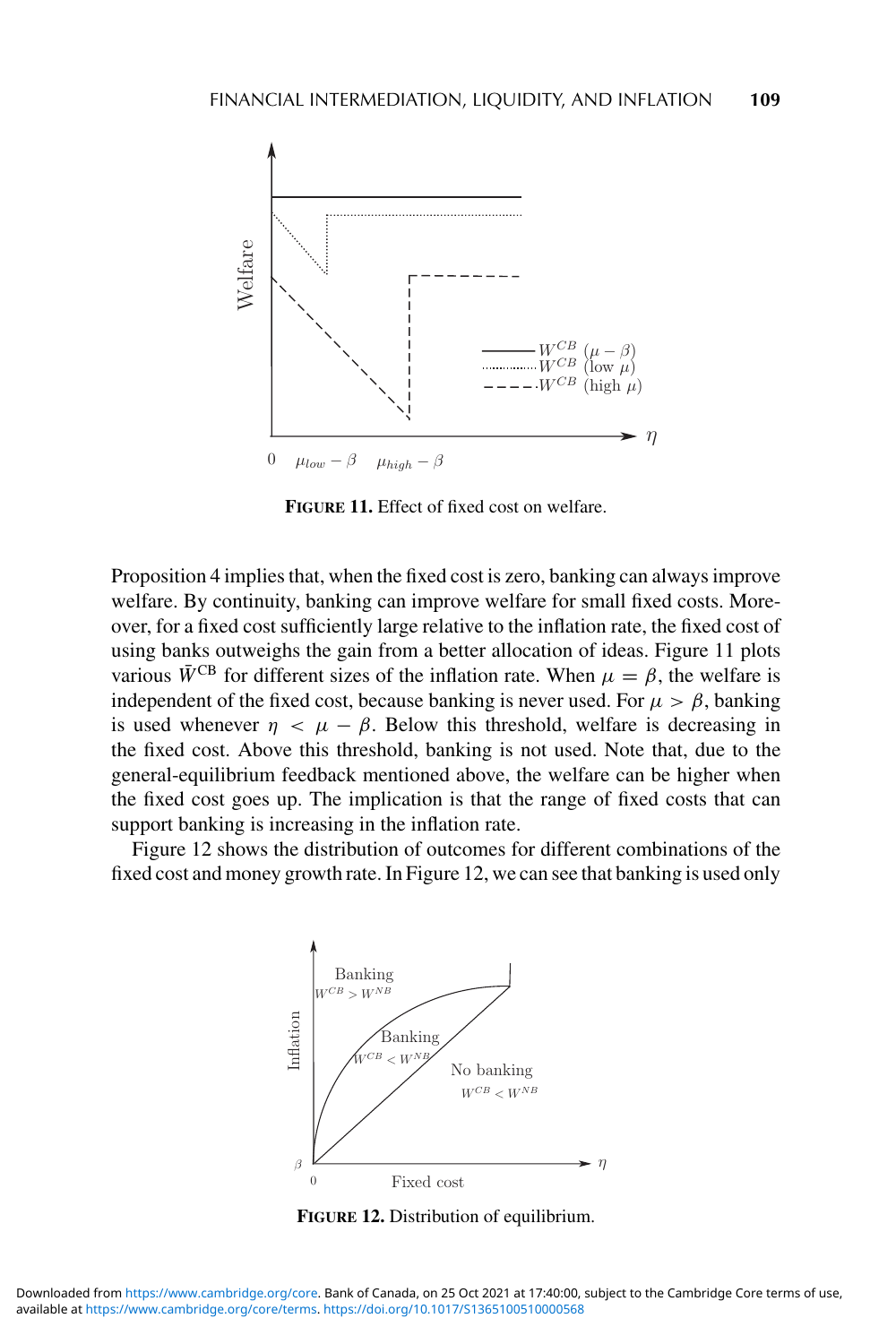when two conditions are satisfied: (i)  $\eta < \beta$  (indicated by the vertical line) and (ii)  $\eta < \mu - \beta$  (indicated by the upward-sloping straight line). The curve indicating  $\overline{W}^{\text{CB}} = \overline{W}^{\text{NB}}$  is concave because, when there is no banking, the marginal distortion of inflation is increasing in money growth rate. It is interesting to compare this result with Bencivenga and Camera (in press). In their model, banking can also potentially reduce welfare, but this suboptimal outcome cannot be supported in equilibrium because banking is modeled as an optimal contract.

Even when banking is costly, inflation is less harmful whenever banking is used.

PROPOSITION 12 (Banking and Welfare Costs of Inflation). *For any η* ∈ *(*0*,* min{*β,µ* <sup>−</sup> *<sup>β</sup>*}*),*

$$
\left|\frac{d}{d\mu}\bar{W}^{\text{CB}}\right| < \left|\frac{d}{d\mu}\bar{W}^{\text{NB}}\right|.
$$

One implication of this finding is that, in measuring the welfare gain of reducing inflation by extrapolating observable data points from the high-inflation region with banking (far from the Friedman rule) to the unobservable low-inflation region without banking (close to the Friedman rule), we may underestimate the actual welfare gain of following the Friedman rule, because this approach ignores the intermediation costs involved in using banking to solve the liquidity problem. Mathematically, denote  $\overline{W}^{CB}(\mu)$  as the level of welfare in an economy with costly banking. The actual welfare gain of moving from an inflation rate  $\mu$  to the Friedman rule is  $G(\mu) = \overline{W}^{CB}(\beta) - \overline{W}^{CB}(\mu)$ . A first-order approximation of this welfare gain is

$$
\hat{G}(\mu) = \frac{d\bar{W}^{\text{CB}}(\mu)}{d\mu}(\beta - \mu).
$$

It is shown in the Appendix that

PROPOSITION 13 (Underestimation of Welfare Gain). *For any µ,β, there exists an*  $\bar{\eta}(\mu, \beta) < \beta$  *such that*  $G(\mu) > \hat{G}(\mu)$  *for all*  $\eta \in (\bar{\eta}, \beta)$ *.* 

The idea is that banking is used and the fixed intermediation costs are incurred only when the inflation rate is sufficiently high. As a result, measuring the welfare change by extrapolating from the high-inflation region (where banking is used) to the Friedman rule (where banking is not used) does not take into account the potential saving of the fixed costs as the money growth rate drops to *β*.

To summarize our findings for an economy with costly banking:

- Banking improves the allocation of ideas.
- When the inflation rate is low, banking is not used.
- When the inflation rate is high, banking is used and is welfare-improving. Banking increases the price of money and the real money demand.
- When the inflation rate is moderate, banking is used but is welfare-reducing. Banking reduces the price of money and the real money demand.
- When banking is used, inflation is less harmful.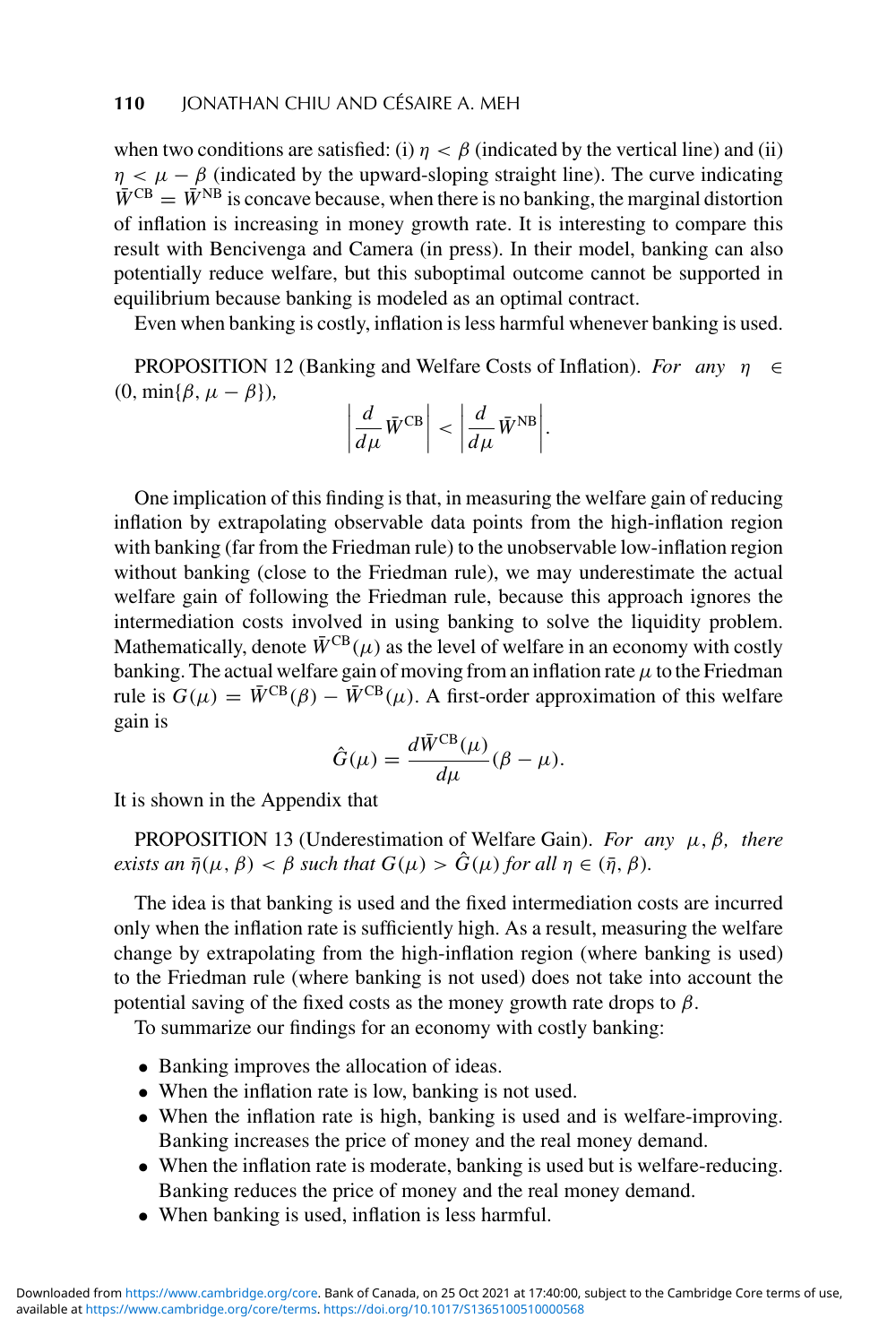#### **6. EXTENSIONS**

This section briefly discusses the robustness of our findings when some of the simplifying assumptions are relaxed. First, we relax the assumption that "ideas" are pure private goods. In particular, we assume that, after trading an idea, the entrepreneur receives the implementation value  $R_e$ , whereas the innovator retains a fraction  $\lambda$  of her implementation value (i.e.,  $\lambda R_i$ ), with  $\lambda \in (0, 1)$ .<sup>19</sup> We can show that there exists a  $\bar{\lambda}$ , such that for all  $\lambda < \bar{\lambda}$ , all of our main findings still hold true. $20$ 

Another simplifying assumption of our model is that ideas are indivisible and agents are not allowed to use lotteries to convexify their bargaining problems. Next, we consider the case in which it is feasible for agents to use lotteries. In particular, an offer from an entrepreneur to an innovator consists of a pair *(p,θ)*, where *p* is the price paid by the entrepreneur and  $\theta \in [0, 1]$  is the probability of transferring the idea. One can show that there are parameter values under which all the main findings still hold true. The only important difference from the benchmark case is that, in an economy without banking, a monetary equilibrium always exists for any monetary growth rate. $21$ 

One interesting extension is to consider a general nonseparable production function. In the Appendix, we discuss the case in which  $F(I, h) = I f(h)$  with  $f' > 0$  and  $f'' < 0$ . In this case, the equilibrium prices  $(r^*, w^*, \phi^*)$  and the fraction of ideas traded *I* <sup>∗</sup> are jointly determined. For example, an improved allocation of ideas in the DM will lead to a higher labor demand, which tends to drive up the wage rate in the CM. A high wage rate will then affect the entrepreneurs' implementation returns relative to the innovators' returns, and thus has feedback effects on the allocation of ideas in the DM.

Finally, in this model, entrepreneurs can always successfully implement the ideas. In an environment in which idea implementation is risky, banks may suffer losses associated with loan defaults. One may modify the current framework to study banks' willingness to take risk under different monetary policy regime. We will leave this extension for future research.

#### **7. CONCLUSION**

This paper develops a search-theoretical model to study how money and banking interact to affect allocation and welfare. We highlight that banking and monetary models need to be studied together to properly assess the welfare effects of banking and the welfare costs of inflation. An interesting implication of our model is that, due to general-equilibrium feedback, banking can exist in equilibrium even when it is welfare-reducing. Moreover, the nonlinear welfare effect of inflation implies that measuring welfare costs of inflation by extrapolating historical data may underestimate the actual cost.

This paper considers the case in which ideas are not durable. It would be interesting to study how the accumulation of ideas can affect long-term economic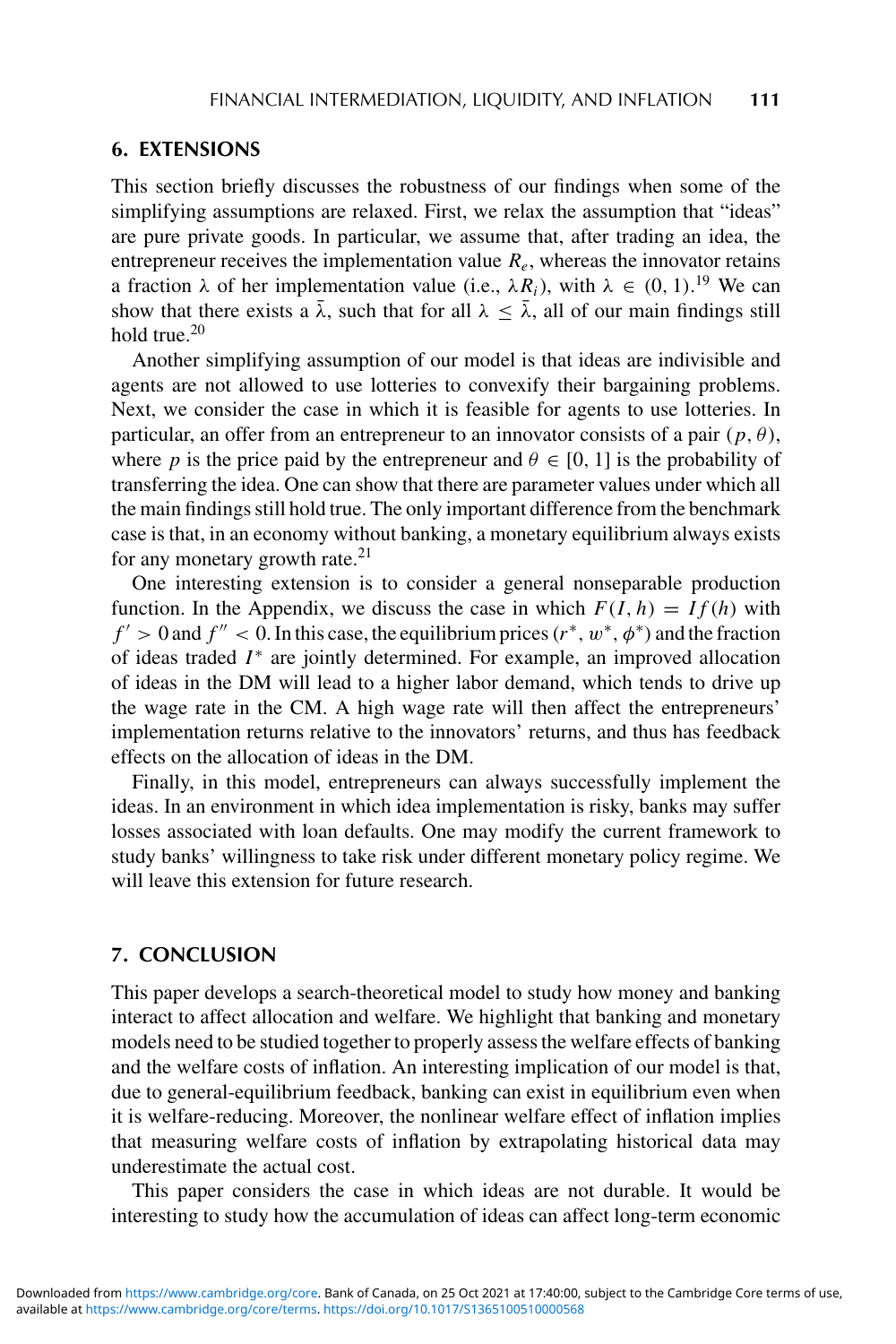performance. Chiu et al. (2009) extend this model to study the relationship between the market for ideas and economic growth. In particular, they consider a general production function  $y = z f(h)$  where the level of productivity, *z*, can be improved over time by accumulating ideas. They use this model to study the relationship between monetary policy, financial intermediation, and economic growth.

#### **NOTES**

1. Here, the only liquid asset is fiat money. Silveira and Wright (in press) consider the general case with an interest-bearing liquid asset.

2. Here, *Ie* being 1 is a normalization. Also, Silveira and Wright (in press) consider a more general case in which both innovators and entrepreneurs have random valuations.

3. We will discuss the general case in Section 6.

4. Alternatively, one can normalize by dividing the nominal variables by the price level. Obviously, this does not affect our results.

5. Silveira and Wright (in press) consider a more general case in which the price is determined by generalized Nash bargaining. Also, in their model, the innovator and the entrepreneur have an option to meet again in the next CM, where the entrepreneur can raise more money. We abstract from these interesting extensions to focus on the effects of banking on the market for ideas in the simplest possible case.

6. For simplicity, we first consider the case in which a lottery is not allowed. We will discuss the case where a lottery is available in Section 6.

7. Given the fact that  $R_e \geq R_i$ , the entrepreneur will always trade when he can afford to.

8. The upper bound 2 $\beta$  is a result of the assumptions  $R_e = 1$  and  $R_i \sim U(0, 1)$ .

9. Note that the nonexistence of monetary equilibrium for high money growth rates is related to the assumptions that ideas are indivisible and that lotteries are not allowed. Please see Section 6.

10. Note that, at equilibrium, innovators do not have incentives to use banking even if they have access to banking. Also, we assume that banks cannot issue inside money in this economy. Equivalently, one can also allow banks to issue inside money, but subject to a 100% reserve requirement.

11. Banks are owned by the agents and distribute the profit to the shareholders. In equilibrium, banks have zero profit.

12. Here we assume that, when entrepreneurs are indifferent between saving and not saving (which happens when  $r = 0$ , they choose to save.

13. In our model, agents are anonymous and therefore in order to borrow from the banks they must incur these costs in writing enforceable debt contracts. The costs could include time costs (e.g., time and effort to collect documents) and possibly resource costs. Given that we interpret the intermediation costs as those involved in writing enforceable debt contracts and because banks are assumed to be able to commit in our model, depositors do not need to face these costs when lending to/depositing at the bank.

14. In an unpublished note, we have also considered different cost structures (e.g., symmetric fixed costs for borrowers and depositors, proportional costs for borrowers) and found that the specific cost structure we assumed is not crucial for the main results of the paper. This note is available upon request.

15. Note that *r* is the interest rate of a loan between one DM and the next CM. If agents make a loan from one CM to the next CM, the interest rate will still satisfy the Fisher equation; otherwise, it is not arbitrage-free.

16. Looking at equation (47), one may wonder whether the interest rate depends on the (arbitrary) unit of measuring utility. To show that this is not true, one can consider a more general setting in which agents have the CM utility given by  $U(X) - AH$ . In an unpublished technical appendix (which is available upon request), we show that, in this case, the equilibrium interest rate becomes  $r = (\mu - \eta/A)/\beta - 1$ . So what matters is the *relative fixed cost*  $\eta/A$  (i.e., the disutility of borrowing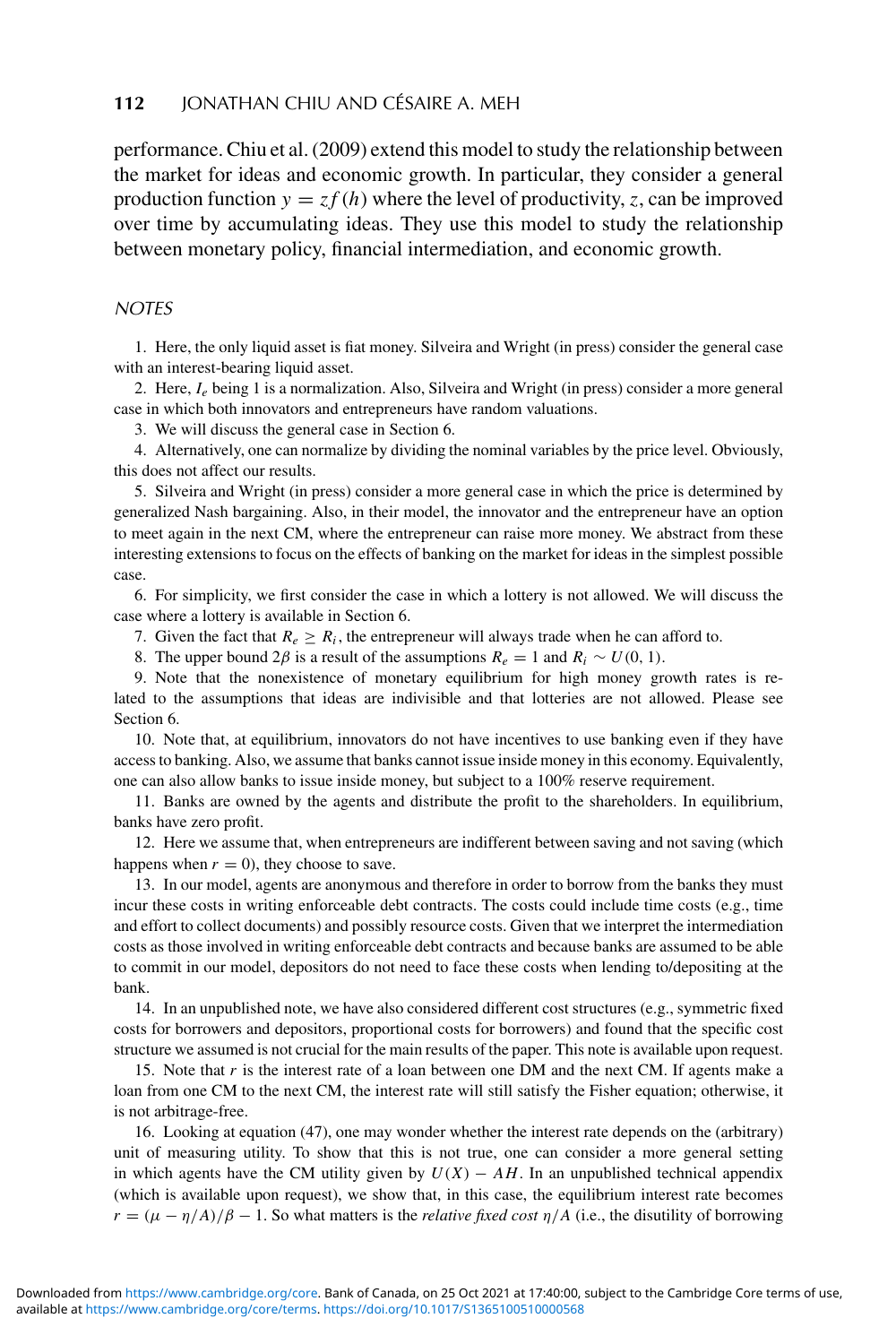relative to the marginal disutility of labor), which does not depend on the unit of measuring utility. In the benchmark case, we have equation (47) because the marginal disutility of labor is normalized to one. The authors would like to thank Christopher Waller for pointing this out in his discussion of our paper at the joint conference of the Federal Reserve Bank of Philadelphia and the University of Pennsylvania in 2008.

17. Obviously,  $\phi^B > \phi^{CB}$  because  $d\phi^{CB}/d\eta < 0$ . Considering the price  $\phi$  as a function of  $\mu$  [i.e.,  $\phi^{\text{NB}}(\mu) = 2\mu - \mu^2/\beta$  and  $\phi^{\text{CB}}(\mu) = \mu(\beta - \eta)^2/2(\mu - \eta)^2$ , we have  $\phi^{\text{NB}}(\beta + \eta) > \phi^B(\beta + \eta)$ and  $\phi^B(2\beta) > \phi^{NB}(2\beta) = 0$ , because  $\phi^{CB}$ (.) and  $\phi^{NB}$ (.) are strictly decreasing and continuous in  $\mu$ .

18. Specifically, the welfare level in an economy with costly banking is

$$
\bar{W}^{CB}(2\beta) = 2(U(\bar{X}) - \bar{X}) + 1 - \frac{\left(1 - \bar{R}_i^{CB}\right)^2}{2} - \eta \left(\bar{R}_i^{CB} - \frac{\phi^{CB}}{\mu}\right)
$$

$$
= 2(U(\bar{X}) - \bar{X}) + 1 - \frac{\beta^2}{2(2\beta - \eta)^2} - \eta \frac{(\beta - \eta)(2\beta - \eta)}{2(2\beta - \eta)^2}
$$

$$
> 2(U(\bar{X}) - \bar{X}) + 1 - \frac{\beta^2}{2(2\beta - \eta)^2} - \frac{(\beta - \eta)(2\beta - \eta)}{2(2\beta - \eta)^2}
$$

$$
= \bar{W}^{CB}(2\beta).
$$

19. When  $\lambda = 0$ , it is the benchmark case when ideas are pure private goods. When  $\lambda = 1$ , ideas are pure public goods. In this case, innovators will sell all their ideas at a zero price. Efficiency is always achieved. Therefore, we will focus on the interesting case with  $\lambda \in (0, 1)$ .

20. In particular, banking can improve the allocation of ideas. When  $\mu$  is low, banking is not used. When  $\mu$  is moderate, banking is used but is welfare-reducing. When  $\mu$  is high, banking is used and is welfare-improving. Also, banking is needed to support a monetary equilibrium when  $\mu$  is high.

21. The analysis and implications are the same if we assume that ideas are divisible, instead of allowing for lotteries. This unpublished note is available upon request.

#### **REFERENCES**

- Andolfatto, David and Ed Nosal (2009) Money, intermediation, and banking. *Journal of Monetary Economics* 56(3), 289–294.
- Bencivenga, Valerie and Gabriele Camera (in press) Banking in a matching model of money and capital. *Journal of Money, Credit and Banking*.
- Berentsen, Aleksander, Gabriele Camera, and Christopher J. Waller (2007) Money, credit and banking. *Journal of Economic Theory* 135(1), 171–195.
- Chiu, Jonathan, Cesaire Meh, and Randall Wright (2009) Innovation and Growth with Frictions. Manuscript, Bank of Canada.
- Dong, Mei (2009) Money and Costly Credit. Working paper, Simon Fraser University, Department of Economics.
- Guerrieri, Veronica and Guido Lorenzoni (2009) Liquidity and trading dynamics. *Econometrica* 77(6), 1751–1790.
- He, Ping, Lixin Huang, and Randall Wright (2005) Money and banking in search equilibrium. *International Economic Review* 46(2), 637–670.
- Lagos, Ricardo and Randall Wright (2005) A unified framework for monetary theory and policy analysis. *Journal of Political Economy* 113(3), 463–484.
- Sanches, Daniel and Stephen Williamson (in press) Money and credit with limited commitment and theft. *Journal of Economic Theory*.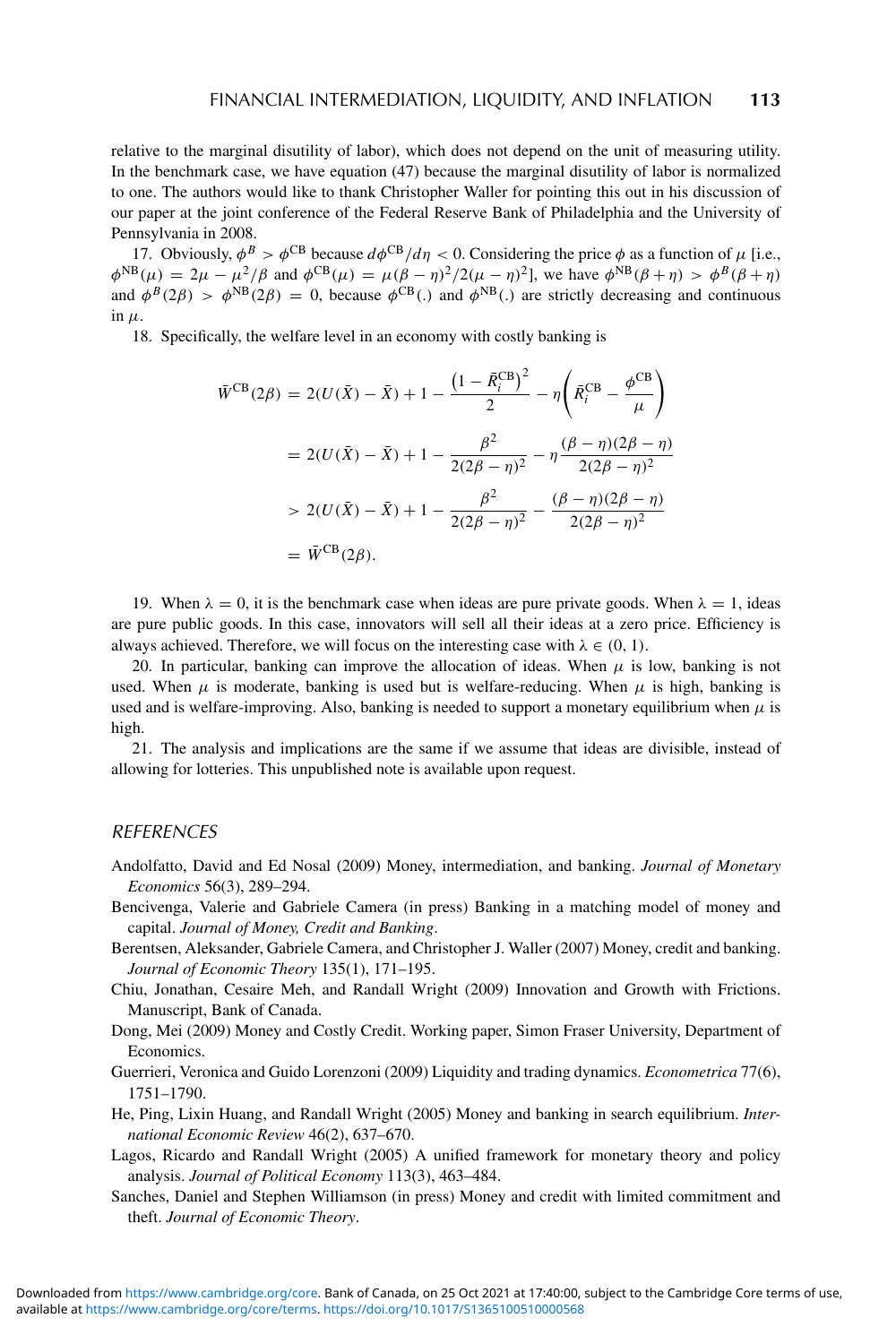#### 114 **JONATHAN CHIU AND CÉSAIRE A. MEH**

Silveira, Rafael and Randall Wright (in press) Liquidity and the market for ideas. *Journal of Economic Theory*.

Sun, Amy (2007) Aggregate uncertainty, money and banking. *Journal of Monetary Economics* 54(7), 1929–1948.

# APPENDIX A

#### **A.1. PROOF OF PROPOSITION 7**

We first derive the value function  $V_e(m)$  by evaluating its value over three regions:  $m \in$ [0,  $\bar{R}_2\mu/\phi$ ],  $(\bar{R}_2\mu/\phi, \bar{R}_1\mu/\phi)$ , and  $(\bar{R}_1\mu/\phi, \infty)$ . We will use  $V_e^1(m)$ ,  $V_e^2(m)$ , and  $V_e^3(m)$ to denote the value function over these three regions, respectively:

(1) For  $m \in [0, \bar{R}_2\mu/\phi]$ :

$$
V_e^1(m) = \int_0^1 V_e(m, R_i) dR_i
$$
\n
$$
= \beta W_e(0, 0) + \beta \int_0^{\frac{\phi}{\mu} m} 1 + \frac{\phi}{\mu} (1+r) \left(m - \frac{R_i \mu}{\phi}\right) dR_i
$$
\n
$$
+ \beta \int_{\frac{\phi}{\mu} m}^{\frac{\bar{R}_2}{\mu}} 1 + \frac{\phi}{\mu} (1+r) \left(m - \frac{R_i \mu}{\phi}\right)
$$
\n(A.2)

$$
-\frac{\eta}{\beta}dR_i + \beta \int_{\bar{R}_2}^1 \frac{\phi}{\mu}(1+r)mdR_i
$$
\n(A.3)

$$
= \beta W_e(0,0) + \beta - \frac{\beta(1+r)\bar{R}_2^2}{2} - \beta \bar{R}_2(1+r)(1-\bar{R}_2)
$$

$$
-\eta + \left[\beta \frac{\phi}{\mu}(1+r) + \eta \frac{\phi}{\mu}\right]m.
$$
 (A.4)

(2) For  $m \in (\bar{R}_2 \mu/\phi, \bar{R}_1 \mu/\phi)$ :

$$
V_e^2(m) = \int_0^1 V_e(m, R_i) dR_i
$$
\n
$$
= \beta W_e(0, 0) + \beta \int_0^{\frac{\phi}{\mu} m} 1 + \frac{\phi}{\mu} (1+r) \left(m - \frac{R_i \mu}{\phi}\right) dR_i
$$
\n
$$
+ \beta \int_{\frac{\phi}{\mu} m}^1 \frac{\phi}{\mu} (1+r) m dR_i
$$
\n(A.6)

$$
= \beta W_e(0,0) + \beta \frac{\phi}{\mu} (1+r)m + \beta \frac{\phi}{\mu} m - \beta (1+r) \frac{\left(\frac{\phi}{\mu} m\right)^2}{2}.
$$
 (A.7)

available at [https://www.cambridge.org/core/terms.](https://www.cambridge.org/core/terms)<https://doi.org/10.1017/S1365100510000568> Downloaded from<https://www.cambridge.org/core>. Bank of Canada, on 25 Oct 2021 at 17:40:00, subject to the Cambridge Core terms of use,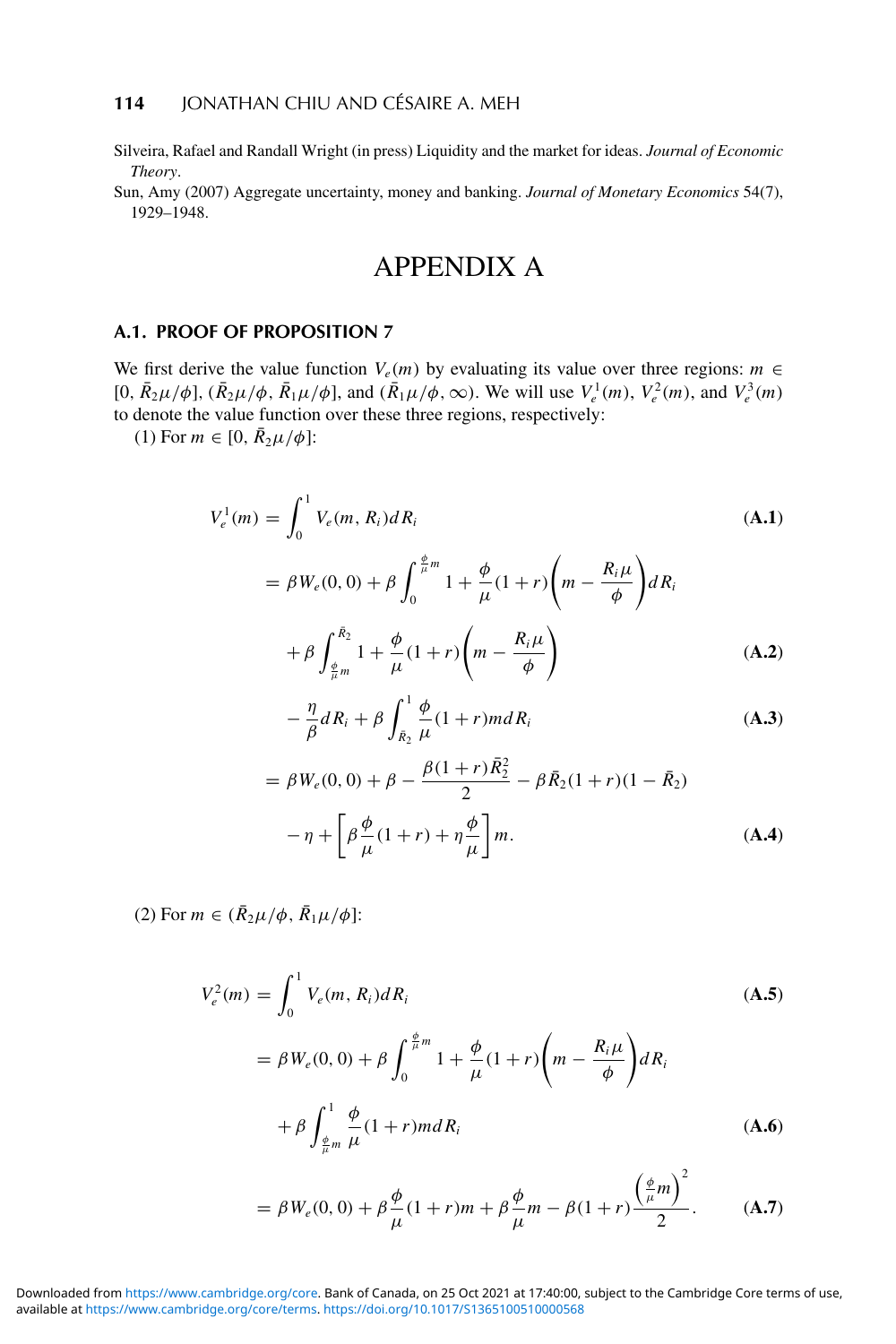(3) For  $m \in (\bar{R}_1\mu/\phi, \infty)$ :

$$
V_e^3(m) = \int_0^1 V_e(m, R_i) dR_i
$$
\n
$$
= \beta W_e(0, 0) + \beta \int_0^{\bar{R}_1} 1 + \frac{\phi}{\mu} (1+r) \left(m - \frac{R_i}{\frac{\phi}{\mu}}\right) dR_i
$$
\n
$$
+ \beta \int_{\bar{R}_1}^1 \frac{\phi}{\mu} (1+r) m dR_i
$$
\n
$$
= \beta W_e(0, 0) + \beta + \beta \frac{\phi}{\mu} (1+r) m - \beta (1+r) \frac{\bar{R}_1^2}{2}
$$
\n
$$
- \beta (1+r) \bar{R}_1 (1-\bar{R}_1).
$$
\n(A.10)

LEMMA. *In an equilibrium with costly banking, the optimal money holding stays in the interval*  $[0, \overline{R_2\mu}/\phi]$  *if*  $\eta \le \min\{\beta, \mu - \beta\}.$ 

**Proof.** We aim to show the following:

- (1)  $V_e^1(m) \phi m = k$  for  $m \in [0, \bar{R}_2\mu/\phi]$ , where *k* is a positive constant.
- (2)  $V_e^2(m) \phi m < k \text{ for } m \in (\bar{R}_2\mu/\phi, \bar{R}_1\mu/\phi).$
- (3)  $V_e^3(m) \phi m < k \text{ for } m \in (\bar{R}_1 \mu/\phi, \infty)$ .

Case 1:  $r > 0$ .

First, consider the equilibrium with  $r > 0$ . Using the result that  $\bar{R}_1 = \beta/(\mu - \eta)$ ,  $\bar{R}_2 = (\beta - \eta)/(\mu - \eta), \phi = \mu(\beta - \eta)^2/2(\mu - \eta)^2$ , and  $1 + r = \mu - \eta/\beta$ , we can simplify the  $V_e$  derived above to get the following:

(1)

$$
V_e^1(m) - \phi m
$$
  
=  $\beta(W_e(0, 0) + 1) - \frac{\beta(1+r)\bar{R}_2^2}{2} - \beta \bar{R}_2(1+r)(1-\bar{R}_2) - \eta$   
+  $\left[\beta \frac{\phi}{\mu}(1+r) + \eta \frac{\phi}{\mu}\right]m - \phi m$  (A.11)

$$
= \beta W_e(0,0) + \frac{(\beta - \eta)^2}{2(\mu - \eta)} = k > 0.
$$
\n(A.12)

- (2) Similarly, we get  $V_e^2(m) \phi m = \beta W_e(0, 0) + [(\beta \eta)^2/2(\mu \eta)^2]$  $[(\beta - \eta)m - (\beta - \eta)^2m^2/4(\mu - \eta)]$ . We can show that  $V_e^2 - \phi m$  is strictly concave and attains its maximum at  $m = 2(\mu - \eta)/(\beta - \eta)$  (which is the lower bound of region 2), with the maximum equal to *k*. Therefore,  $V_e^2(m) - \phi m < k$  for all  $m \in (\bar{R}_2\mu/\phi, \bar{R}_1\mu/\phi).$
- (3) First, note that  $V_e^3(m) \phi m$  is linear and strictly decreasing with  $d/dm[V_e^3(m) \phi$ *m*] =  $-(\phi/\mu)\eta$  < 0. Therefore, for any  $m \in (\bar{R}_1\mu/\phi, \infty)$ ,  $V_e^3(m) - \phi m$  is lower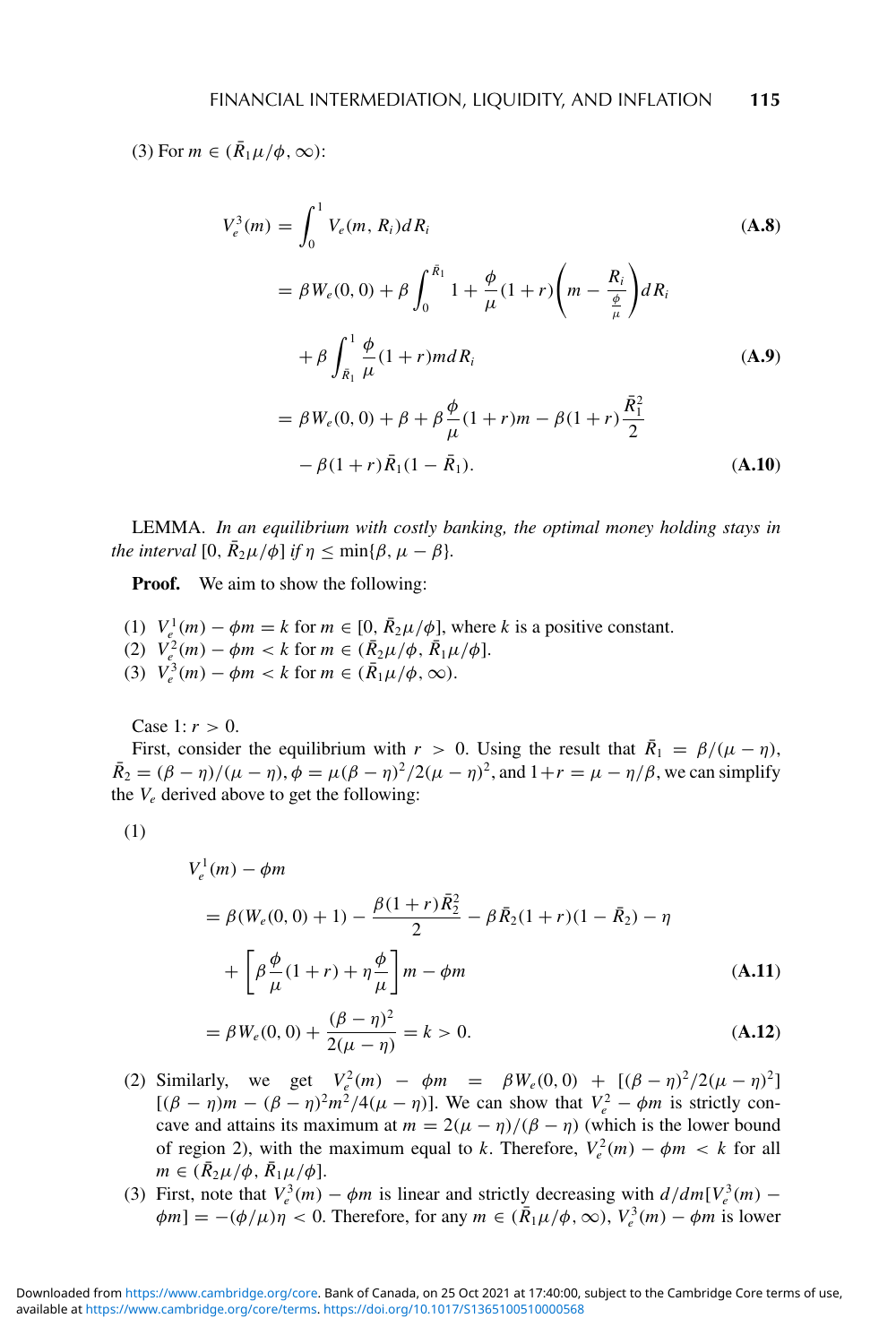than  $V_e^3(\bar{R}_1\mu/\phi) - \phi(\bar{R}_1\mu/\phi) = W_e(0, 0) + (-2\beta\eta + \beta^2/2(\mu - \eta))$ , which is lower than *k* if  $\eta^2/2(\mu - \eta) > 0$ .

Case 2:  $r = 0$ .

Next, we consider the equilibrium with  $r = 0$ . Condition (47) implies that  $\mu = \beta + \eta$ . We can follow the same analysis as above to show that  $V_e^2(m) - \phi m$  is maximized at  $m = \bar{R}_2 \mu/\phi$ , which is equal to  $V_e^1(m) - \phi m$  for any  $m \in [0, \bar{R}_2 \mu/\phi]$ . Also,  $r = 0$  implies  $\overline{R}_1 = 1$ , and so the third region vanishes.

We have therefore proved that  $\max_m V_e(m) - \phi m \in [0, \bar{R}_2\mu/\phi]$ ; indeed, in equilibrium, an entrepreneur is indifferent between any *m* in this interval. We need to check that this is not an empty set, that is,  $\bar{R}_2 \ge 0$ , which requires  $\eta \le \beta$ . Finally,  $r \ge 0$  requires  $\eta \le \mu - \beta$ .

To prove Proposition 7, we need to derive the conditions in Proposition 4. First, consider the case with *r* > 0. Condition (47) implies that  $\mu - \eta - \beta > 0$ . Condition (49) then implies that  $\phi^{CB} = \mu (\beta - \eta)^2 / 2(\mu - \eta)^2$ . Then condition (50) is satisfied if and only if  $\phi^{CB} < \bar{R}_2 \mu$ , which is equivalent to  $\eta < \beta$ . Second, consider the case with  $r = 0$ . Condition (47) implies that  $\mu - \eta - \beta = 0$ . Condition (49) then implies that  $\phi^{CB} \ge \mu (\beta - \eta)^2 / 2(\mu - \eta)^2$ . Then conditions (49) and (50) are satisfied if and only if  $\eta < \beta$ .

#### **A.2. PROOF OF CONDITION (53)**

We want to show that arg max<sub>*m*</sub>  $V_e(m) - \phi m > \bar{R}_2 \mu/\phi$  when  $r = 0$  and condition (53) is satisfied. First, if  $\eta > \beta$ , then  $\bar{R}_2 < 0$ , and the optimal choice of money is obviously above  $\bar{R}_2\mu/\phi$ . Now suppose  $\eta < \beta$ . It is easy to show that, when  $r = 0$ ,  $V_e^2(m) - \phi m$  in the previous proof attains its global maximum at  $m = \bar{R}_2(\beta + \eta)/\phi$ . Then, to show that choosing  $m \le \bar{R}_2 \mu/\phi$  is not optimal (where  $V_e^1$  is the corresponding value function), note that  $V_e^2(\bar{R}_2\mu/\phi) - \phi \bar{R}_2\mu/\phi = V_e^1(m) - \phi m$  for all  $m \le \bar{R}_2\mu/\phi$ . Therefore, we just need to show that  $\bar{R}_2(\beta + \eta)/\phi > \bar{R}_2\mu/\phi$ , which requires  $\eta > \mu - \beta$ .

#### **A.3. PROOF OF PROPOSITION 8**

 $\bar{R}^B = \beta/\mu \geq \bar{R}^{CB} = (\beta - \eta)/(\mu - \eta)$  is obvious. Also,  $\bar{R}^{CB} = (\beta - \eta)/(\mu - \eta) \geq$  $\bar{R}^{NB} = 2 - \mu/\beta$  if  $(\mu - \beta)(\beta - \mu + \eta) \leq 0$ .

#### **A.4. PROOF OF PROPOSITION 11**

First,  $\bar{W}^{NB}(\eta) < \bar{W}^{CB}(\eta)$  for  $\eta = 0$ . Second,  $\bar{W}^{NB}(\eta) > \bar{W}^{CB}(\eta)$  for  $\eta = \mu - \beta$ . Finally, for  $\mu = 1$ , sign( $\bar{W}^{CB} - \bar{W}^{NB}$ ) = sign( $D(\eta)$ ) where  $D(\eta) = (1 - \beta)^2((1 - \eta)^2 - \beta^2)$  – *η*( $\beta - \eta$ ) $\beta^2(2 - \eta - \beta)$ . From above, we know already that  $D(0) > 0$  and  $D(1 - \beta) < 0$ . Also, we can show that  $dD/d\eta(1-\beta) < 0$  and  $d^2D/d\eta^2 > 0$ , implying that  $dD/d\eta < 0$ for  $\eta \in (0, 1 - \beta)$ . Therefore, there exists a cut-off  $\bar{\eta}$  such that  $\bar{W}^{NB} = \bar{W}^{CB}$ .

#### **A.5. PROOF OF PROPOSITION 12**

For any  $\eta \in (0, \min\{\beta, \mu - \beta\}), |\frac{d}{d\mu}\overline{W}^{CB}| < |\frac{d}{d\mu}\overline{W}^{NB}|.$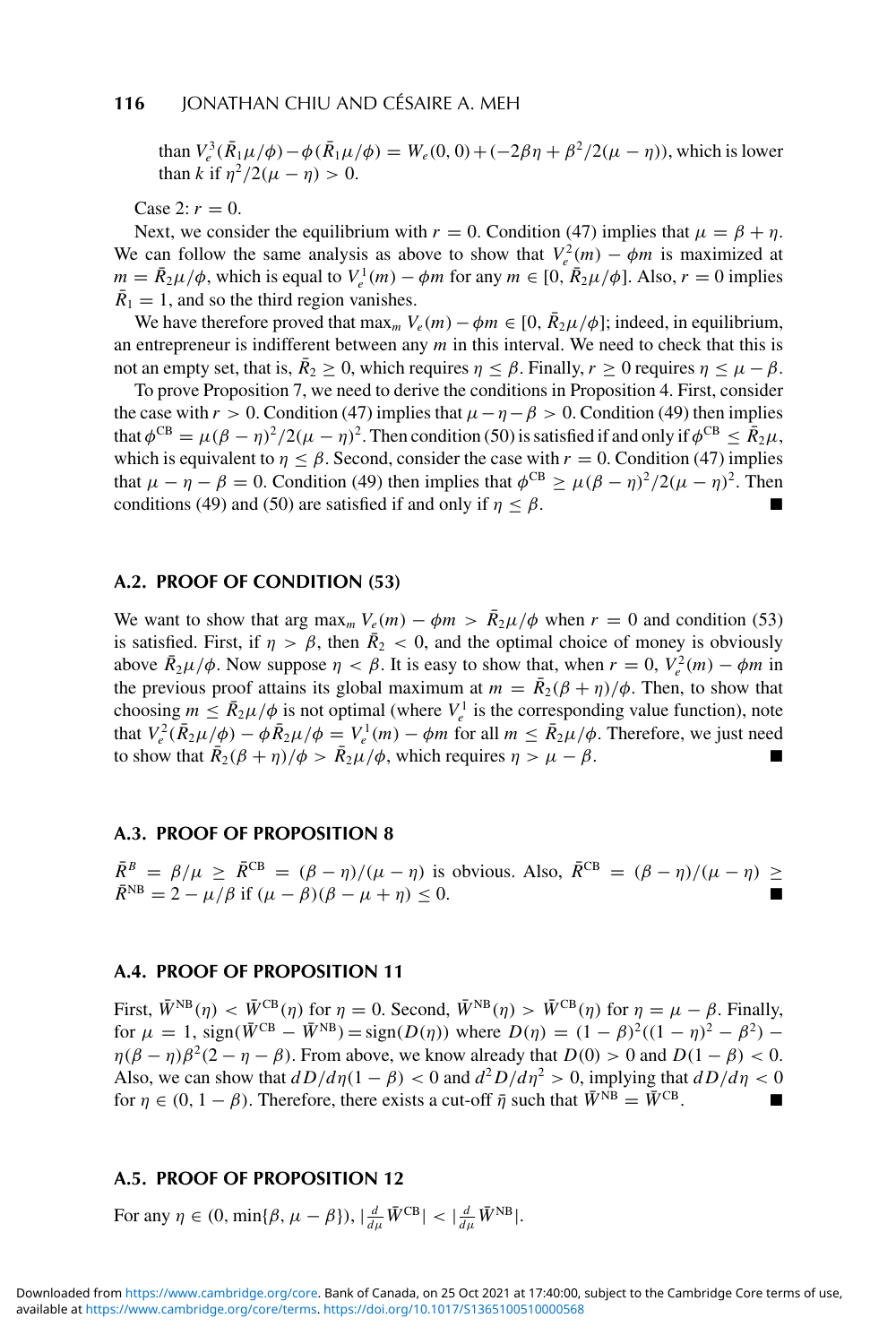The welfare effects of inflation when there is costly banking are given by

$$
\frac{d}{d\mu}\bar{W}^{\text{CB}} = -\frac{d}{d\mu}\left[\frac{\left(1-\bar{R}_{i}^{\text{CB}}\right)^{2}}{2}\right] - \frac{d}{d\mu}\left[\eta\left(\bar{R}_{i}^{\text{CB}} - \frac{\phi^{\text{CB}}}{\mu}\right)\right]
$$
(A.13)

$$
= -\frac{(1-\eta)(\beta-\eta)(\mu-\beta)}{(\mu-\eta)^3}.
$$
 (A.14)

The welfare effects of inflation when there is no banking are given by

$$
\frac{d}{d\mu}\bar{W}^{\text{NB}} = -\frac{d}{d\mu} \left[ \frac{\left(1 - \bar{R}_i^{\text{NB}}\right)^2}{2} \right]
$$
\n(A.15)

$$
=-\frac{\mu-\beta}{\beta^2}.
$$
 (A.16)

Therefore, the welfare effects of inflation are smaller with banking when

$$
\left| \frac{d}{d\mu} W^{CB} \right| < \left| \frac{d}{d\mu} \bar{W}^{NB} \right| \tag{A.17}
$$

$$
\Leftrightarrow (1-\eta)(\beta-\eta) < \frac{(\mu-\eta)^2}{\beta^2}(\mu-\eta), \tag{A.18}
$$

which is true, because  $(1 - \eta)(\beta - \eta) < \beta < [(\mu - \eta)^2/\beta^2](\mu - \eta)$ .

#### **A.6. PROOF OF PROPOSITION 13**

First, note that

$$
G(\mu) = W^{\text{CB}}(\beta) - W^{\text{CB}}(\mu)
$$
\n(A.19)

$$
= \frac{(\mu - \beta)^2}{2(\mu - \eta)^2} + \frac{\eta(\beta - \eta)(2\mu - \beta - \eta)}{2(\mu - \eta)^2}.
$$
 (A.20)

$$
\hat{G}(\mu) = \frac{d}{d\mu} W^{CB}(\mu)(\beta - \mu)
$$
\n(A.21)

$$
= \frac{(1 - \eta)(\beta - \eta)(\mu - \beta)}{(\mu - \eta)^3}.
$$
 (A.22)

Therefore,  $G(\mu)|_{\eta=\beta} > \hat{G}(\mu)|_{\eta=\beta}$ . Moreover,  $\frac{d}{d\eta}\hat{G}(\mu;\eta) < 0$  and  $\frac{d}{d\eta}G(\mu;\eta) > 0$  for all  $\eta > \bar{\eta}$ , for some sufficiently large  $\bar{\eta} < \beta$ .

#### **A.7. GENERAL PRODUCTION FUNCTION**

Suppose that  $F(I, h) = If(h)$  with  $f' > 0$  and  $f'' < 0$ . Also, we assume that the utility of agents is given by  $X - D(Y)$ , with  $D' > 0$  and  $D'' > 0$ . The labor demand is then given by the first-order condition  $f_h(I, h) = w$ , which implies a labor demand function  $h(I, w)$ . The labor supply is characterized by  $D'(H) = w$ , which implies a labor supply function  $H(w)$ . We first consider the equilibrium with banking. Here, the equilibrium prices *(φ*<sup>∗</sup>*, w*<sup>∗</sup>*)* and allocation of ideas  $I^*$  are jointly determined: